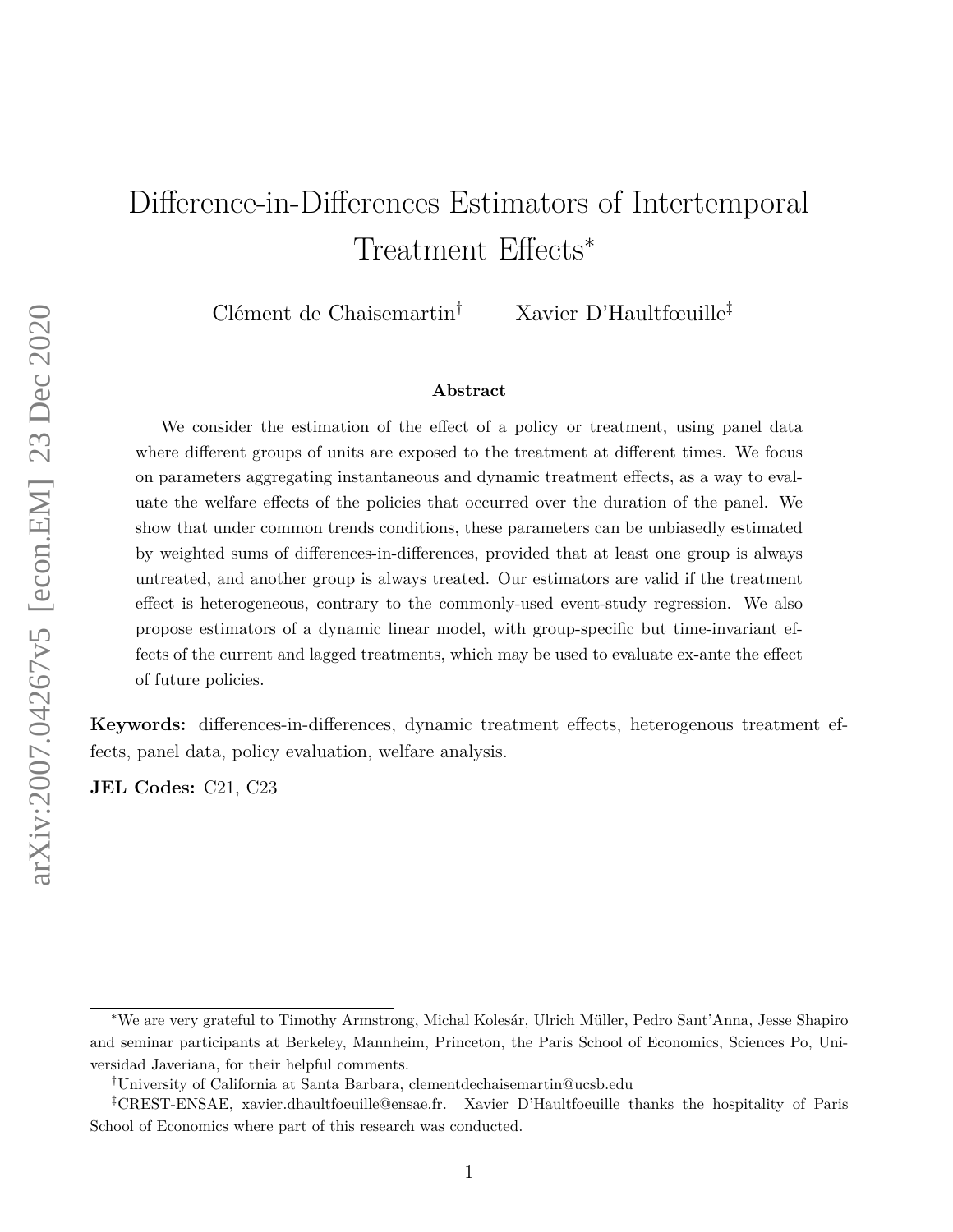# **1 Introduction**

We consider the estimation of the effect of a policy or treatment on an outcome. To do so, we use a panel of groups, indexed by *g*, that are exposed to the policy at different time periods, indexed by *t*. The treatment of group *g* at period *t* may have an effect on that group's period-*t* outcome, but it may also have an effect on its future outcomes.

To estimate the treatment's instantaneous and dynamic effects, a commonly-used method is to regress the outcome on group fixed effects, time fixed effects, the contemporaneous value of the treatment, and lags of the treatment. Intuitively, the coefficient of the contemporaneous treatment should estimate its instantaneous effect, while the coefficients of the lagged treatments should estimate its dynamic effects. In staggered adoption designs where groups can switch in but not out of the treatment, researchers have estimated a slightly different regression, where the treatments are replaced by indicators for the number of time periods since a group has started receiving the treatment. Hereafter, we refer to those regressions as event-study regressions. [Sun and Abraham](#page-21-0) [\(2020\)](#page-21-0) have shown that the coefficients in the second regression are not robust to heterogeneous treatment effects across groups and over time,<sup>[1](#page-1-0)</sup> and could be misleading even under an additive dynamic treatment effect model with constant effects. [Schmidheiny and](#page-21-1) [Siegloch](#page-21-1) [\(2020\)](#page-21-1) have shown that the two event-study regressions are numerically identical up to a linear bijection. Together with the result in [Sun and Abraham](#page-21-0) [\(2020\)](#page-21-0), this implies that the first event-study regression is also not robust to heterogeneous or dynamic effects. Instead, we propose to use differences-in-differences (DID) estimators. As the event-study regressions, our estimators rely on the standard common trends assumption, but unlike them they are robust to heterogeneous and dynamic effects.

In our panel data setting, there is a wealth of instantaneous and dynamic treatment effects one could estimate, and some aggregation is in order to improve power. Welfare analysis is a natural guide to perform said aggregation (see [Manski, 2005\)](#page-20-0). We assume that units' utility is additively separable in the outcome, and that the cost of each treatment period is constant over time and across units. We adopt the perspective of a utilitarian planner interested in assessing whether groups' actual treatments led to a welfare increase, relative to the *status quo* scenario were they would have kept all along the same treatment as in the first period of the panel. In other words, the planner seeks to assess whether the treatment changes that occurred over the period under consideration increased welfare.

In groups untreated at period 1, the status quo treatment is to never be treated. Let *c* denote the cost of treatment. The welfare of those groups is larger than under the status quo if and only if  $\Delta_+ > c$ , where  $\Delta_+$  is the discounted sum of the difference between those groups' actual

<span id="page-1-0"></span><sup>&</sup>lt;sup>1</sup>This result is a generalization of that in [de Chaisemartin and D'Haultfœuille](#page-20-1) [\(2020\)](#page-20-1), who show that a similar result holds for the static two-way fixed effects regression without the lagged treatments.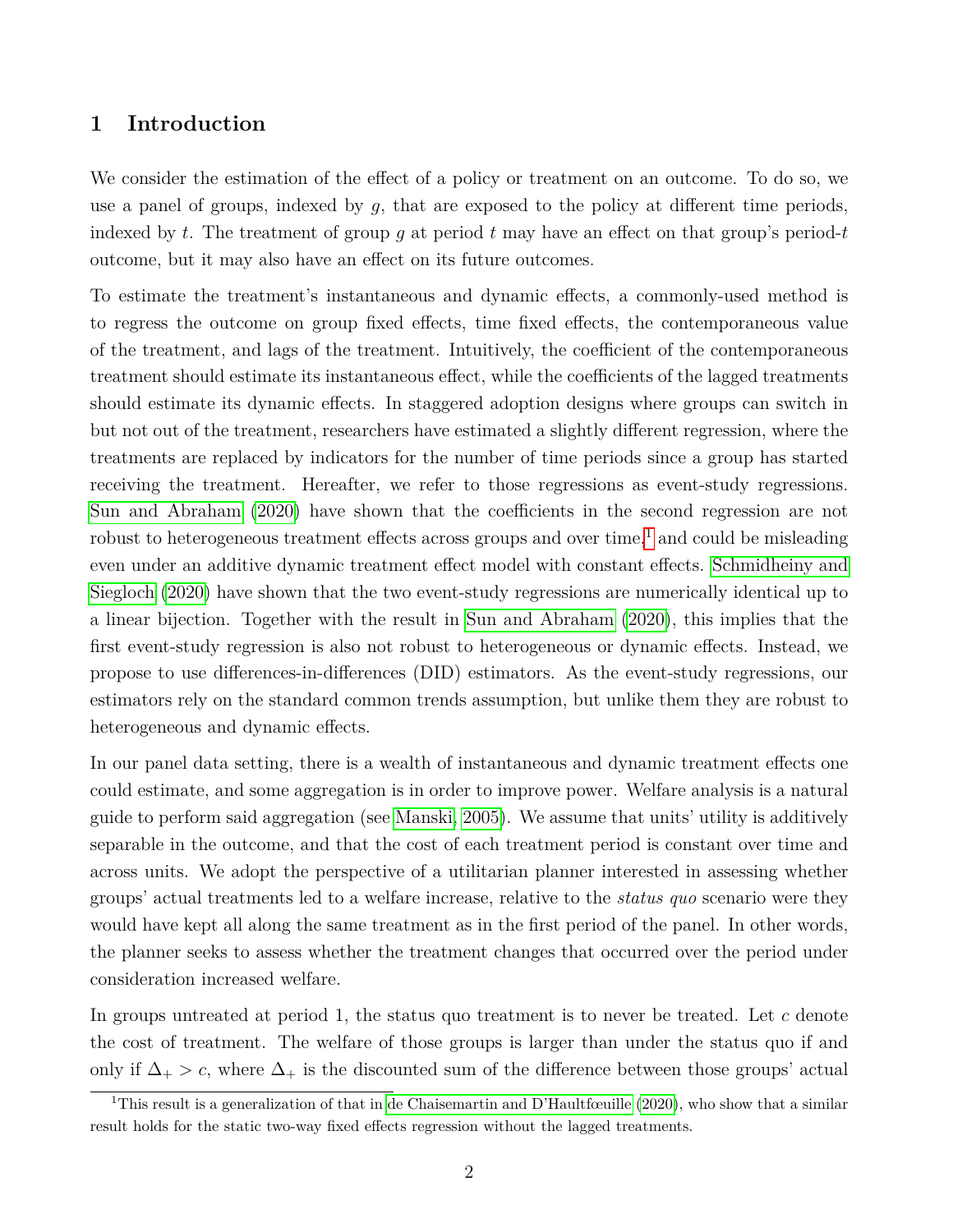outcome and their outcome if they had never been treated, divided by the discounted sum of treatments received. Our parameter of interest for those groups is then  $\delta_{+} = E[\Delta_{+}]$ . We define similarly  $\delta$ <sup>−</sup> for groups treated at period 1 and refer to  $\delta$ <sup>+</sup> and  $\delta$ <sup>−</sup> as the actual-versus-status-quo parameters. On top of their welfare interpretation, those parameters also tell us the average increase in outcome produced by a one-unit increase in the treatment, over the duration of the panel. Specifically,  $\delta_+$  is equal to the ratio of two quantities. Its numerator is the average effect of not having remained untreated throughout the panel, across all observations in (*g, t*) cells such that group *g* was initially untreated but became treated at least once at or before *t*. As we allow for dynamic effects, the outcome of all those observations may be affected by that first switch from untreated to treated, and may differ from their never treated outcome. Then, this numerator is scaled by the average treatment of the same observations. By scaling the average "intention-to-treat" effect of first switches on the outcome by their average "first-stage" effect on the treatment,  $\delta_+$  measures the average increase in outcome produced by a one-unit increase in the treatment.  $\delta^{\text{tru}}_{-}$  has a similar interpretation.

We then build unbiased estimators of these parameters. The logic is similar for both, so let us focus on  $\delta_+$ . For every *t* and  $\ell$ , we form a DID estimator comparing the  $t - \ell - 1$  to *t* outcome evolution, in groups treated for the first time in  $t-\ell$  and in groups untreated from period 1 to  $t$ . Under our common trends assumption, this DID estimator is unbiased for the effect of that first treatment switch,  $\ell$  periods after it took place. Our estimator of  $\delta_+$  is a weighted sum of those estimators, across  $t$  and  $\ell$ . If at least one group is untreated from period 1 to  $T$ , our estimator is unbiased for  $\delta_+$ . Otherwise, it is unbiased for a truncated version of  $\delta_+$ , where the truncation happens at the last period *t* where at least one group has been untreated from period 1 to *t*. Similarly, we propose an estimator of  $\delta$ <sub>−</sub>, and show that it is unbiased if at least one group is treated from period 1 to *T*. If not, our estimator is unbiased for a truncated version of *δ*−.

We also propose placebo estimators of the common trends assumption, that compare the outcome evolution between the same groups as above, before groups switching treatment do so. Contrary to the standard common trends test in event-study regressions, our test is robust to heterogeneous and dynamic effects.

Finally, the approach proposed so far evaluates ex-post the effects of the policies that took place during the panel. Instead, one may be interested in using the panel to evaluate and compare exante future policies. Such an exercise must rely on the assumption that treatment effects do not vary over time. Otherwise, the panel cannot inform us on future treatment effects. Accordingly, we assume that potential outcomes follow an additive dynamic effect model with time-invariant but group-specific coefficients of the current and lagged treatments, and show that many of those coefficients can be unbiasedly estimated by linear combinations of DID estimators, comparing again the first-time switchers to the not-yet switchers. We then discuss how estimators of those coefficients can be used for ex-ante policy evaluation.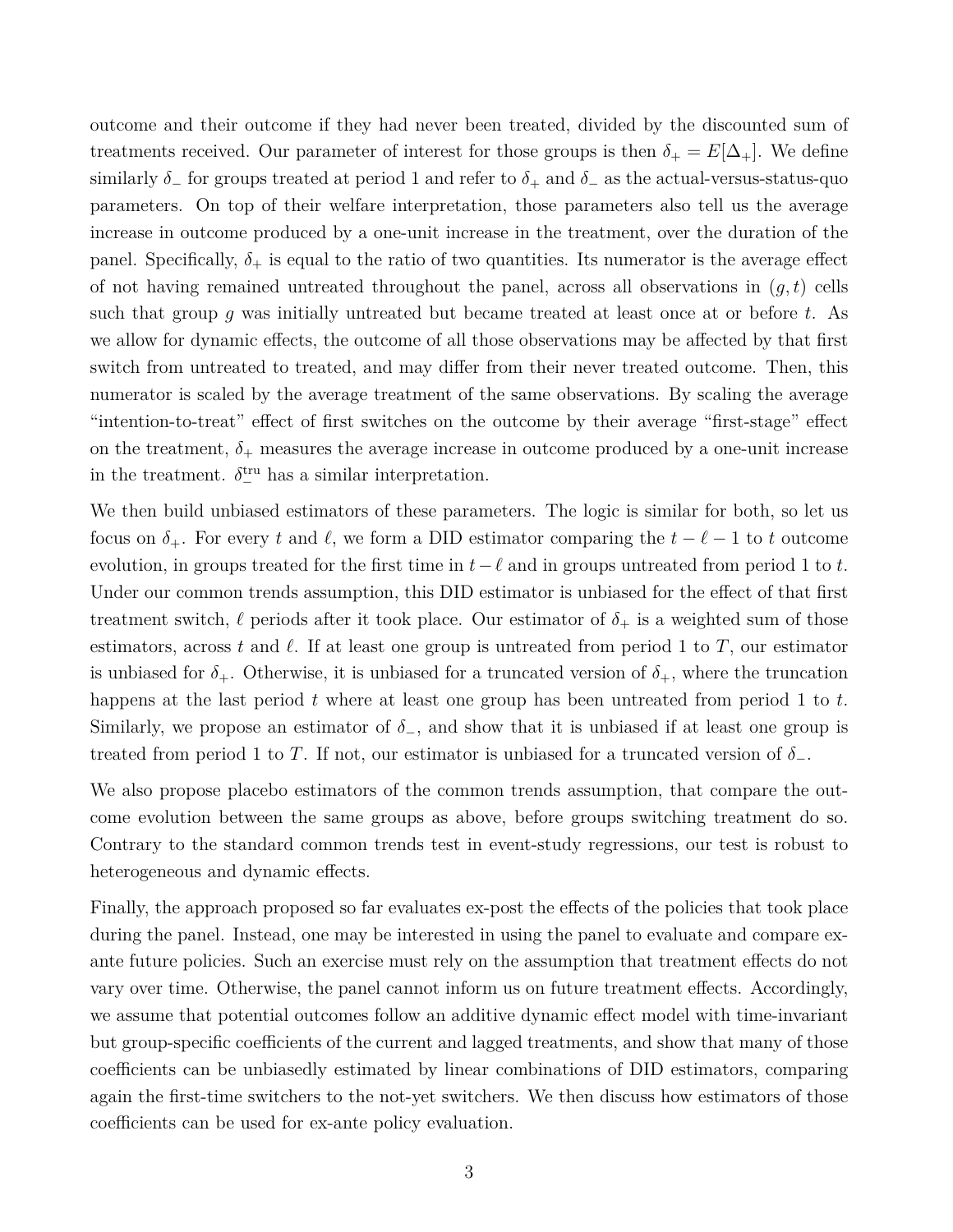#### **Related literature, and outline of the paper**

In [de Chaisemartin and D'Haultfœuille](#page-20-1) [\(2020\)](#page-20-1), we considered the estimation of the instantaneous treatment effect, with a group-level panel data set, ruling out dynamic effects. In staggered designs, the  $DID_M$  estimator we proposed therein is robust to dynamic effects, and it is in fact equal to  $DID_{+,0}$ , one of the instantaneous treatment effect estimators we propose in this paper. Outside of staggered designs, the  $DID_M$  estimator is not robust to dynamic effects. Thus, we improve on our earlier work, by proposing an estimator of the instantaneous treatment effect robust to dynamic effects, estimators of dynamic effects, and a principled method to aggregate all those effects.

[Sun and Abraham](#page-21-0) [\(2020\)](#page-21-0) and [Callaway and Sant'Anna](#page-20-2) [\(2020\)](#page-20-2) have also proposed DID estimators robust to heterogeneous effects in panel data sets. Our paper differs from those on three important dimensions. First and foremost, those papers focus on binary treatments, and on staggered designs where groups can switch in but not out of the treatment. Our results, on the other hand, apply to any design, and to non-binary treatments. Of all the papers using regressions with group and time fixed effects published by the AER between 2010 and 2012, we found in [de Chaisemartin and D'Haultfœuille](#page-20-1) [\(2020\)](#page-20-1) that less than 10% have a binary treatment and staggered design. Thus, our estimators can be used in a larger set of empirical applications.

Second, our paper uses welfare analysis to guide the aggregation of instantaneous and dynamic treatment effects. We thus complement [Callaway and Sant'Anna](#page-20-2) [\(2020\)](#page-20-2), who propose several other interesting aggregation methods. Aggregation is especially important outside of staggered designs. With *T* periods and a binary treatment, there are only  $T + 1$  possible treatment trajectories in a staggered design, against  $2<sup>T</sup>$  in general designs. Hence, estimators of the effect produced by every trajectory observed will be much noisier in general designs.

Third, in staggered designs, the control group used by our DID estimators differs from that in [Sun and Abraham](#page-21-0) [\(2020\)](#page-21-0). To estimate the treatment effect at date *t* in groups treated at date  $t - \ell$ , we use as controls all groups not yet treated at *t*, while they use the never treated groups or the groups treated last if there are no never treated groups. Our control group is larger, so our estimators ought to be more precise. [Callaway and Sant'Anna](#page-20-2) [\(2020\)](#page-20-2) propose to use either the never treated or the not yet treated. In [de Chaisemartin and D'Haultfœuille](#page-20-1) [\(2020\)](#page-20-1), we also proposed to use the not yet treated as controls to estimate the instantaneous treatment effect.

Finally, another related paper is [Bojinov et al.](#page-20-3) [\(2020\)](#page-20-3), who propose estimators of instantaneous and dynamic treatment effects, in panel experiments. Their approach is applicable when the treatment is randomized, while ours is applicable when it is not.

The paper is organized as follows. Section 2 introduces the notation, our assumptions, and our parameters of interest. Section 3 presents our estimators, and shows that they are unbiased. It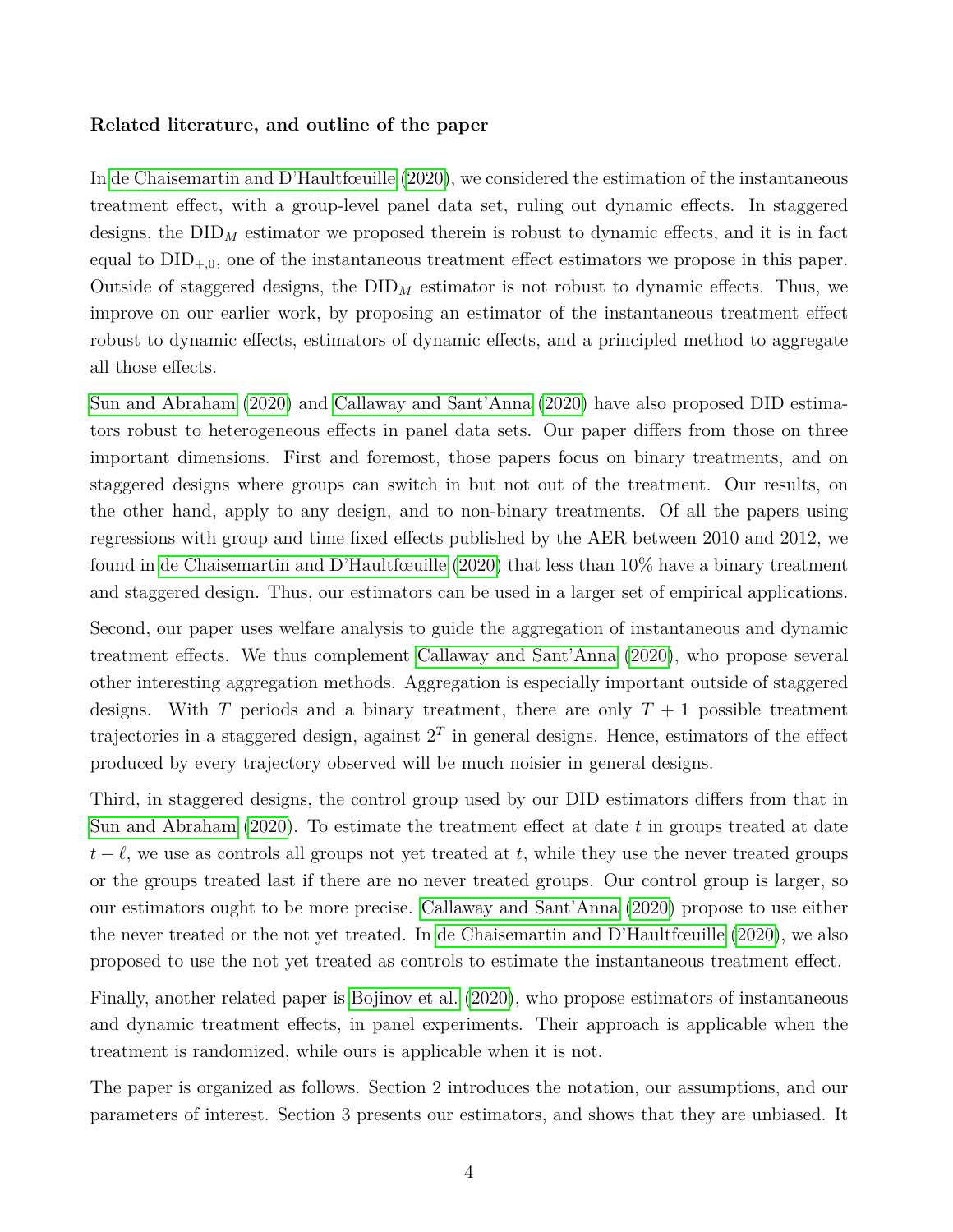also presents the placebo estimators. We study the additive dynamic effect model in Section 4. Finally, in our Web Appendix we consider several extensions of the estimators proposed in Section 3.

# **2 Set-up and parameters of interest**

#### **2.1 Notation and assumptions**

One considers observations that can be divided into *G* groups and *T* periods. Time periods are indexed by  $t \in \{1, ..., T\}$ . Groups are indexed by  $g \in \{1, ..., G\}$ . There are  $N_{g,t} > 0$  observations in group *g* at period *t*. The data may be an individual-level panel or repeated cross-section data set where groups are, say, individuals' county of birth. The data could also be a cross-section where cohort of birth plays the role of time. It is also possible that for all  $(g, t)$ ,  $N_{g,t} = 1$ , e.g. a group is one individual or firm.

One is interested in measuring the effect of a treatment on some outcome. We start by assuming that treatment is binary, but show in Section 1.3 of the Web Appendix that our results can be generalized to ordered treatments. For every  $(i, g, t) \in \{1, ..., N_{g,t}\} \times \{1, ..., G\} \times \{1, ..., T\}$ , let  $D_{i,g,t}$  denote the treatment status of observation *i* in group *g* at period *t*, and for all  $d \in \{0,1\}^T$ , let  $Y_{i,q,t}(\boldsymbol{d})$  denote the potential outcome of observation *i* in group g at period t, if her treatments from period 1 to *T* are equal to d. This dynamic potential outcome framework is similar to that in [Robins](#page-20-4) [\(1986\)](#page-20-4). It allows for the possibility that observations' outcome at time *t* be affected by their past and future treatments. Some observations may have already been treated prior to period 1, the first period in the data, and those treatments may still affect some of their period-1-to-*T* outcomes. However, we cannot estimate such dynamic effects, as treatments and outcomes are not observed for those periods, so we do not account for this potential dependency in our notation.

<span id="page-4-1"></span>We focus on sharp designs, where the treatment does not vary within (*g, t*) cells.

**Assumption 1** *(Sharp design)*  $\forall (i, g, t) \in \{1, ..., N_{g,t}\} \times \{1, ..., G\} \times \{1, ..., T\}$ ,  $D_{i, g, t} = D_{g, t}$ .

Assumption [1](#page-4-1) is for instance satisfied when the treatment is a group-level variable, as a county- or a state-law, or when  $N_{g,t} = 1$ . Then, let  $\mathbf{D}_g = (D_{g,1}, ..., D_{g,T})$  be a  $1 \times T$  vector stacking the treatments of group *g* from period 1 to *T*. For all  $\mathbf{d} \in \{0,1\}^T$ , let also  $Y_{g,t}(\mathbf{d}) = 1/N_{g,t} \sum_{i=1}^{N_{g,t}} Y_{i,g,t}(\mathbf{d})$ denote the average potential outcome of group *g* at period *t*, if the treatments of group *g* from period 1 to *T* are equal to *d*. Finally, we let  $Y_{g,t} = Y_{g,t}(\mathbf{D}_g)$  denote the observed average outcome in group *g* at period *t*.

<span id="page-4-2"></span><span id="page-4-0"></span><sup>&</sup>lt;sup>2</sup>Assumptions [1-](#page-4-1)[4,](#page-5-0) [6](#page-6-0) have equalities and inequalities involving random variables. Implicitly, these equalities and inequalities are assumed to hold with probability one.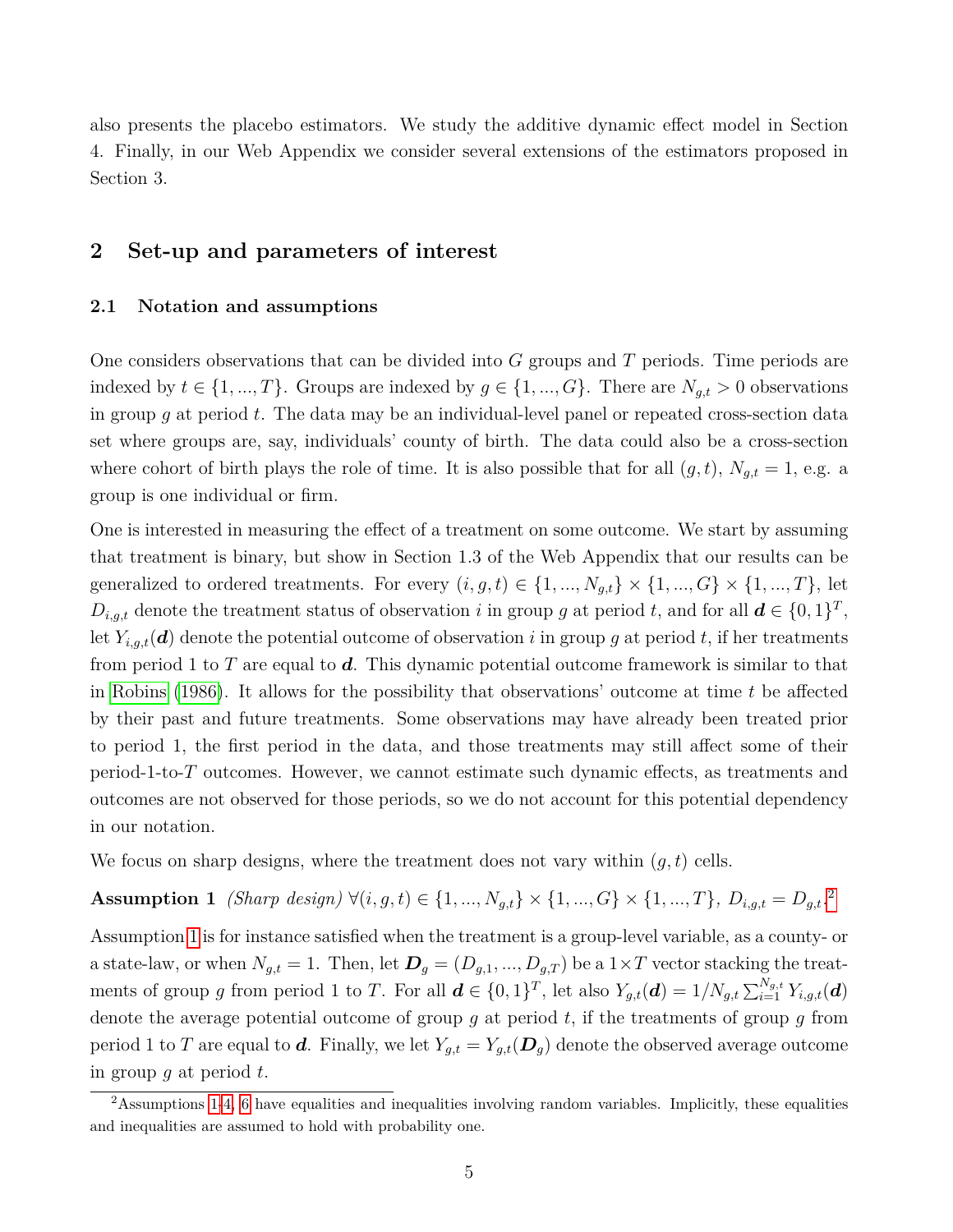**Assumption 2** *(No Anticipation) For all*  $g$ *, for all*  $d \in \{0,1\}^T$ ,  $Y_{g,t}(d) = Y_{g,t}(d_1, ..., d_t)$ *.* 

Assumption [2](#page-4-2) requires that a group's current outcome do not depend on her future treatments, the so-called no-anticipation hypothesis. [Abbring and Van den Berg](#page-20-5) [\(2003\)](#page-20-5) have discussed that assumption in the context duration models, and [Malani and Reif](#page-20-6) [\(2015\)](#page-20-6), [Botosaru and Gutierrez](#page-20-7) [\(2018\)](#page-20-7), and [Sun and Abraham](#page-21-0) [\(2020\)](#page-21-0) have discussed it in the context of DID models.

In Assumption [3](#page-5-1) below, we require that there is at least one group going from untreated to treated at a date where another group has been untreated all along, or at least one group going from treated to untreated at a date where another group has been treated all along. This only rules out pathological applications, where groups untreated at period 1 either all remain untreated till period *T* or all get treated for the first time at the same date, and groups treated at period 1 either all remain treated till period *T* or all get untreated for the first time at the same date. For any  $g \in \{1, ..., G\}$ , let  $F_{g,1} = \min\{t : D_{g,t} = 1\}$  denote the first date at which group *g* is treated, with the convention that  $F_{g,1} = T + 1$  if group *g* is never treated. Similarly, let  $F_{g,0} = \min\{t : D_{g,t} = 0\}$  denote the first date at which group *g* is untreated, with the convention that  $F_{g,0} = T + 1$  if group g is always treated.

**Assumption 3** *(Non-pathological design) At least one of the two following statements hold:*

- <span id="page-5-1"></span>*1. There exists*  $(g, g') \in \{1, ..., G\}^2$  *such that*  $1 < F_{g,1} < F_{g',1}$ *.*
- 2. *There exists*  $(g, g') \in \{1, ..., G\}^2$  such that  $1 < F_{g,0} < F_{g,0}$ .

We consider the treatment and potential outcomes of each (*g, t*) cell as random variables. For instance, aggregate random shocks may affect the potential outcomes of group *g* at period *t*, and that cell's treatment may also be random. The expectations below are taken with respect to the distribution of those random variables.

Finally, we let 0 and 1 respectively denote  $1 \times T$  vectors of zeros and ones. Hereafer, we refer to  $Y_{g,t}(\mathbf{0})$  and  $Y_{g,t}(\mathbf{1})$  as group *g*'s never- and always-treated potential outcomes at period *t*. Our estimators rely on the following assumptions on  $Y_{g,t}(\mathbf{0})$  and  $Y_{g,t}(\mathbf{1})$ .

**Assumption 4** *(Independent groups and strong exogeneity)*  $\forall t \geq 2$  *and*  $\forall g \in \{1, ..., G\}$ *,* 

<span id="page-5-0"></span>*1.*  $E(Y_{a,t}(\mathbf{0}) - Y_{a,t-1}(\mathbf{0}) | \mathbf{D}_1, ..., \mathbf{D}_G) = E(Y_{a,t}(\mathbf{0}) - Y_{a,t-1}(\mathbf{0}) | \mathbf{D}_g)$ .

2. 
$$
E(Y_{g,t}(\mathbf{0}) - Y_{g,t-1}(\mathbf{0}) | \mathbf{D}_g) = E(Y_{g,t}(\mathbf{0}) - Y_{g,t-1}(\mathbf{0})).
$$

Point 1 of Assumption [4](#page-5-0) requires that conditional on group *g*'s treatment, the shocks affecting its never-treated outcome be mean independent of other groups' treatments. This holds if the potential outcomes and treatments of different groups are independent, a commonly-made assumption in DID analysis, where standard errors are usually clustered at the group level (see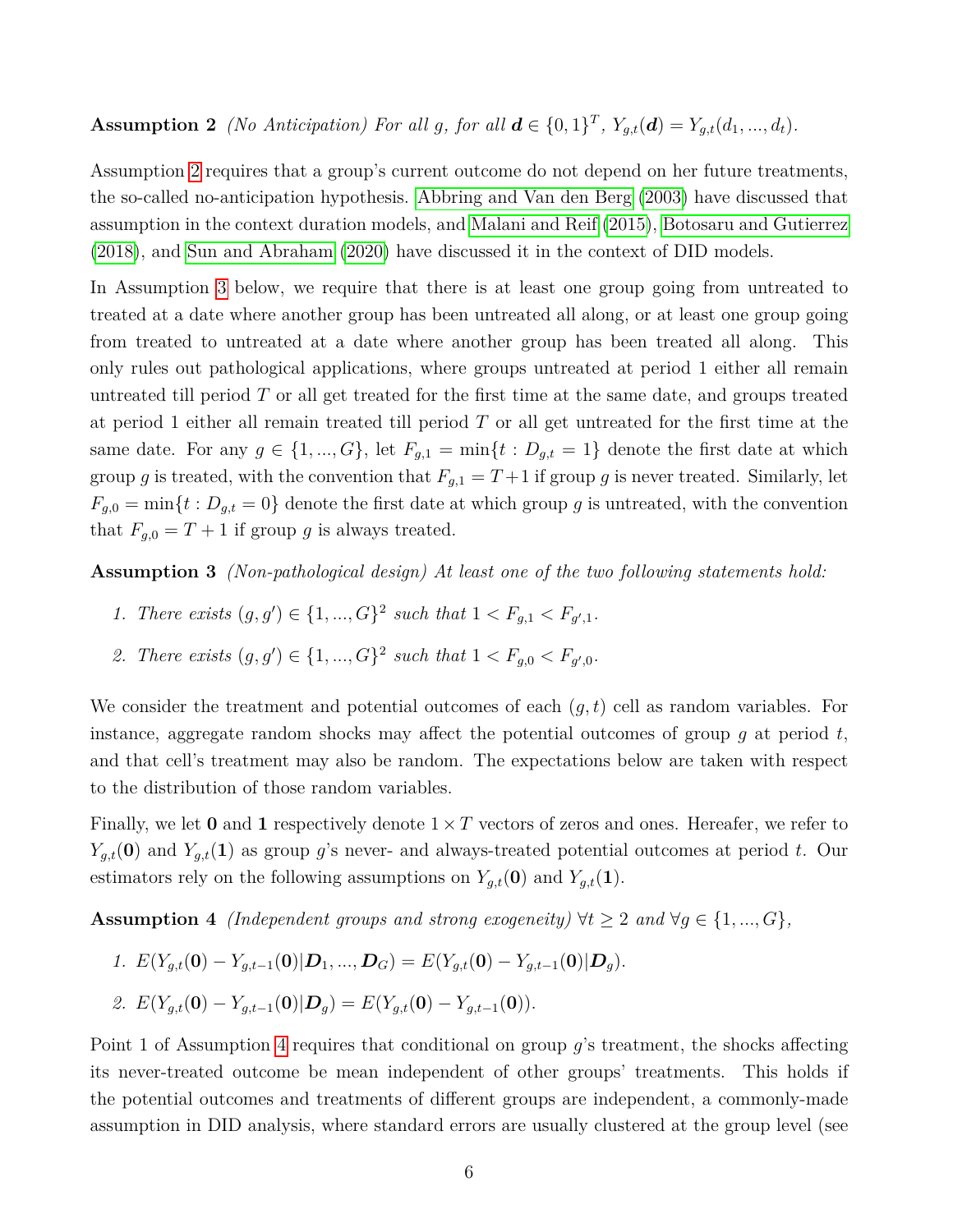[Bertrand et al., 2004\)](#page-20-8). Point 2 is related to the strong exogeneity condition in panel data models. It requires that the shocks affecting group *g*'s never-treated outcome be mean independent of group *g*'s treatments. For instance, this rules out cases where a group gets treated because it experiences negative shocks, the so-called Ashenfelter's dip (see [Ashenfelter, 1978\)](#page-20-9).

<span id="page-6-1"></span>**Assumption 5** *(Common trends)*  $\forall t \geq 2$ *,*  $E(Y_{g,t}(\mathbf{0}) - Y_{g,t-1}(\mathbf{0}))$  *does not vary across g.* 

Assumption [5](#page-6-1) requires that in every group, the expectation of the never-treated outcome follow the same evolution over time. It is a generalization of the standard common trends assumption in DID models (see, e.g., [Abadie, 2005\)](#page-20-10) to our set-up allowing for dynamic effects. [Sun and](#page-21-0) [Abraham](#page-21-0) [\(2020\)](#page-21-0), [Athey and Imbens](#page-20-11) [\(2018\)](#page-20-11), and [Callaway and Sant'Anna](#page-20-2) [\(2020\)](#page-20-2) also consider that assumption.

<span id="page-6-0"></span>**Assumption 6** *(Independent groups and strong exogeneity for the always treated outcome)* ∀*t* ≥ 2 *and* ∀*g* ∈ {1*, ..., G*}*,*

*1.*  $E(Y_{a,t}(1) - Y_{a,t-1}(1)|\mathbf{D}_1, ..., \mathbf{D}_G) = E(Y_{a,t}(1) - Y_{a,t-1}(1)|\mathbf{D}_a)$ . *2.*  $E(Y_{a,t}(1) - Y_{a,t-1}(1)|\mathbf{D}_q) = E(Y_{a,t}(1) - Y_{a,t-1}(1)).$ 

<span id="page-6-2"></span>**Assumption 7** *(Common trends for the always treated outcome)*  $\forall t \geq 2$ ,  $E(Y_{g,t}(1) - Y_{g,t-1}(1))$ *does not vary across g.*

Assumptions [6](#page-6-0) and [7](#page-6-2) are the equivalent of Assumptions [4](#page-5-0) and [5,](#page-6-1) for the always-treated potential outcome.

## **2.2 Parameters of interest**

Our parameters of interest are benefit-to-cost ratios, that a planner may use for treatment choice (see [Manski, 2005\)](#page-20-0). Assume that the instantaneous utility for observation *i* in group *g* at period *t* with treatment vector  $\mathbf{d}_g = (d_{g,1}, ..., d_{g,T})$  is

$$
U_{i,g,t}(\boldsymbol{d}_g) = Y_{i,g,t}(\boldsymbol{d}_g) - cd_{g,t} + u_{i,g,t},
$$

where *c* is the instantaneous cost of treatment, assumed to be constant across groups and over time. With treatments  $\mathbf{d} = (\mathbf{d}_1, ..., \mathbf{d}_G)$  in groups 1 to g, the utilitarian social welfare in any set of groups  $\mathcal G$  is

<span id="page-6-3"></span>
$$
W(\boldsymbol{d}, \mathcal{G}) = \sum_{g \in \mathcal{G}, t} N_{g,t} \beta^t Y_{g,t}(\boldsymbol{d}_g) - c \sum_{g \in \mathcal{G}, t} N_{g,t} \beta^t d_{g,t} + \sum_{i,g \in \mathcal{G}, t} u_{i,g,t},
$$
(1)

where  $\beta \in (0, 1]$  is the planner's discount factor.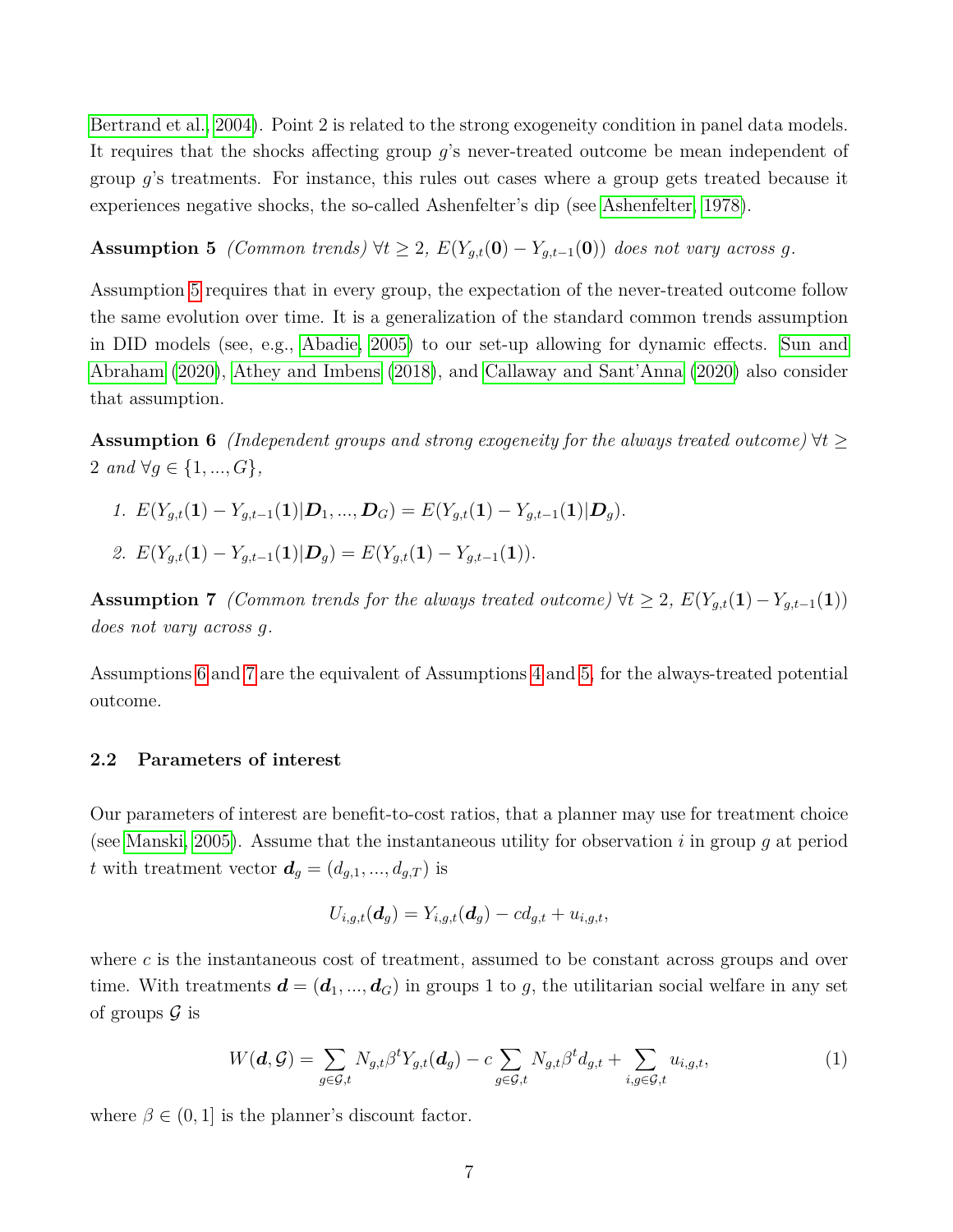Let  $\mathbf{D} = (\mathbf{D}_1, ..., \mathbf{D}_G)$  be a vector stacking the treatments received by groups 1 to G from periods 1 to  $T$ . The planner may want to compare  $D$  to the scenario where each observation keeps her period 1 treatment till period *T*, the status-quo scenario. Thus, she can determine if the treatment changes that occurred over the period increased welfare or not. This analysis can be conducted separately for groups untreated and treated at period 1, whose status quo treatment differs. In groups untreated at period 1 ( $F_{g,1} > 1$ ), the status quo treatment is to never be treated. The actual treatment  $D$  is beneficial compared to never being treated if and only if  $W((D_1, ..., D_G), g : F_{g,1} > 1) > W((0, ..., 0), g : F_{g,1} > 1)$ , i.e. if and only if

$$
\Delta_{+} := \frac{\sum_{(g,t):F_{g,1}>1} N_{g,t} \beta^{t} (Y_{g,t}(\mathbf{D}_g) - Y_{g,t}(0))}{\sum_{(g,t):F_{g,1}>1} N_{g,t} \beta^{t} D_{g,t}} > c.
$$

Accordingly, the planner may be interested in learning  $\delta_+ = E(\Delta_+)$ .<sup>[3](#page-7-0)</sup>

In groups treated at period 1 ( $F_{g,0} > 1$ ), the status quo treatment is to always be treated. The actual treatment  $\bm{D}$  is beneficial compared to always being treated if and only if

$$
\Delta_{-}:=\frac{\sum_{(g,t):F_{g,0}>1}N_{g,t}\beta^{t}(Y_{g,t}(\boldsymbol{D}_g)-Y_{g,t}(1))}{\sum_{(g,t):F_{g,0}>1}N_{g,t}\beta^{t}(D_{g,t}-1)}
$$

where the inequality goes in the opposite direction than above because the actual treatments of the initially treated groups represent a decrease in exposure with respect to always being treated. Accordingly, the planner may be interested in learning  $\delta_-=E(\Delta_-)$ .

It may not always be possible to estimate  $\delta_+$ . To see why, let us start by simplifying the expression of that parameter. For never treated groups  $(F_{g,1} = T + 1)$ ,  $Y_{g,t}(\mathbf{D}_g) = Y_{g,t}(\mathbf{0})$ for every *t*. For groups initially untreated but treated at least once,  $(2 \leq F_{q,1} \leq T)$ , under Assumption [2](#page-4-2)  $Y_{g,t}(\mathbf{D}_g) = Y_{g,t}(\mathbf{0})$  for  $t < F_{g,1}$ . Accordingly,

$$
\delta_{+} = E\left(\frac{\sum_{g:2 \leq F_{g,1} \leq T} \sum_{t=F_{g,1}}^{T} N_{g,t} \beta^{t} (Y_{g,t}(\mathbf{D}_g) - Y_{g,t}(\mathbf{0}))}{\sum_{g:2 \leq F_{g,1} \leq T} \sum_{t=F_{g,1}}^{T} N_{g,t} \beta^{t} D_{g,t}}\right).
$$

Thus, estimating  $\delta_+$  requires estimating the never-treated outcome  $Y_{q,t}(\mathbf{0})$  of all the  $(g, t)$ s entering the previous equation. For that purpose, the DID estimator we propose below uses the fact that  $Y_{g,t}(0) = Y_{g,F_{g,1}-1}(0) + Y_{g,t}(0) - Y_{g,F_{g,1}-1}(0)$ , and estimates  $Y_{g,t}(0) - Y_{g,F_{g,1}-1}(0)$  by the outcome evolution from  $F_{g,1} - 1$  to *t* in groups never treated from period 1 to *t*. If there is no group never treated from period 1 to *T*, this strategy is not feasible at every *t*. Then, estimating  $\delta_+$  is not feasible under the common trends condition we introduced above, and would require imposing supplementary assumptions.

<span id="page-7-0"></span> $\frac{3}{3}$ Strictly speaking, the planner may rather be interested in learning  $E(\Delta_+|\mathbf{D})$ , because  $E(W((\mathbf{D}_1, ..., \mathbf{D}_G), g :$  $F_{g,1} > 1$ |D) >  $E(W((0, ..., 0), g : F_{g,1} > 1)|D)$  if and only if  $E(\Delta_+|D) > c$ , while we do not have that  $E(W((\mathbf{D}_1, ..., \mathbf{D}_G), g : F_{g,1} > 1)) > E(W((0, ..., 0), g : F_{g,1} > 1))$  if and only if  $\delta_+ > c$ . It turns out that the estimator  $\hat{\delta}^{\text{true}}_+$  we propose below is also unbiased conditional on  $D$ , so it may also be used to learn  $E(\Delta_+|D)$ .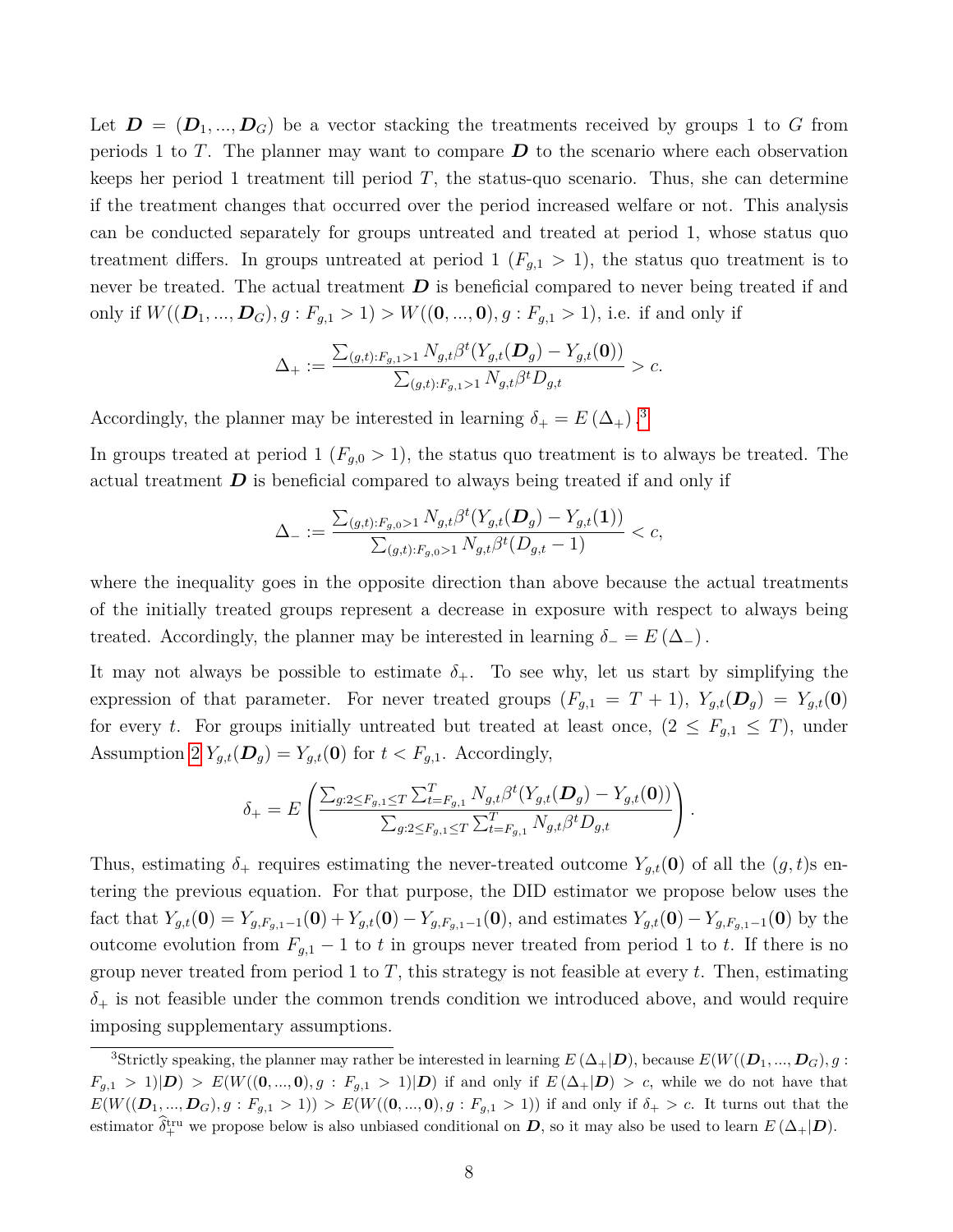In that case, we consider a truncated version of  $\delta_+$ . Let  $NT = \max_{g \in \{1, ..., G\}} F_{g,1} - 1$  denote the last period where there is still a group that has been untreated since period 1, and let

$$
\delta_{+}^{\text{tru}} = E\left(\frac{\sum_{g:2 \leq F_{g,1} \leq NT} \sum_{t=F_{g,1}}^{NT} N_{g,t} \beta^{t} (Y_{g,t}(\boldsymbol{D}_{g}) - Y_{g,t}(\boldsymbol{0}))}{\sum_{g:2 \leq F_{g,1} \leq NT} \sum_{t=F_{g,1}}^{NT} N_{g,t} \beta^{t} D_{g,t}}\right)
$$

denote the truncated-at- $NT$  version of  $\delta_+$ , that only takes into account the effects and costs of treatment until period  $NT$ .  $\delta_{+}^{\text{tru}}$  includes all the treatment effects that can be estimated under our DID assumptions. Let

<span id="page-8-1"></span><span id="page-8-0"></span>
$$
\lambda_{+}^{\text{tru}} = \frac{\sum_{g:2 \leq F_{g,1} \leq NT} \sum_{t=F_{g,1}}^{NT} N_{g,t} \beta^{t} D_{g,t}}{\sum_{g:2 \leq F_{g,1} \leq T} \sum_{t=F_{g,1}}^{T} N_{g,t} \beta^{t} D_{g,t}}
$$
(2)

denote the proportion of treatment effects in  $\delta_+$  that are also in  $\delta_+^{\text{tru}}$ . When  $\lambda_+^{\text{tru}}$  is close to 1,  $\delta$ <sup>+</sup> and  $\delta$ <sup>tru</sup></sub> are unlikely to differ by much. Formally, assume that for all  $(g, t)$ ,  $\underline{y} \leq Y_{g,t}(\mathbf{0}) \leq \overline{y}$ , where *y* and  $\overline{y}$  are two real numbers. Then,  $\delta_+ \in [\underline{\delta}_+, \delta_+]$ , with

$$
\underline{\delta} = E \left[ \lambda_{+}^{\text{true}} \delta_{+}^{\text{true}} + (1 - \lambda_{+}^{\text{true}}) \frac{\sum_{g:2 \leq F_{g,1} \leq T} \sum_{t=N}^{T} N_{g,t} \beta^{t} (Y_{g,t}(\mathbf{D}_g) - \overline{y})}{\sum_{g:2 \leq F_{g,1} \leq T} \sum_{t=F_{g,1}}^{T} N_{g,t} \beta^{t} D_{g,t}} \right], \tag{3}
$$

$$
\overline{\delta} = E \left[ \lambda_+^{\text{tru}} \delta_+^{\text{tru}} + (1 - \lambda_+^{\text{tru}}) \frac{\sum_{g:2 \leq F_{g,1} \leq T} \sum_{t=N+1}^T N_{g,t} \beta^t (Y_{g,t}(\mathbf{D}_g) - \underline{y})}{\sum_{g:2 \leq F_{g,1} \leq T} \sum_{t=F_{g,1}}^T N_{g,t} \beta^t D_{g,t}} \right]. \tag{4}
$$

Similarly, if there is no group treated at all periods,  $\delta$ <sub>−</sub> cannot be estimated under the common trends condition we consider below. Then, let  $AT = \max_{g \in \{1,\dots,G\}} F_{g,0} - 1$  denote the last period where there is still a group that has been treated since period 1, and let

$$
\delta_{-}^{\text{tru}} = E\left(\frac{\sum_{g:2 \leq F_{g,0} \leq AT} \sum_{t=F_{g,0}}^{AT} N_{g,t} \beta^{t} (Y_{g,t}(\boldsymbol{D}_{g}) - Y_{g,t}(1))}{\sum_{g:2 \leq F_{g,0} \leq AT} \sum_{t=F_{g,0}}^{AT} N_{g,t} \beta^{t} (D_{g,t} - 1)}\right)
$$

denote the truncated-at-*AT* version of *δ*−. Let also

$$
\lambda_{-}^{\text{tru}} = \frac{\sum_{g:2 \leq F_{g,0} \leq AT} \sum_{t=F_{g,0}}^{AT} N_{g,t} \beta^{t} (D_{g,t} - 1)}{\sum_{g:2 \leq F_{g,0} \leq T} \sum_{t=F_{g,0}}^{T} N_{g,t} \beta^{t} (D_{g,t} - 1)}
$$
(5)

denote the proportion of treatment effects in  $\delta$ <sub>−</sub> that are also in  $\delta$ <sup>tru</sup>. As above,  $\delta$ <sub>−</sub> and  $\delta$ <sup>tru</sup> are likely to be close when  $\lambda_{-}^{\text{tru}}$  is close to 1.

 $\delta_{+}^{\text{tru}}$  and  $\delta_{-}^{\text{tru}}$  can be interpreted as instrumental variable (IV) estimands measuring some average of the change in outcome created by a one-unit change in treatment. To simplify, let us first assume that  $\beta = 1$ . Let

$$
N^{+} = \# \{ (i, g, t) : 2 \le F_{g,1} \le t \le NT \},
$$
  
\n
$$
\Delta_{+}^{ITT} = \frac{1}{N^{+}} \sum_{(i, g, t): 2 \le F_{g,1} \le t \le NT} (Y_{i,g,t}(\mathbf{D}_{g}) - Y_{i,g,t}(\mathbf{0})),
$$
  
\n
$$
\Delta_{+}^{FS} = \frac{1}{N^{+}} \sum_{(i, g, t): 2 \le F_{g,1} \le t \le NT} D_{i,g,t}.
$$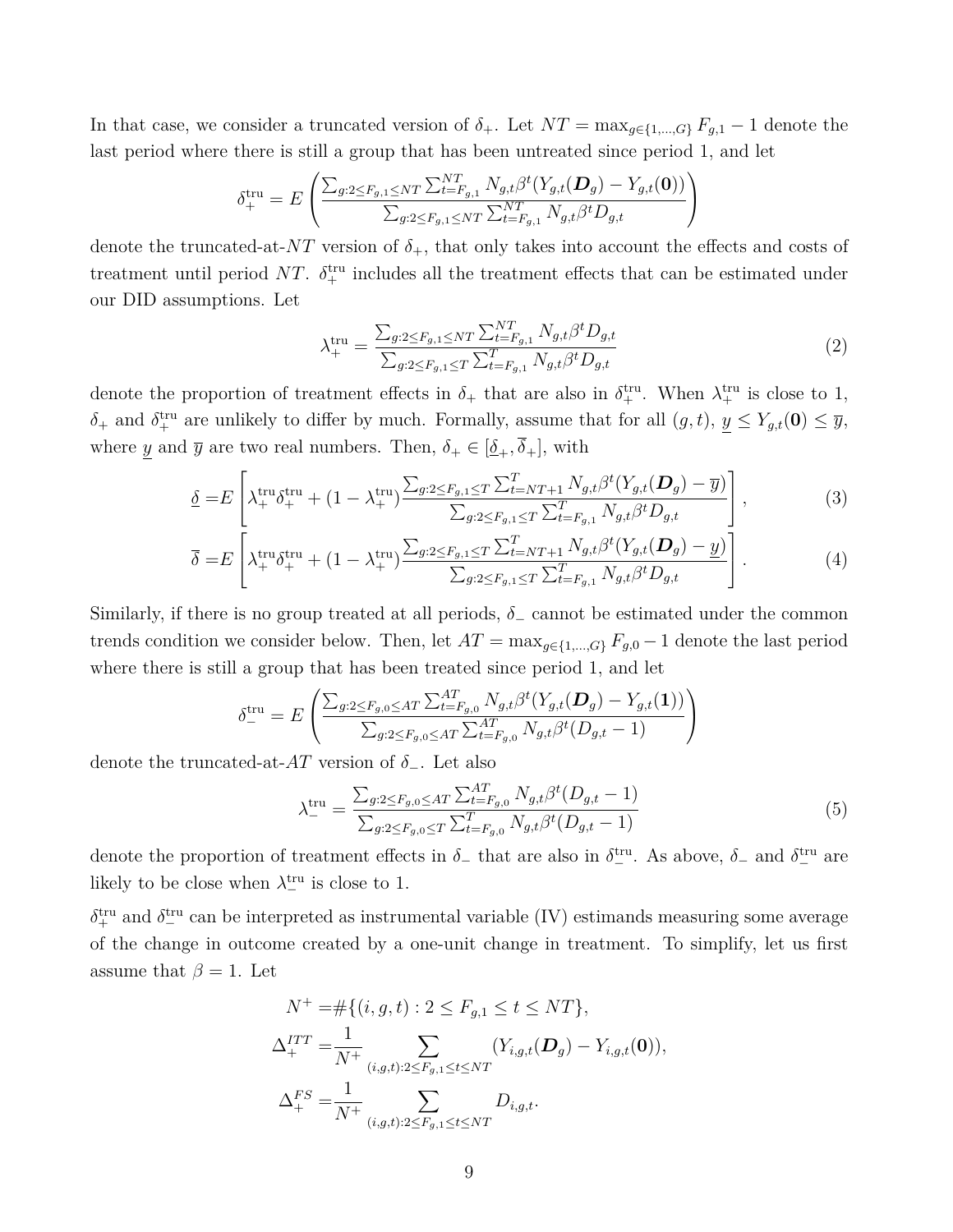$N^+$  is the number of observations in  $(q, t)$  cells such that group *g* has switched from untreated to treated for the first time at or before *t*. As we allow for dynamic effects, the outcome of all those observations may be affected by that first switch, and may differ from their never treated outcome. Accordingly,  $\Delta_+^{ITT}$  is the average difference between their observed and never-treated outcome.  $\Delta_{+}^{FS}$  is the average treatment of the same observations. In staggered designs,  $\Delta_{+}^{FS} = 1$ , as groups switching from untreated to treated remain treated thereafter. Outside of staggered designs,  $\Delta_{+}^{FS}$  < 1 as some groups may revert to being untreated. If  $\beta = 1$ ,

$$
\delta^{\text{tru}}_{+} = E\left(\frac{\Delta_+^{ITT}}{\Delta_+^{FS}}\right).
$$

 $\delta_{+}^{\text{tru}}$  scales the average "intention-to-treat" effect of first switches on the outcome by their average "first-stage" effect on the treatment, thus ensuring it measures some average of the change in outcome created by a one-unit change in treatment. If  $\beta < 1$ ,  $\delta_{+}^{\text{tru}}$  has a similar interpretation, except that every  $(i, g, t)$  receives a weight proportional to  $\beta^t$  in the definition of the intentionto-treat and first-stage effects.  $\delta^{\text{tru}}_{-}$  has a similar interpretation.

There are also special cases where  $\delta_{+}^{\text{tru}}$  and  $\delta_{-}^{\text{tru}}$  simply reduce to standard average treatment effects. For instance, if  $T = 2$ ,

$$
\delta^{\text{tru}}_{+} = E\left(\frac{1}{N_{+}} \sum_{(i,g):D_{i,g,2} > D_{i,g,1}} (Y_{i,g,t}(0,1) - Y_{i,g,t}(0,0))\right),
$$

where  $N_+ = #\{(i, g): D_{i,g,2} > D_{i,g,1}\}.$   $\delta_+^{\text{tru}}$  is the average effect of having been treated rather than untreated at period 2, among all observations going from untreated to treated from period 1 to 2. Similarly,  $\delta^{\text{tru}}_{-}$  is the average effect of having been treated rather than untreated at period 2, among all observations going from treated to untreated from period 1 to 2:

$$
\delta_-^{\text{tru}} = E\left(\frac{1}{N_-} \sum_{(i,g):D_{i,g,2} < D_{i,g,1}} (Y_{i,g,t}(1,1) - Y_{i,g,t}(1,0))\right),
$$

where  $N_-=\#\{(i,g): D_{i,g,2} < D_{i,g,1}\}.$  Then,  $\delta_+^{\text{tru}}$  and  $\delta_-^{\text{tru}}$  are similar to the switcher's average treatment effect considered in [de Chaisemartin and D'Haultfœuille](#page-20-1) [\(2020\)](#page-20-1). Another special case where  $\delta_{+}^{\text{tru}}$  may reduce to a standard average treatment effect are staggered adoption designs, where groups can switch in but not out of the treatment:

<span id="page-9-0"></span>
$$
D_{g,t} \ge D_{g,t-1} \text{ for all } g \text{ and } t \ge 2. \tag{6}
$$

If [\(6\)](#page-9-0) holds,  $\beta = 1$ , no groups are always treated  $(1 < F_{g,1}$  for all g), and there are no dynamic effects  $(Y_{g,t}(d_1, ..., d_t) = Y_{g,t}(d_t))$ , then

$$
\delta_{+}^{\text{tru}} = E\left(\frac{1}{\sum_{(i,g,t)} D_{i,g,t}} \sum_{(i,g,t): D_{i,g,t}=1} (Y_{i,g,t}(1) - Y_{i,g,t}(0))\right),
$$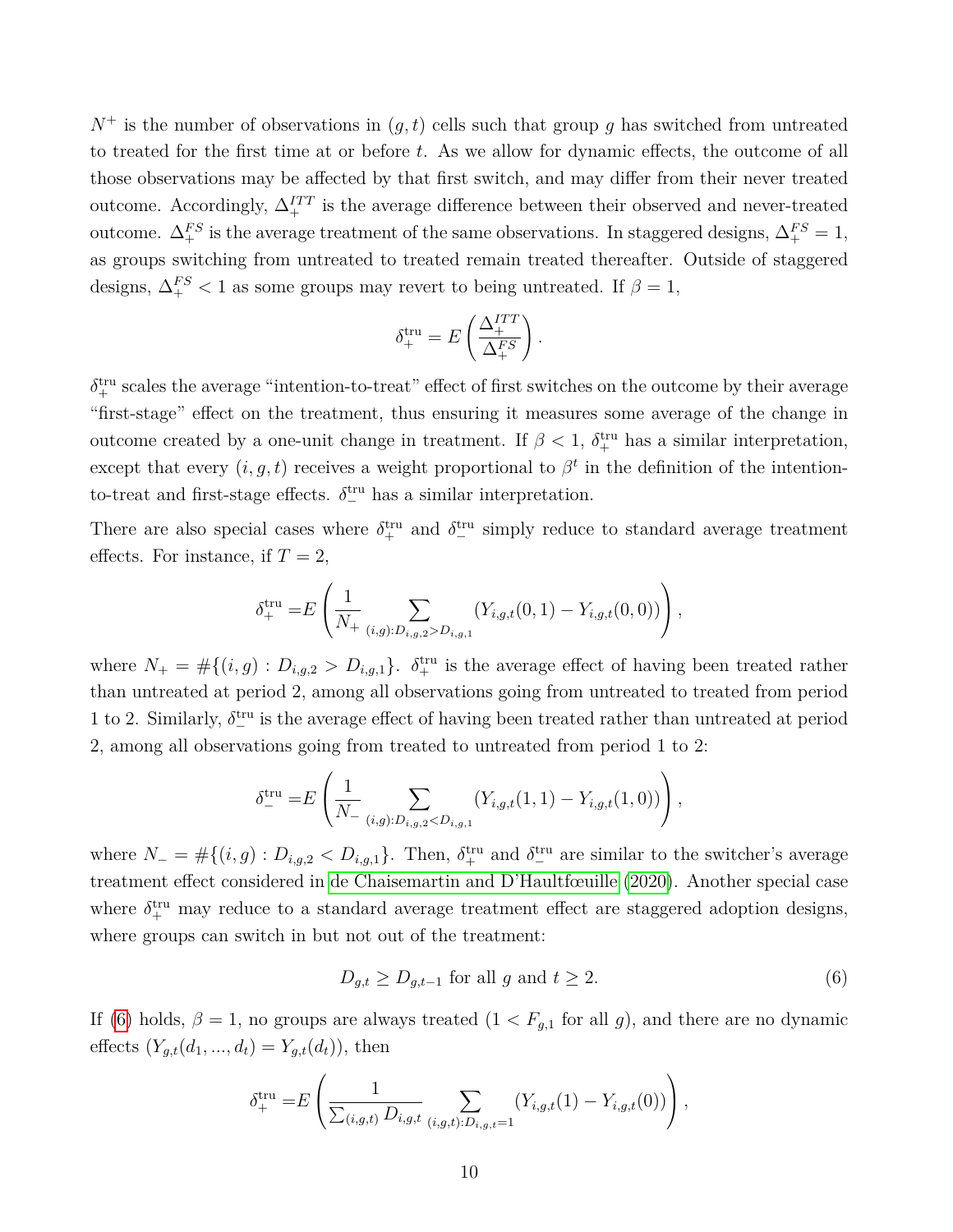so  $\delta_{+}^{\text{tru}}$  is just the average treatment effect on the treated. Thus,  $\delta_{+}^{\text{tru}}$  and  $\delta_{-}^{\text{tru}}$  can be seen as generalizations of standard average treatment effect parameters to settings with multiple periods and dynamic effects, that aim to guide treatment choice in such settings.

# **3 Estimators and placebo estimators**

#### **3.1 Estimators**

We start by proposing an unbiased estimator of  $\delta_{+}^{\text{tru}}$ . Our estimator is a weighted average of difference-in-difference estimators. First, for any  $\ell \in \{0, ..., T-2\}$  and  $t \in \{\ell+2, ..., T\}$ , let  $N_{t,\ell}^1 = \sum_{g:F_{g,1}=t-\ell} N_{g,t}$  denote the number of observations in groups treated for the first time at period  $t - \ell$ . Let  $N_t^{nt} = \sum_{g: F_{g,1} > t} N_{g,t}$  denote the number of observations in groups untreated from period 1 to *t*. We define

$$
DID_{+,t,\ell} = \sum_{g:F_{g,1}=t-\ell} \frac{N_{g,t}}{N_{t,\ell}^1} (Y_{g,t} - Y_{g,t-\ell-1}) - \sum_{g:F_{g,1}>t} \frac{N_{g,t}}{N_t^{nt}} (Y_{g,t} - Y_{g,t-\ell-1})
$$

if  $N_{t,\ell}^1 > 0$  and  $N_t^{nt} > 0$ , and we let  $DID_{+,t,\ell} = 0$  otherwise.  $DID_{+,t,\ell}$  is the DID estimator comparing the outcome evolution from period  $t - \ell - 1$  to  $t$  in groups treated for the first time in  $t-\ell$  and in groups untreated from period 1 to *t*. Under Assumptions [4-](#page-5-0)[5,](#page-6-1) the latter evolution is a counterfactual of the evolution that would have taken place in the former set of groups if it had not switched treatment for the first time  $\ell$  periods ago. Thus,  $DID_{+,t,\ell}$  is an unbiased estimator of the effect of that first switch,  $\ell$  periods after it took place. In staggered designs, groups treated for the first time in  $t-\ell$  remain treated till  $t$ , so  $DID_{+,t,\ell}$  is an unbiased estimator of the cumulative effect of having been treated for  $\ell + 1$  periods, in groups reaching  $\ell + 1$  periods of treatment at period *t*. Without staggered adoption, some groups treated for the first time in  $t - \ell$  may remain treated till *t*, while other groups may immediately go back to being untreated. Accordingly,  $DID_{+,t,\ell}$  may estimate a mixture of different treatment effects.

Then, we define

$$
\text{DID}_{+,t,\ell}^D = \sum_{g:F_{g,1}=t-\ell} \frac{N_{g,t}}{N_{t,\ell}^1} (D_{g,t} - D_{g,t-\ell-1}) - \sum_{g:F_{g,1}>t} \frac{N_{g,t}}{N_t^{nt}} (D_{g,t} - D_{g,t-\ell-1})
$$

if  $N_{t,\ell}^1 > 0$  and  $N_t^{nt} > 0$ , and let  $DID_{+,t,\ell}^D = 0$  otherwise.  $DID_{+,t,\ell}^D$  is a DID estimator similar to  $DID_{+,t,\ell}$ , except that the outcome is replaced by the treatment. Given the definition of  $F_{g,1}$ , the previous equation simplifies to  $DID_{+,t,\ell}^D = \sum_{g:F_{g,1}=t-\ell}$ *Ng,t*  $\frac{N_{g,t}}{N_{t,\ell}^1}D_{g,t}.$ 

Next, let  $L_{nt} = NT - \min_{g: F_{g,1} \geq 2} F_{g,1}$  denote the number of time periods between the earliest date at which a group goes from untreated to treated and the last period at which a group has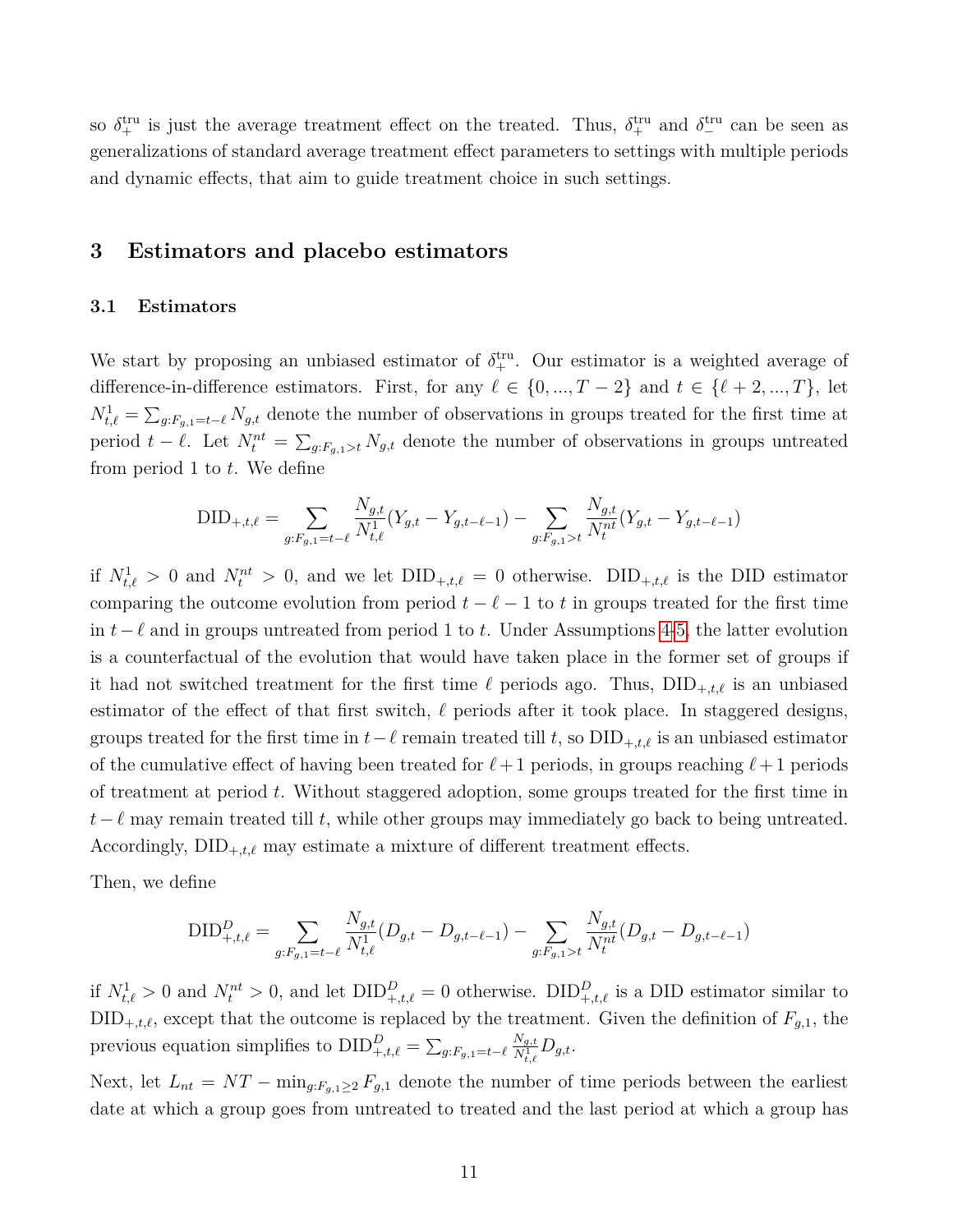been untreated all along. Note that  $L_{nt} \geq 0$  under Point 1 of Assumption [3.](#page-5-1) For  $\ell \in \{0, ..., L_{nt}\},$ we let

$$
DID_{+, \ell} = \frac{\sum_{t=\ell+2}^{NT} N_{t,\ell}^1 \beta^t DID_{+,t,\ell}}{\sum_{t=\ell+2}^{NT} N_{t,\ell}^1 \beta^t}.
$$
\n(7)

 $DID_{+, \ell}$  is a weighted average of the  $(DID_{+, t, \ell})_{t \in \{\ell+2, ..., NT\}}$ . We establish in the proof of Theorem [1](#page-12-0) below that with  $\beta = 1$ ,  $DID_{+, \ell}$  is an unbiased estimator of the average effect of having switched from untreated to treated for the first time  $\ell$  periods ago:

$$
E[\text{DID}_{+, \ell}] = E\bigg[\frac{1}{N_{\ell}^1} \sum_{t=\ell+2}^{NT} \sum_{(i,g): F_{g,1}=t-\ell} Y_{i,g,t}(\mathbf{D}_g) - Y_{i,g,t}(\mathbf{0})\bigg],
$$

with  $N_{\ell}^1 = \sum_{t=\ell+2}^{NT} \sum_{(i,g)} \mathbb{1} \{ F_{g,1} = t - \ell \}$ .<sup>[4](#page-11-0)</sup> Similarly, let

$$
DID_{+,\ell}^D = \frac{\sum_{t=\ell+2}^{NT} N_{t,\ell}^1 \beta^t DID_{+,t,\ell}^D}{\sum_{t=\ell+2}^{NT} N_{t,\ell}^1 \beta^t}
$$

be a weighted average of the  $(DID_{+,t,\ell}^D)_{t \in \{\ell+2,\ldots,NT\}}$ .

Finally, our estimator of  $\delta_+^{\text{tru}}$  is the ratio of weighted averages of the  $\text{DID}_{+,\ell}$  and  $\text{DID}_{+,\ell}^D$  estimators. For every  $\ell \in \{0, ..., L_{nt}\}$ , let

$$
w_{+,\ell} = \frac{\sum_{t=\ell+2}^{NT} N_{t,\ell}^1 \beta^t}{\sum_{\ell=0}^{L_{nt}} \sum_{t=\ell+2}^{NT} N_{t,\ell}^1 \beta^t}.
$$

 $w_{+,\ell}$  is proportional to the discounted number of observations  $DID_{+,\ell}$  and  $DID_{+,\ell}^D$  apply to. Then, let

$$
\hat{\delta}_{+}^{\text{tru}} = \frac{\sum_{\ell=0}^{L_{nt}} w_{+,\ell} \text{DID}_{+,\ell}}{\sum_{\ell=0}^{L_{nt}} w_{+,\ell} \text{DID}_{+,\ell}^D}.
$$

Following the interpretation of  $\delta_+^{\text{tru}}$  as an IV estimand outlined in the previous section,  $\hat{\delta}_+^{\text{tru}}$  may be interpreted as an IV estimator: its numerator estimates the average effect of first switches on the outcome, while its denominator estimates the average effect of first switches on the treatment. Notice that in staggered designs,  $DID_{+,t,\ell}^D = 1$  for all  $(t, \ell)$ . Accordingly,  $\sum_{\ell=0}^{L_{nt}} w_{+, \ell} DID_{+, \ell}^D = 1$ , so  $\hat{\delta}^{\text{tru}}_{+}$  is just a weighted average of the  $\text{DID}_{+,\ell}$  estimators.

Then, we propose an unbiased estimator of  $\delta^{\text{tru}}_$ . First, for any  $\ell \in \{0, ..., T-2\}$  and  $t \in$  $\{\ell + 2, ..., T\}$ , let  $N_{t,\ell}^0 = \sum_{g:F_g,0=t-\ell} N_{g,t}$  denote the number of observations in groups untreated for the first time at period  $t - \ell$ . Let  $N_t^{at} = \sum_{g: F_g, 0 \ge t} N_{g,t}$  denote the number of observations in groups treated from period 1 to *t*. We define

$$
DID_{-,t,\ell} = \sum_{g:F_{g,0} > t} \frac{N_{g,t}}{N_t^{at}} (Y_{g,t} - Y_{g,t-\ell-1}) - \sum_{g:F_{g,0} = t-\ell} \frac{N_{g,t}}{N_{t,\ell}^0} (Y_{g,t} - Y_{g,t-\ell-1})
$$

<span id="page-11-0"></span><sup>&</sup>lt;sup>4</sup>Notice that for  $\ell < \ell'$ ,  $\text{DID}_{+, \ell}$  and  $\text{DID}_{+, \ell'}$  do not apply to the same groups, as there may be fewer groups for which the treatment effect can be estimated  $\ell'$  periods after their first switch than  $\ell$  periods after it. If this is a concern, one may compute those estimators for the same sets of groups.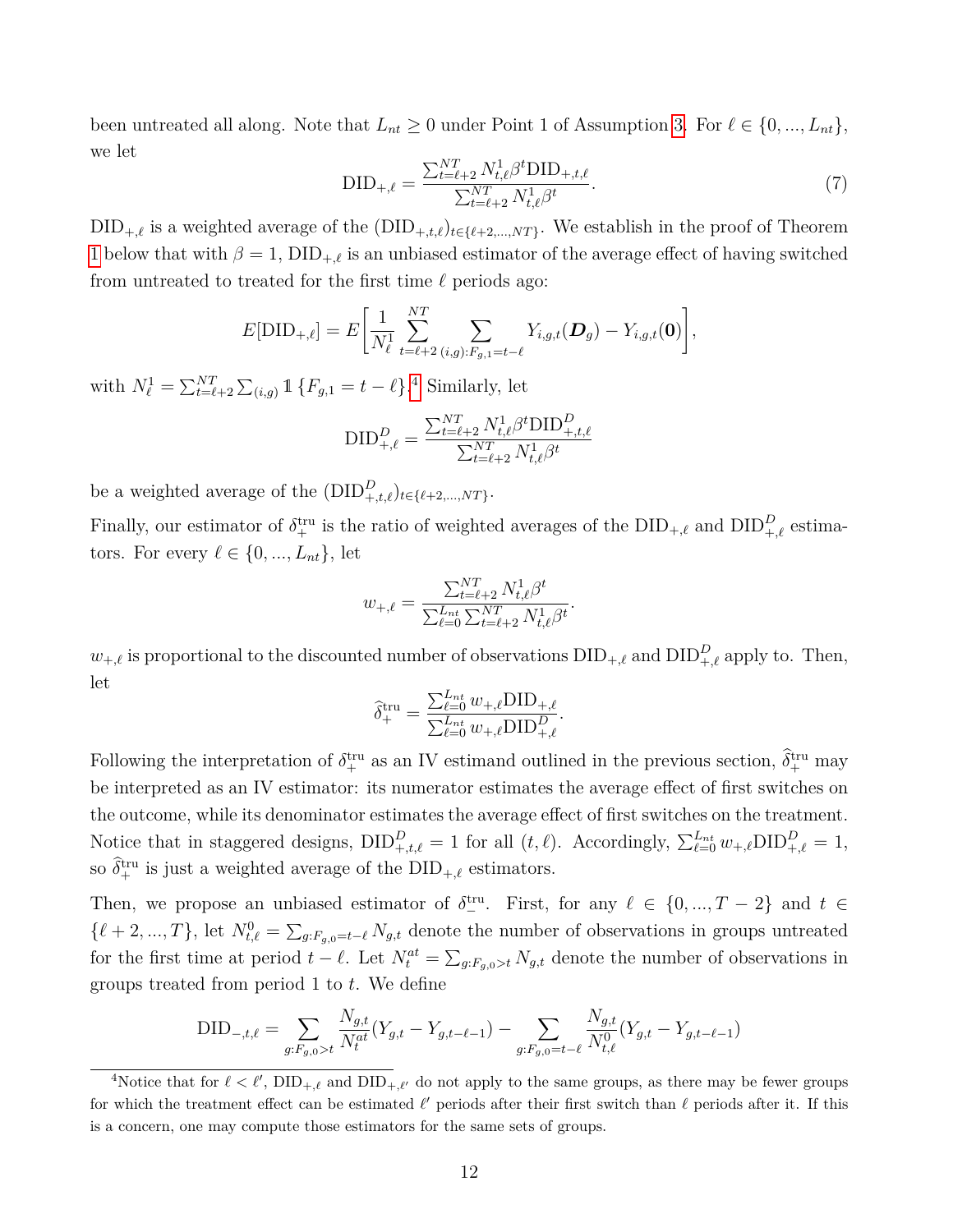if  $N_{t,\ell}^0 > 0$  and  $N_t^{at} > 0$ , and we let  $DID_{-,t,\ell} = 0$  otherwise.  $DID_{-,t,\ell}$  compares the outcome evolution from period  $t - \ell - 1$  to *t* in groups treated from period 1 to *t* and in groups untreated for the first time in  $t-\ell$ . Under Assumptions [6-](#page-6-0)[7,](#page-6-2) the former evolution is a counterfactual of the evolution that would have taken place in the latter set of groups if it had not switched treatment for the first time  $\ell$  periods ago. Thus,  $DID_{-,t,\ell}$  is an unbiased estimator of the effect of that first switch,  $\ell$  periods after it took place. As that switch corresponds to a decrease in exposure to treatment, the outcome evolution in the switching groups enters with a negative sign in  $DID_{-,t,\ell}$ , while that of the control groups enters with a positive sign. This ensures that  $DID_{-,t,\ell}$  estimates the effect of an increase in exposure. Similarly, we define

$$
DID_{-,t,\ell}^D = \sum_{g:F_{g,0} > t} \frac{N_{g,t}}{N_t^{at}} (D_{g,t} - D_{g,t-\ell-1}) - \sum_{g:F_{g,0} = t-\ell} \frac{N_{g,t}}{N_{t,\ell}^0} (D_{g,t} - D_{g,t-\ell-1})
$$

if  $N_{t,\ell}^0 > 0$  and  $N_t^{at} > 0$ , and we let  $DID_{-,t,\ell}^D = 0$  otherwise.

Next, let  $L_{at} = 1 - \min_{g: F_g, 0 \ge 2} F_{g,0}$  denote the number of time periods between the earliest date at which a group goes from treated to untreated and the last period at which a group has always been treated. Note that  $L_{at} \geq 0$  under Point 2 of Assumption [3.](#page-5-1) For  $\ell \in \{0, ..., L_{at}\}$ , we let

$$
DID_{-, \ell} = \frac{\sum_{t=\ell+2}^{AT} N_{t,\ell}^0 \beta^t DID_{-,t,\ell}}{\sum_{t=\ell+2}^{AT} N_{t,\ell}^0 \beta^t}.
$$
\n(8)

*.*

*,*

Similarly, let

$$
DID_{-, \ell}^{D} = \frac{\sum_{t=\ell+2}^{AT} N_{t,\ell}^{0} \beta^{t} DID_{-,t,\ell}^{D}}{\sum_{t=\ell+2}^{AT} N_{t,\ell}^{0} \beta^{t}}
$$

Finally, for every  $\ell \in \{0, ..., L_{at}\}$ , let

$$
w_{-,\ell} = \frac{\sum_{t=\ell+2}^{AT} N_{t,\ell}^0 \beta^t}{\sum_{\ell=0}^{L_{at}} \sum_{t=\ell+2}^{AT} N_{t,\ell}^0 \beta^t}
$$

and

$$
\hat{\delta}^{\text{tru}}_{-} = \frac{\sum_{\ell=0}^{L_{at}} w_{-,\ell} \text{DID}_{-,\ell}}{\sum_{\ell=0}^{L_{at}} w_{-,\ell} \text{DID}_{-,\ell}^D}.
$$

<span id="page-12-0"></span>**Theorem 1** *Suppose that Assumptions [1](#page-4-1)[-2](#page-4-2) hold.*

- *1. If* Point 1 of Assumption [3](#page-5-1) and Assumptions [4-](#page-5-0)[5](#page-6-1) also hold,  $E\left[\hat{\delta}_+^{tru}\right] = \delta_+^{tru}$ .
- *2. If* Point 2 of Assumption [3](#page-5-1) and Assumptions [6-](#page-6-0)[7](#page-6-2) also hold,  $E\left[\hat{\delta}^{tru}_{-}\right] = \delta^{tru}_{-}$ .

Theorem [1](#page-12-0) shows that  $\hat{\delta}^{\text{tru}}_+$  and  $\hat{\delta}^{\text{tru}}_-$  are unbiased estimators of  $\delta^{ \text{tru}}_+$  and  $\delta^{ \text{tru}}_-$ , respectively. It also follows from Theorem [1](#page-12-0) and [\(3\)](#page-8-0)-[\(4\)](#page-8-1) that when potential outcomes are bounded by *y* and  $\overline{y}$ , the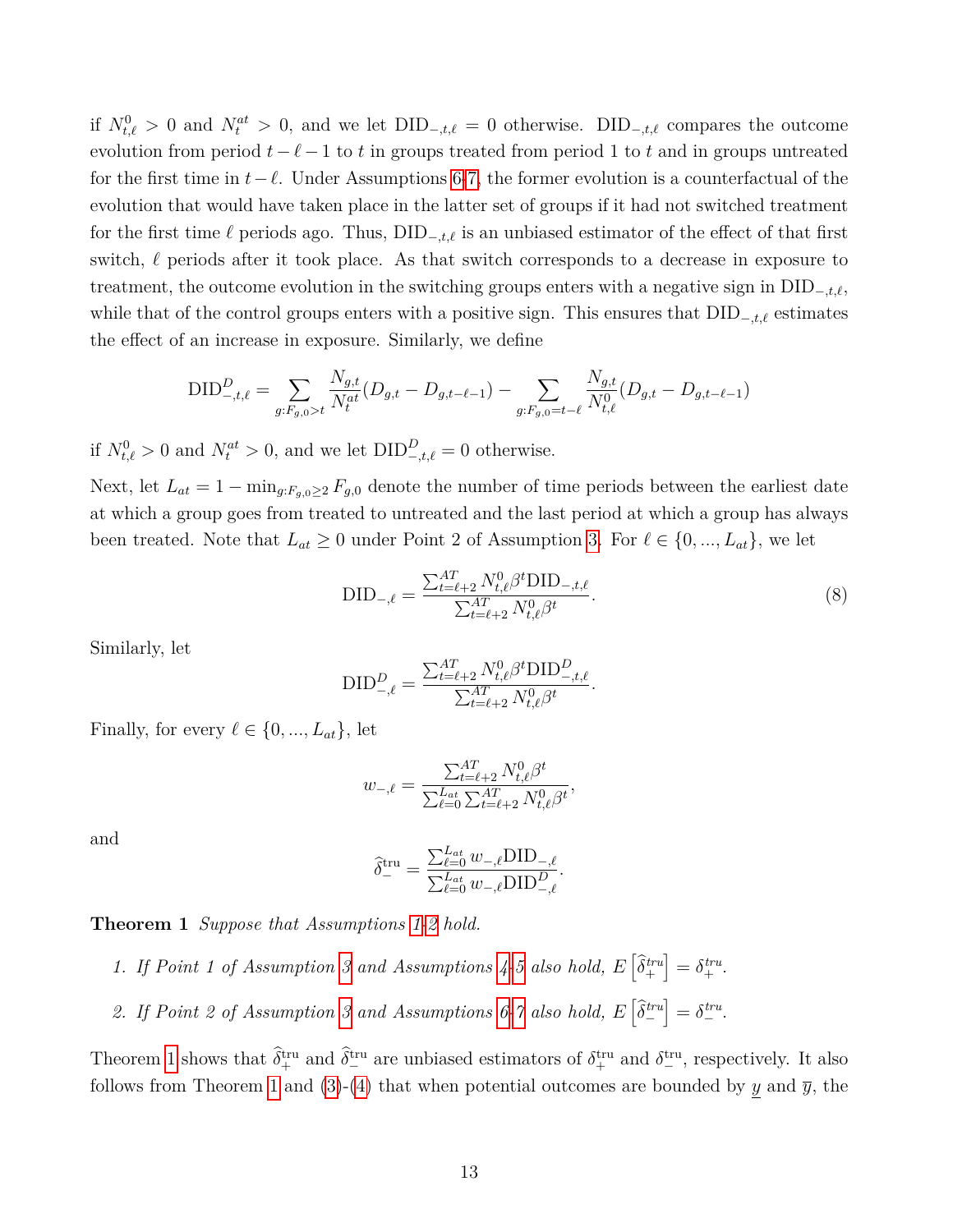bounds  $\delta_+$  and  $\overline{\delta}_+$  on  $\delta_+$  (and similarly for  $\delta_-$ ) can be unbiasedly estimated by

$$
\hat{\underline{\delta}} = \lambda_+^{\text{tru}} \hat{\delta}_+^{\text{tru}} + (1 - \lambda_+^{\text{tru}}) \frac{\sum_{g:2 \leq F_{g,1} \leq T} \sum_{t=N+1}^T N_{g,t} \beta^t (Y_{g,t} - \overline{y})}{\sum_{g:2 \leq F_{g,1} \leq T} \sum_{t=F_{g,1}}^T N_{g,t} \beta^t D_{g,t}},
$$
  

$$
\hat{\overline{\delta}} = \lambda_+^{\text{tru}} \hat{\delta}_+^{\text{tru}} + (1 - \lambda_+^{\text{tru}}) \frac{\sum_{g:2 \leq F_{g,1} \leq T} \sum_{t=N+1}^T N_{g,t} \beta^t (Y_{g,t} - \underline{y})}{\sum_{g:2 \leq F_{g,1} \leq T} \sum_{t=F_{g,1}}^T N_{g,t} \beta^t D_{g,t}}.
$$

Finally, it follows from Theorem [1](#page-12-0) that  $\delta_+$  and  $\delta_-$  can sometimes be unbiasedly estimated. When there is at least one never-treated group  $(NT = T)$ ,  $\delta_+ = \delta_+^{\text{tru}}$ , so  $\hat{\delta}_+^{\text{tru}}$  is unbiased for *δ*<sub>+</sub>. Similarly, when there is at least one always-treated group  $(AT = T)$ ,  $δ$ <sub>−</sub> =  $δ$ <sup>tru</sup></sup>, so  $δ$ <sup>tru</sup><sup>i</sup> is unbiased for  $\delta$ <sub>−</sub>.

When  $\beta = 1$ , both  $\hat{\delta}^{\text{true}}_+$  and  $\hat{\delta}^{\text{true}}_-$  estimate some average of the effect of increasing treatment by one unit. Then, one may average them, to form a potentially more precise estimator. Accordingly, we define the following averaged estimator:

$$
\widehat{\delta}^{\text{tru}} = w_+ \widehat{\delta}_+^{\text{tru}} + (1 - w_+) \widehat{\delta}_-^{\text{tru}},
$$

where

$$
w_+ = \frac{\sum_{\ell=0}^{L_{nt}} w_{+,\ell} \text{DID}_{+,\ell}^D}{\sum_{\ell=0}^{L_{nt}} w_{+,\ell} \text{DID}_{+,\ell}^D + \sum_{\ell=0}^{L_{at}} w_{-,\ell} \text{DID}_{-,\ell}^D}
$$

is a weight proportional to the "first stage" attached to  $\hat{\delta}^{\text{tru}}_+$ . Similarly, if one wishes to obtain a more precise estimator of the effect of having switched treatment for the first time  $\ell$  periods ago, one can average the  $DID_{+,\ell}$  and  $DID_{-,\ell}$  estimators as follows:

$$
\text{DID}_{\ell} = w_{+}^{\ell} \text{DID}_{+,\ell} + \left(1 - w_{+}^{\ell}\right) \text{DID}_{-,\ell},
$$

where

$$
w_{+}^{\ell} = \frac{\sum_{t=\ell+2}^{NT} N_{t,\ell}^1}{\sum_{t=\ell+2}^{NT} N_{t,\ell}^1 + \sum_{t=\ell+2}^{AT} N_{t,\ell}^0}
$$

is a weight proportional to the number of observations  $DID_{+, \ell}$  applies to.

#### **3.2 Placebo estimators**

We first propose placebo estimators of the assumptions underlying  $\delta_{+}^{\text{tru}}$ . First, for any  $\ell \in$  $\{0, ..., \lfloor \frac{T-3}{2} \rfloor\}$  $\left\{\frac{-3}{2}\right\}$  and  $t \in \{2\ell + 3, ..., T\}$ , let

$$
\text{DID}_{+,t,\ell}^{\text{pl}} = \sum_{g:F_{g,1}=t-\ell} \frac{N_{g,t}}{N_{t,\ell}^1} (Y_{g,t-2\ell-2} - Y_{g,t-\ell-1}) - \sum_{g:F_{g,1}>t} \frac{N_{g,t}}{N_t^{nt}} (Y_{g,t-2\ell-2} - Y_{g,t-\ell-1})
$$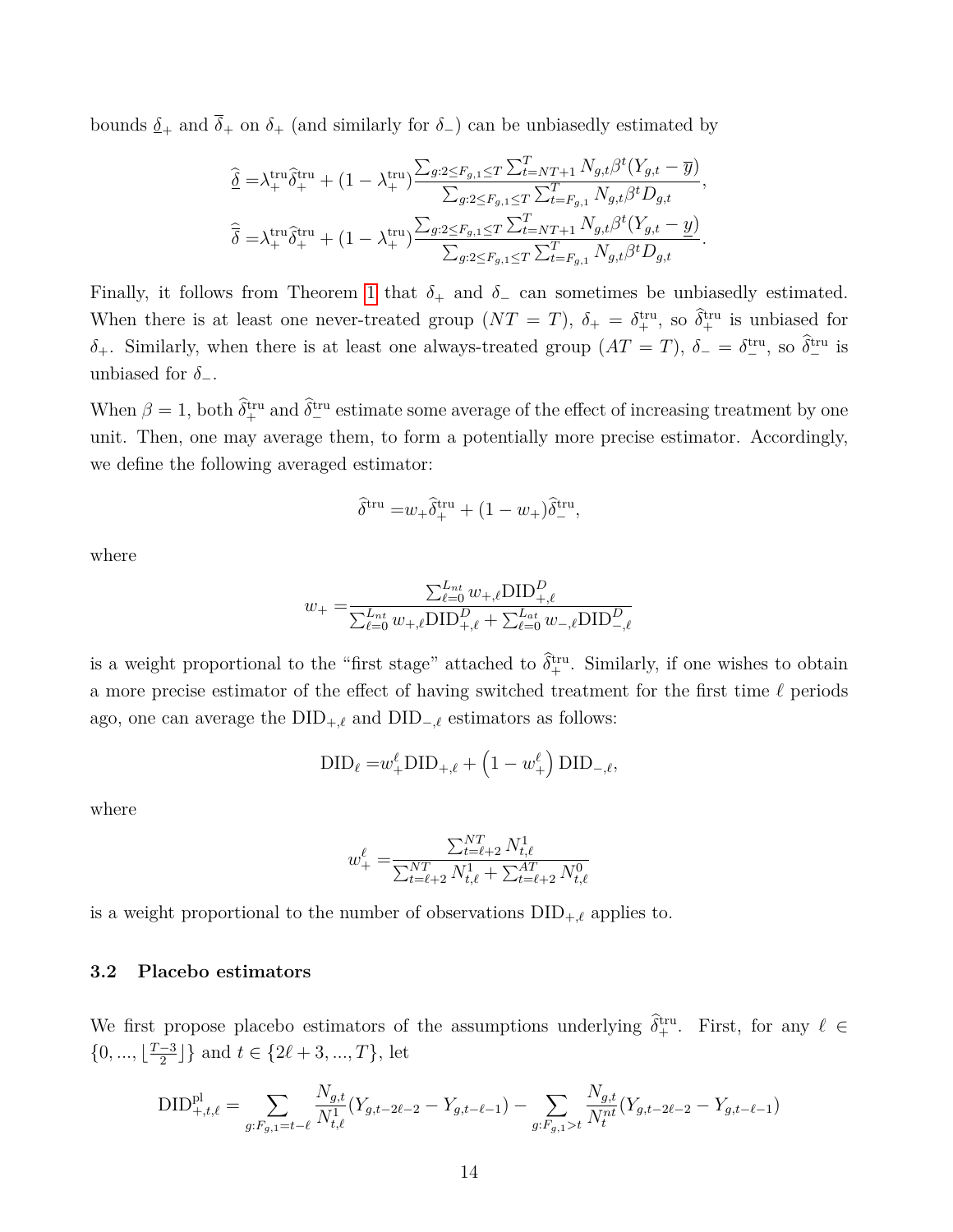if  $N_{t,\ell}^1 > 0$  and  $N_t^{nt} > 0$ , and let  $\text{DID}_{+,t,\ell}^{\text{pl}} = 0$  otherwise.  $\text{DID}_{+,t,\ell}^{\text{pl}}$  compares the outcome evolution in groups treated for the first time in  $t-\ell$  and in groups untreated from period 1 to *t*, as DID<sub>+*,t,* $\ell$ ,</sub> but between periods  $t-2\ell-2$  and  $t-\ell-1$  instead of  $t-\ell-1$  and  $t$ . Thus,  $\text{DID}^{\text{pl}}_{+,t,\ell}$  is a placebo estimator testing if common trends holds for  $\ell + 1$  periods.

Next, let  $L_{nt}^{\text{pl}} = \max\{\ell : \exists g : F_{g,1} + \ell \leq NT, F_{g,1} - \ell - 2 \geq 1\}$ .  $L_{nt}^{\text{pl}}$  is the largest  $\ell$  such that there is a group for which the effect of switching from untreated to treated for the first time  $\ell$ periods ago can be estimated  $(F_{g,1} + \ell \leq NT)$ , and for which one can form a placebo estimator comparing that group's outcome evolution to that of the untreated groups over the  $\ell + 1$  periods before that switch  $(F_{g,1} - \ell - 2 \ge 1)$ . Under Point 1 of Assumption [3,](#page-5-1)  $-1 \le L_{nt}^{\text{pl}} \le \lfloor \frac{NT-3}{2} \rfloor$ . One may have  $L_{nt}^{pl} = -1$ , if all groups that switch from untreated to treated for the first time do so at period 2. Then, none of the placebos defined below can be computed, as one does not observe the outcome evolution of any group before it switches from untreated to treated. Outside of that special case,  $L_{nt}^{\text{pl}} \geq 0$ , so one can at least compute one of the  $\text{DID}_{+, \ell}^{\text{pl}}$  estimators below.

Finally, we let

$$
\text{DID}_{+,\ell}^{\text{pl}} = \frac{\sum_{t=2\ell+3}^{NT} N_{t,\ell}^1 \beta^t \text{DID}_{+,t,\ell}^{\text{pl}}}{\sum_{t=2\ell+3}^{NT} N_{t,\ell}^1 \beta^t}
$$

if  $\ell \leq L_{nt}^{\text{pl}}$ , and we let  $\text{DID}_{+,\ell}^{\text{pl}} = 0$  otherwise.  $\text{DID}_{+,\ell}^{\text{pl}}$  is a placebo estimator mimicking  $\text{DID}_{+,\ell}$ . We then propose placebo estimators of the assumptions underlying  $\hat{\delta}^{\text{tru}}_{-}$ . First, for any  $\ell \in$  $\{0, ..., \lfloor \frac{T-3}{2} \rfloor\}$  $\left\{\frac{-3}{2}\right\}$  and  $t \in \{2\ell + 3, ..., T\}$ , let

$$
\text{DID}_{-,t,\ell}^{\text{pl}} = \sum_{g:F_{g,0} > t} \frac{N_{g,t}}{N_t^{at}} (Y_{g,t-2\ell-2} - Y_{g,t-\ell-1}) - \sum_{g:F_{g,0} = t-\ell} \frac{N_{g,t}}{N_{t,\ell}^0} (Y_{g,t-2\ell-2} - Y_{g,t-\ell-1})
$$

if  $N_{t,\ell}^0 > 0$  and  $N_t^{at} > 0$ , and let  $\text{DID}_{-,t,\ell}^{\text{pl}} = 0$  otherwise.  $\text{DID}_{-,t,\ell}^{\text{pl}}$  compares the outcome evolution in groups treated from period 1 to *t* and in groups going from treated to untreated in period *t* −  $\ell$ , as DID<sub>−*,t,* $\ell$ , but between periods  $t - 2\ell - 2$  and  $t - \ell - 1$  instead of  $t - \ell - 1$  and  $t$ .</sub>

Next, let  $L_{at}^{pl} = \max\{\ell : \exists g : F_{g,0} + \ell \leq AT, F_{g,0} - \ell - 2 \geq 1\}$ .  $L_{at}^{pl}$  is the largest  $\ell$  such that there is a group for which the effect of having switched from treated to untreated for the first time  $\ell$ periods ago can be estimated  $(F_{g,0} + \ell \leq NT)$ , and for which one can form a placebo estimator comparing that group's outcome evolution over the  $\ell + 1$  periods before it got treated to that of always treated groups  $(F_{g,1} - \ell - 2 \ge 1)$ . Under Point 2 of Assumption [3,](#page-5-1)  $-1 \le L_{at}^{pl} \le \lfloor \frac{AT-3}{2} \rfloor$ . One may have  $L_{at}^{pl} = -1$ , if all groups that switch from treated to untreated do so at period 2. Then, none of the placebos defined below can be computed, as one does not observe the outcome evolution of any group before it switches from treated to untreated. Outside of that special case,  $L_{at}^{pl} \geq 0$ , so one can at least compute one of the  $DID_{-, \ell}^{pl}$  estimators below.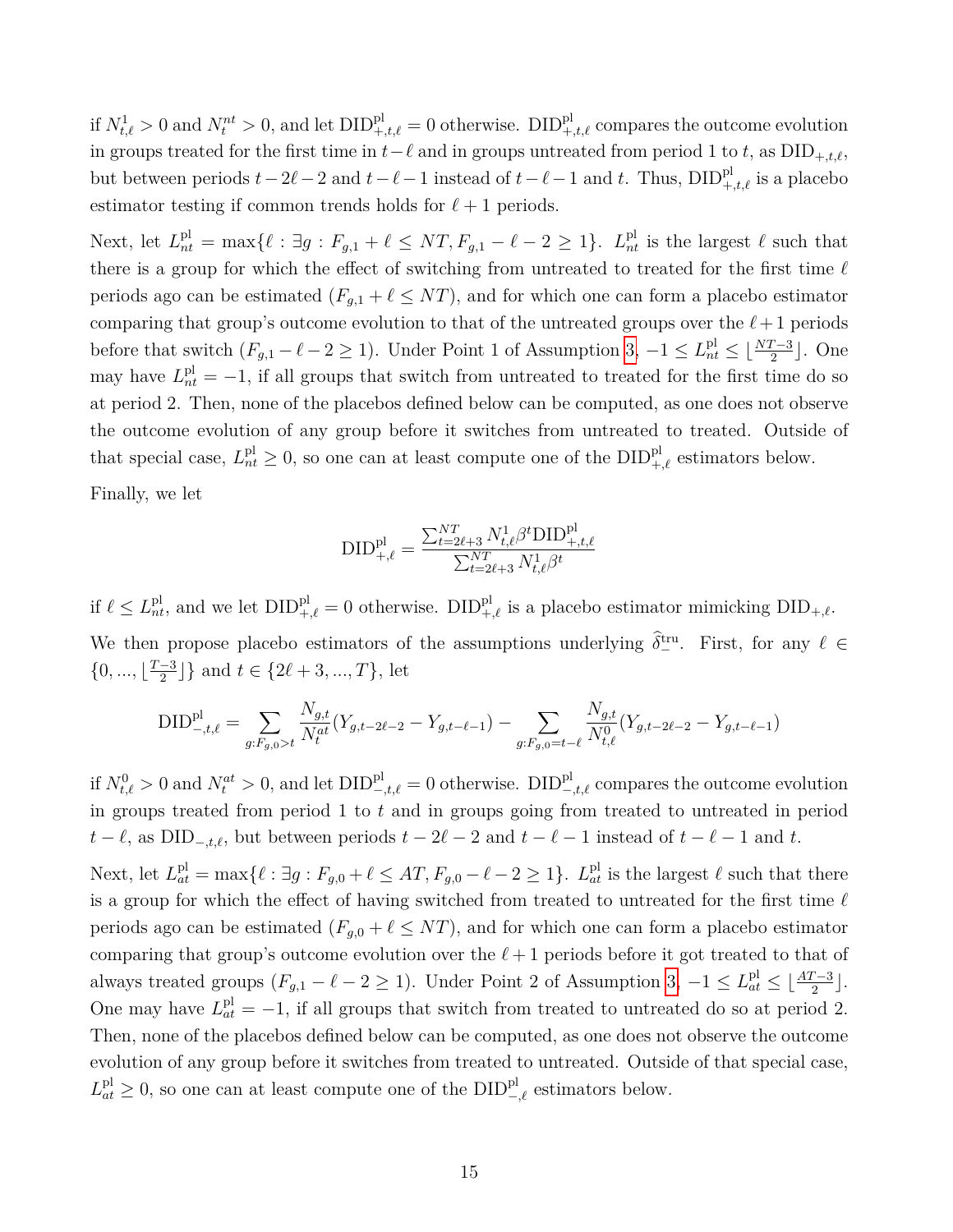Finally, we let

$$
\text{DID}_{-,\ell}^{\text{pl}} = \frac{\sum_{t=2\ell+3}^{AT} N_{t,\ell}^0 \beta^t \text{DID}_{-,t,\ell}^{\text{pl}}}{\sum_{t=2\ell+3}^{AT} N_{t,\ell}^0 \beta^t}
$$

<span id="page-15-0"></span>if  $\ell \leq L_{at}^{pl}$ , and we let  $\text{DID}_{-\ell}^{pl} = 0$  otherwise.  $\text{DID}_{-\ell}^{pl}$  is a placebo estimator mimicking  $\text{DID}_{-\ell}$ .

**Theorem 2** *Suppose that Assumptions [1](#page-4-1)[-2](#page-4-2) hold.*

- *1. If Point 1 of Assumption [3](#page-5-1) and Assumptions [4-](#page-5-0)[5](#page-6-1) also hold, for any*  $\ell \in \{0, ..., \lfloor \frac{T-3}{2} \rfloor\}$  $\frac{-3}{2}$ ],  $E[DID^{pl}_{+, \ell}] = 0.$
- 2. If Point 2 of Assumption [3](#page-5-1) and Assumptions [6-](#page-6-0)[7](#page-6-2) also hold, for any  $\ell \in \{0, ..., \lfloor \frac{T-3}{2} \rfloor\}$  $\frac{-3}{2}$ ] },  $E[DID^{pl}_{-,e}] = 0.$

Theorem [2](#page-15-0) shows that  $E\left[\text{DID}_{+,\ell}^{\text{pl}}\right] = 0$  (resp.  $E\left[\text{DID}_{-,\ell}^{\text{pl}}\right] = 0$ ) is a testable implication of Assumptions [2,](#page-4-2) [4,](#page-5-0) and [5](#page-6-1) (resp. Assumptions 2, [6,](#page-6-0) and [7\)](#page-6-2). If  $E\left[\text{DID}_{-,l}^{\text{pl}}\right] = 0$  is rejected but  $E\left[\text{DID}_{+,\ell}^{\text{pl}}\right] = 0$  is not, that would indicate that the assumptions underlying  $\hat{\delta}^{\text{tru}}_{-}$  are violated while those underlying  $\hat{\delta}_{+}^{\text{tru}}$  are not.

The placebo estimators  $\text{DID}_{+, \ell}^{\text{pl}}$  and  $\text{DID}_{-, \ell}^{\text{pl}}$  we consider here do not exhaust all the testable implications of our assumptions. We focus on them, because when we reject  $E\left[\text{DID}_{+,\ell}^{\text{pl}}\right] = 0$  (resp.  $E\left[\text{DID}_{-,\ell}^{\text{pl}}\right] = 0$ , the value of  $\text{DID}_{+,\ell}^{\text{pl}}$  (resp.  $\text{DID}_{-,\ell}^{\text{pl}}$ ) may be used to estimate  $\text{DID}_{+,\ell}$ 's (resp.  $DID_{-, \ell}$ 's) bias, under a condition stated below. Specifically, fix  $\ell \in \{0, ..., \min(\lfloor \frac{T-3}{2} \rfloor)\}$  $\frac{-3}{2}$ ,  $L_{nt}$ ). Instead of Assumption [5,](#page-6-1) assume that for all  $(g, g', t)$  such that  $t - \ell \geq 2$ ,  $F_{g,1} = t - \ell$ , and  $F_{g',1} > t$ ,

$$
E[Y_{g,t}(\mathbf{0}) - Y_{g,t-\ell-1}(\mathbf{0})] - E[Y_{g',t}(\mathbf{0}) - Y_{g',t-\ell-1}(\mathbf{0})]
$$

does not depend on  $(g, g', t)$ , meaning that the differential trend between groups treated for the first time in  $t - \ell$  and groups untreated from period 1 to *t* does not vary over time and across groups. Under Assumption [5,](#page-6-1) the quantity in the previous display is equal to 0, so the previous condition is weaker than Assumption [5.](#page-6-1) Under this weaker condition, one can show that  $-E[\text{DID}_{+,\ell}^{\text{pl}}]$  is equal to the bias of  $\text{DID}_{+,\ell}$ , so the placebos can be used to estimate the bias of  $\text{DID}_{+, \ell}$  and, in turn, of  $\hat{\delta}^{\text{tru}}_+$ . Similarly, if, for all  $(g, g', t)$  such that  $t - \ell \geq 2$ ,  $F_{g,1} = t - \ell$  and  $F_{g',1} > t$ , the sign of

$$
E[Y_{g,t}(\mathbf{0}) - Y_{g,t-\ell-1}(\mathbf{0})] - E[Y_{g',t}(\mathbf{0}) - Y_{g',t-\ell-1}(\mathbf{0})]
$$

does not depend on  $(g, g', t)$ , then the sign of the bias of  $\text{DID}_{+, \ell}$  is equal to the sign of  $-E[\text{DID}_{+, \ell}^{\text{pl}}]$ .

The "long-difference" placebos we propose here differ from the "first-difference" placebos we proposed in [de Chaisemartin and D'Haultfœuille](#page-20-1) [\(2020\)](#page-20-1) and that we extend in the Web Appendix to allow for dynamic effects. The first-difference placebo estimators of the assumptions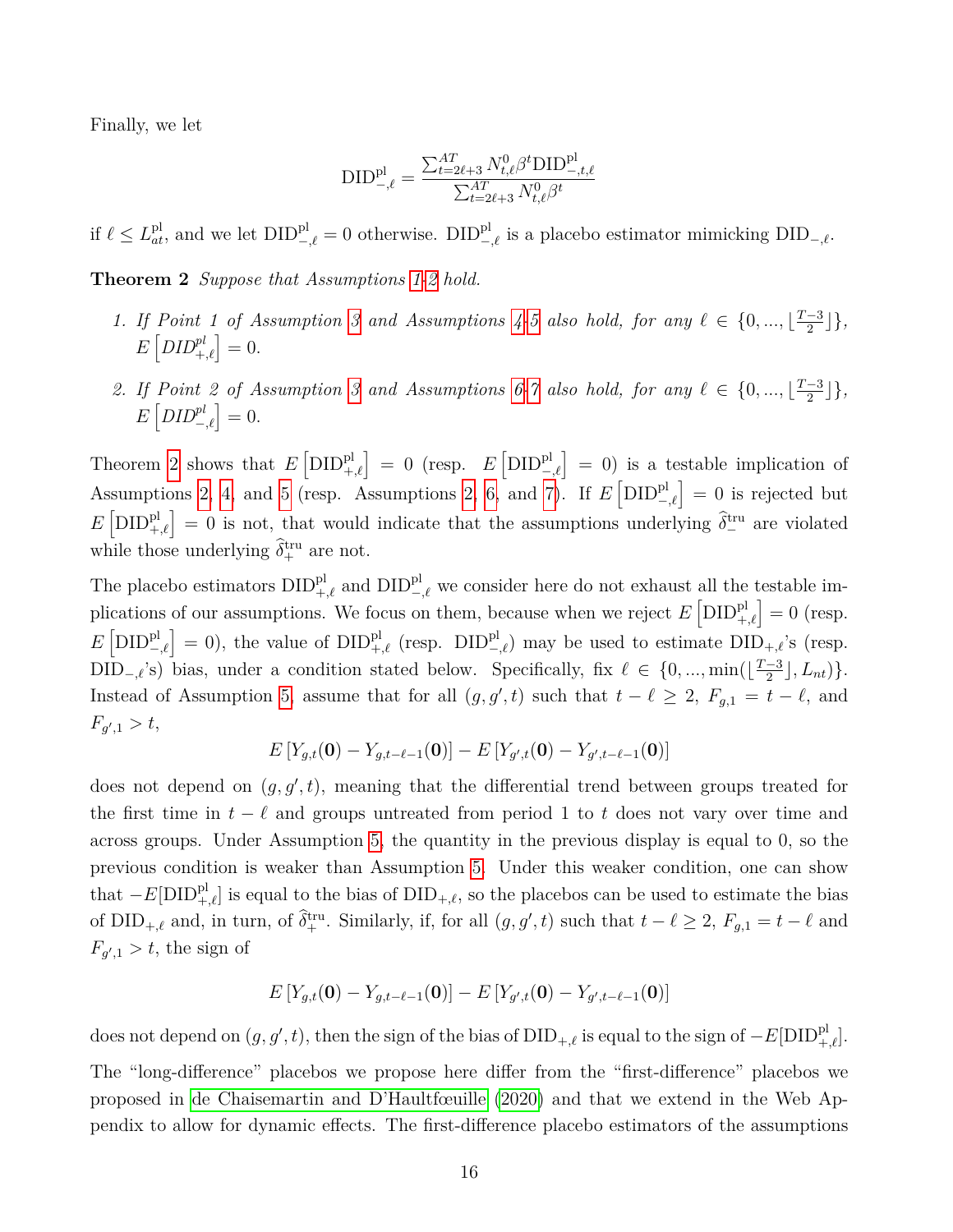underlying  $\hat{\delta}^{\text{tru}}_+$  compare the  $t-1-k$  to  $t-k$  outcome evolution in groups treated for the first time at period *t* and in groups untreated from period 1 to *t*, for  $k \geq 1$ . The long-difference placebos test if common trends holds over several periods, while the short-difference ones only test if it holds over pairs of consecutive periods. If treated and untreated groups follow different linear trends, differential trends will be larger, and easier to detect, over several periods than over two consecutive periods. Then, the long-difference placebos may lead to a more powerful test of common trends. As indicated above, they are also informative on the bias of  $DID_{+,\ell}$ under weaker conditions than Assumption [5.](#page-6-1)

On the other hand, the first-difference placebos may be useful to specifically test Assumption [2,](#page-4-2) the no-anticipation assumption. Assume for instance that those placebos are statistically insignificant for every  $k > 1$ , but the one for  $k = 1$  is statistically significant. This indicates that groups switching and not switching treatment are on common trends, except between the two last periods before the switching groups switch. This may be interpreted as evidence that Assumptions [4](#page-5-0)[-5](#page-6-1) and [6-](#page-6-0)[7](#page-6-2) hold, but Assumption [2](#page-4-2) fails. Groups are on common trends, but the statistically significant placebo at  $k = 1$  indicates that groups' period- $t + 1$  treatment affects their period-*t* outcome. In that case, group *g*'s actual period-*t* treatment is  $\tilde{D}_{g,t} = D_{g,t+1}$ , and one can just compute the estimators above with  $\tilde{D}_{g,t}$  instead of  $D_{g,t}$ .

#### **3.3 Extensions**

We now briefly review some of the extensions in our online Appendix. First, we show how covariates  $X_{g,t}$  can be included in the estimation. Then, we replace Assumption [5](#page-6-1) by the requirement that  $E[Y_{g,t}(\mathbf{0}) - Y_{g,t-1}(\mathbf{0}) - (X_{g,t} - X_{g,t-1})'\theta_0]$  does not vary across g, meaning that groups can experience differential trends provided those differential trends are fully explained by changes in their covariates. The idea, then, is to estimate  $\theta_0$  by regressing  $Y_{g,t} - Y_{g,t-1}$  on  $X_{g,t} - X_{g,t-1}$  in the sample of not-yet-treated cells and define our estimators as above, replacing  $Y_{g,t} - Y_{g,t-1}$  by  $Y_{g,t} - Y_{g,t-1} - (X_{g,t} - X_{g,t-1})'\hat{\theta}_0$ .

Second, we show how one can allow for different trends across sets of groups. This mirrors the common practice of, e.g., allowing for state-specific trends in county-level two-way fixed effect regressions. Third, we extend our analysis to non-binary treatments. Fourth, we examine the benefits of ruling out the effect of past treatments beyond *k* lags, for some  $k \geq 0$ . Doing so provides a solution to the initial conditions problem that treatments prior to the start of the panel  $(D_{g,t})_{t\leq0}$  may not be known and may affect potential outcomes. Finally, we show that our results extend to fuzzy designs, provided some groups are fully untreated at the start of the panel.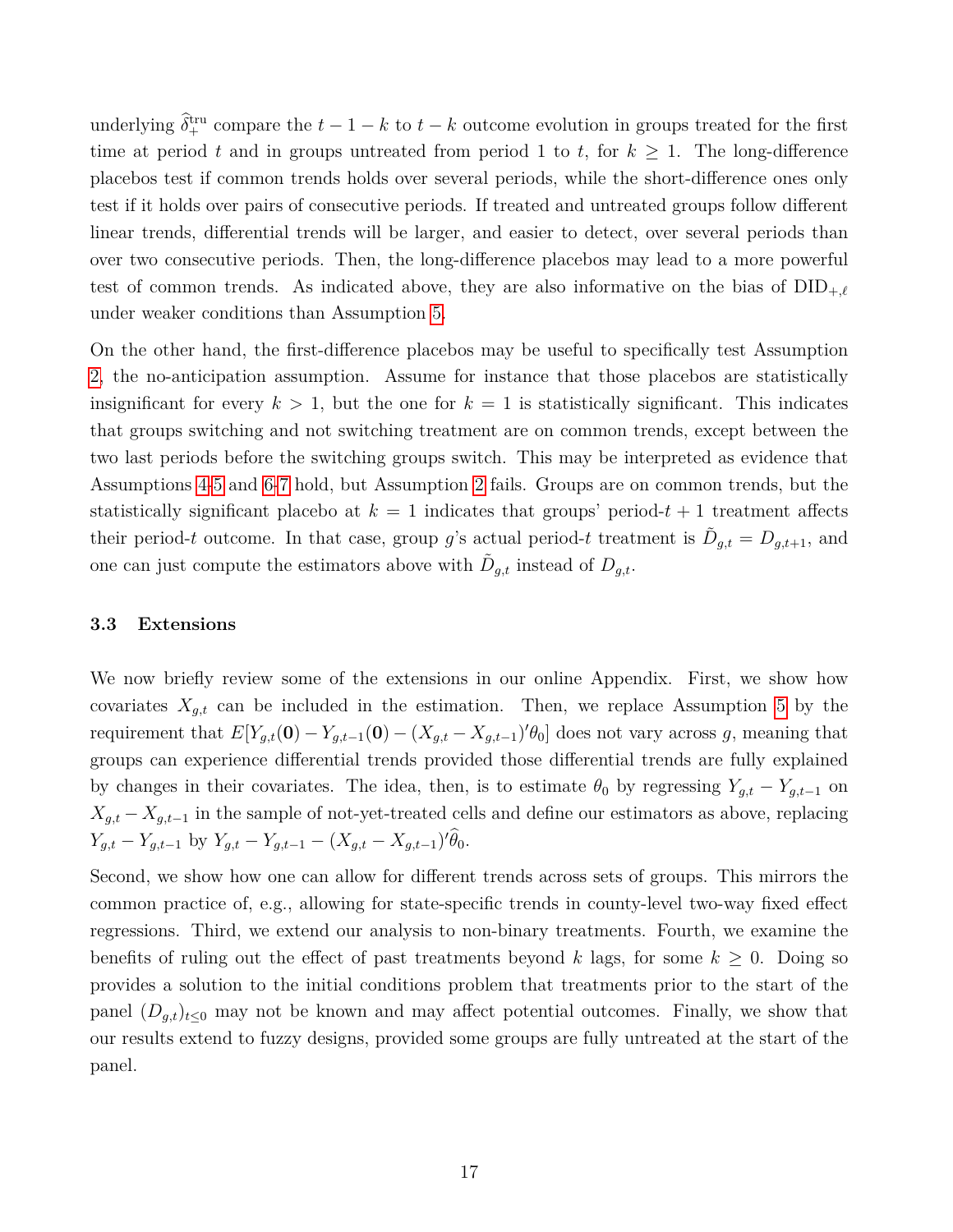## **4 Estimating an additive dynamic effect model**

The approach proposed so far evaluates ex-post the effects of the policies that took place during the panel. Instead, one may be interested in using the panel to evaluate ex-ante future policies. Such an exercise can only be conducted under a restriction on how the treatment effect can vary over time. Otherwise, the panel cannot inform us on future treatment effects. In this section, we consider an assumption requiring that treatment effects be constant over time, we show that various treatment effect parameters can be estimated under that assumption, and we finally discuss how the corresponding estimators can be used for ex-ante policy evaluation.

We start by considering the following assumption.

**Assumption 8** *(Additive dynamic effect model with constant effects over time) For all* (*g, t*)*, there are real numbers*  $(\alpha_{g,k})_{k \in \{0,\ldots,T-1\}}$  *such that for all*  $(d_1, ..., d_t) \in \{0,1\}^t$ ,

<span id="page-17-0"></span>
$$
Y_{g,t}(\boldsymbol{d}) = Y_{g,t}(\boldsymbol{0}) + \sum_{k=0}^{t-1} \alpha_{g,k} d_{t-k}.
$$

 $\alpha_{g,k}$  represents the effect of group *g*'s treatment *k* periods ago on her current outcome. Assumption [8](#page-17-0) requires that those effects be constant over time, though they can vary across groups. Assumption [8](#page-17-0) also rules out interaction effects between a group's past and current treatments.

For every *g* :  $1 < F_{g,1} \le NT$ , and for every  $t \in \{F_{g,1}, ..., NT\}$ , let

$$
\text{DID}_{g,t} = Y_{g,t} - Y_{g,F_{g,1}-1} - \sum_{g:F_{g,1}>t} \frac{N_{g,t}}{N_t^{nt}} (Y_{g,t} - Y_{g,F_{g,1}-1}).
$$

 $DID_{g,t}$  compares the outcome evolution from period  $F_{g,1} - 1$  to *t* in group *g* and in groups untreated from period 1 to *t*. Then, let  $DID_g = (DID_{g,F_g,1}, ..., DID_{g,NT})'$ , let  $\alpha_g = (\alpha_{g,0}, ..., \alpha_{g,NT-F_g,1})'$ and let  $D_{g,F_{g,1}}$  be a  $(NT - F_{g,1} + 1) \times (NT - F_{g,1} + 1)$  lower triangular matrix whose first line is the vector  $(D_{g,F_{g,1}}, 0, ..., 0)$ , whose second line is the vector  $(D_{g,F_{g,1}+1}, D_{g,F_{g,1}}, 0, ..., 0)$ ,..., and whose last line is the vector  $(D_{g,NT}, D_{g,NT-1}, ..., D_{g,F_{g,1}})$ .

Similarly, for every  $g: 1 < F_{g,0} \leq AT$ , and for every  $t \in \{F_{g,0},...,AT\}$ , let

<span id="page-17-1"></span>
$$
DID_{g,t} = Y_{g,t} - Y_{g,F_{g,0}-1} - \sum_{g:F_{g,0}>t} \frac{N_{g,t}}{N_t^{at}} (Y_{g,t} - Y_{g,F_{g,0}-1}).
$$

DID<sub>g,t</sub> compares the outcome evolution from period  $F_{g,0}$  – 1 to *t* in group *g* and in groups treated from period 1 to *t*. Then, let  $DID_g = (DID_{g,F_g,0},..., DID_{g,AT})'$ , let  $\alpha_g = (\alpha_{g,0},...,\alpha_{g,AT-F_g,0})'$  and let  $D_{g,F_{g,0}}$  be a  $(AT - F_{g,0} + 1) \times (AT - F_{g,0} + 1)$  lower triangular matrix whose first line is the vector  $(D_{g,F_{g,0}}-1,0,...,0)$ , whose second line is the vector  $(D_{g,F_{g,0}+1}-1, D_{g,F_{g,0}}-1,0,...,0)$ ,..., and whose last line is the vector  $(D_{g,AT} - 1, D_{g,AT-1} - 1, ..., D_{g,F_{g,0}} - 1)$ .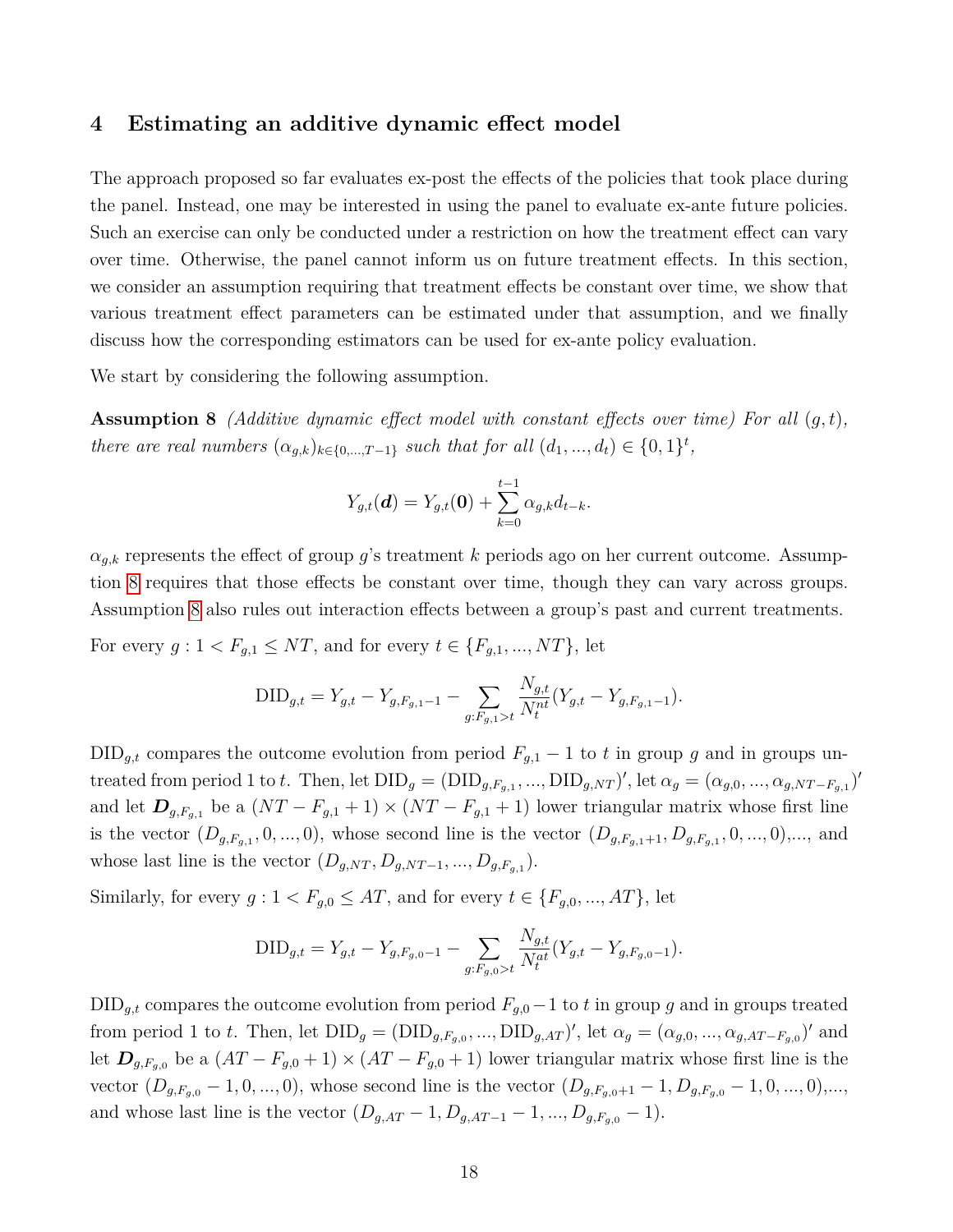**Theorem 3** *Suppose that Assumptions [1](#page-4-1)[-2](#page-4-2) and [8](#page-17-0) hold.*

- 1. If Point 1 of Assumption [3](#page-5-1) and Assumptions  $4\n-5$  $4\n-5$  also hold, for every  $g: 1 < F_{g,1} \le NT$ ,  $\alpha_g = E\left(\boldsymbol{D}^{-1}_{g, F_{g,1}} D I D_g\right)$ .
- 2. If Point 2 of Assumption [3](#page-5-1) and Assumptions [6-](#page-6-0)[7](#page-6-2) also hold, for every  $g: 1 < F_{g,0} \le AT$ ,  $\alpha_g = E\left(\boldsymbol{D}^{-1}_{g, F_{g,0}} D I D_g\right)$ .

It directly follows from Theorem [3](#page-17-1) that averages of the  $\alpha_{g,k}$ s can also be unbiasedly estimated. For all  $k \in \{0, ..., \max(L_{nt}, L_{at})\}$ , let  $\mathcal{G}_k = \{g : 1 < F_{g,1} + k \leq NT\} \cup \{g : 1 < F_{g,0} + k \leq AT\}$  be the set of groups for which  $\alpha_{g,k}$  can be unbiasedly estimated, let  $N_{\mathcal{G}_k} = \sum_{g \in \mathcal{G}_k} \sum_{t=1}^T N_{g,t}$  be the number of observations in those groups, let  $\hat{\alpha}_{g,k}$  denote the  $k + 1$ th coordinate of  $\mathbf{D}_{g,F_{g,1}}^{-1}$ DID<sub>g</sub> (resp.  $\mathbf{D}_{g,F_{g,0}}^{-1}$ DID<sub>*g*</sub>) for groups in  $\mathcal{G}_k$  untreated (resp. treated) at period 1, and let

$$
\alpha_k = \frac{1}{N_{\mathcal{G}_k}} \sum_{g \in \mathcal{G}_k} \left( \sum_{t=1}^T N_{g,t} \right) \alpha_{g,k}
$$

$$
\widehat{\alpha}_k = \frac{1}{N_{\mathcal{G}_k}} \sum_{g \in \mathcal{G}_k} \left( \sum_{t=1}^T N_{g,t} \right) \widehat{\alpha}_{g,k}.
$$

As points 1 and 2 in Theorem [3](#page-17-1) also hold conditional on  $D$ , one has

$$
\alpha_k = E\left(\widehat{\alpha}_k\right).
$$

The estimators  $(\widehat{a}_k)_{k \in \{0,\ldots,\max(L_{nt},L_{at})\}}$  are similar to those empirical researchers routinely compute when they regress the outcome on the contemporaneous and lagged treatments, together with group and time effects (see e.g. [Autor, 2003\)](#page-20-12). A key difference, however, is that the estimators  $(\widehat{a}_k)_{k \in \{0,\ldots,\max(L_{nt},L_{at})\}}$  are robust to dynamic effects and to heterogeneous effects across groups. The estimators  $(\hat{\alpha}_k)_{k \in \{0,\dots,\max(L_{nt},L_{at})\}}$  may be used for ex-ante evaluation of future policies. To simplify the discussion, let us assume that the number of units in each group does not depend on *t*: for every  $(g, t)$ ,  $N_{g,t} = N_g$ . We start by assuming that the planner wants to know if groups should be treated or untreated at period  $T + 1$ . Under Assumption [8,](#page-17-0) the difference between the average expected outcome at period  $T+1$  of groups belonging to  $\mathcal{G}_0$  if they are treated in period  $T + 1$  and if they are untreated is equal to  $\alpha_0$ . Accordingly, under [\(1\)](#page-6-3), treating those groups at period  $T + 1$  is welfare improving if and only if  $\alpha_0 > c$ . The planner may then use  $\hat{\alpha}_0$  to estimate if treating those groups at  $T+1$  is welfare improving. The planner could also consider more complicated policy decisions. She may for instance want to know which of the four policies would lead to the highest welfare in periods  $T + 1$  and  $T + 2$ :  $D_{g,T+1} = D_{g,T+2} = 1$ ,  $D_{g,T+1} = 1, D_{g,T+2} = 0, D_{g,T+1} = 0, D_{g,T+2} = 1$ , or  $D_{g,T+1} = 0, D_{g,T+2} = 0$ . Let

$$
\alpha_0^{\text{bal}} = \frac{1}{\sum_{g \in \mathcal{G}_1} N_g} \sum_{g \in \mathcal{G}_1} N_g \alpha_{g,0}
$$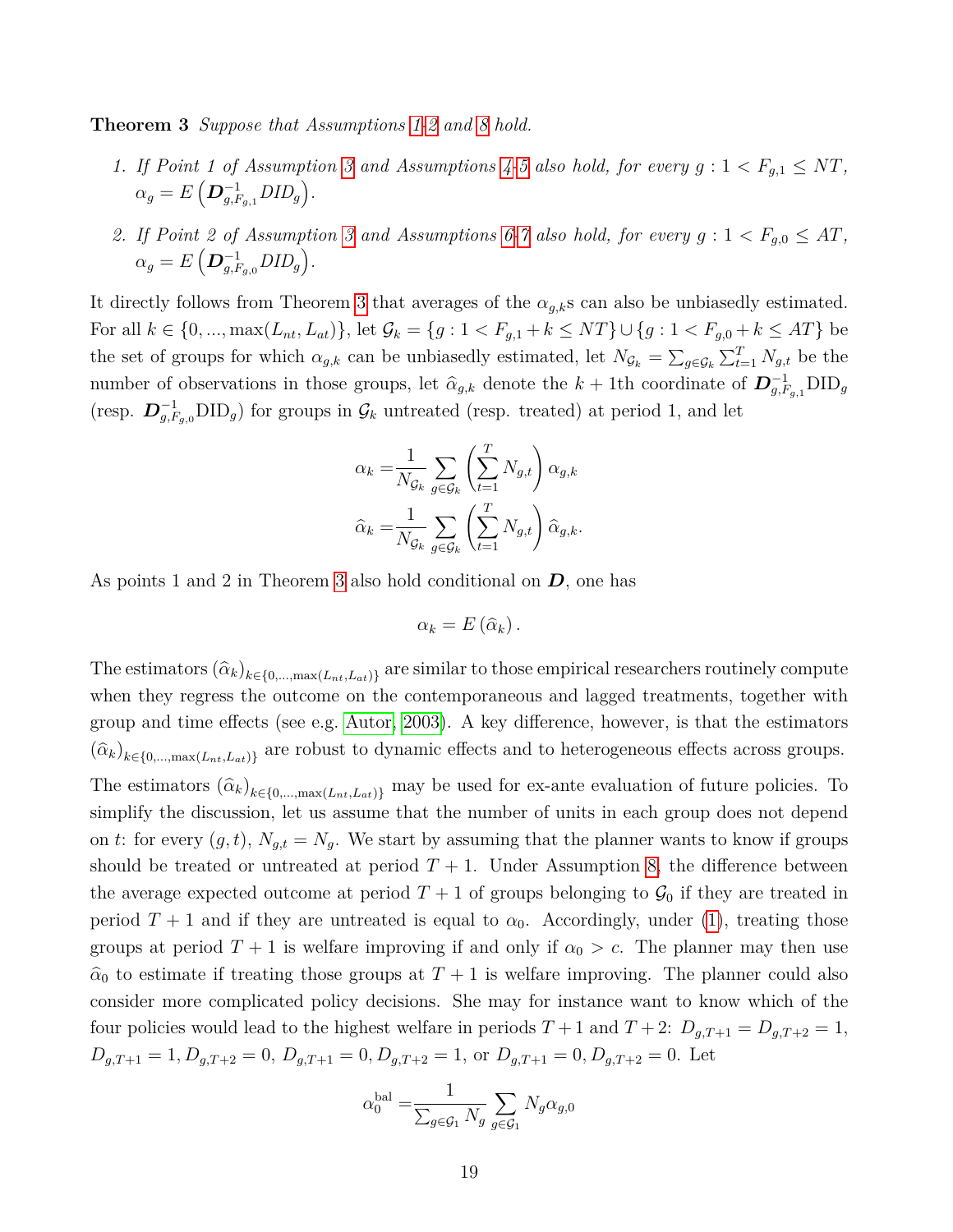be the average effect of the current treatment across groups for which the effect of the first lag of the treatment can be estimated. Under Assumption [8](#page-17-0) and [\(1\)](#page-6-3), treating groups belonging to  $\mathcal{G}_1$  at  $T + 1$  and  $T + 2$  is optimal if and only if

$$
\alpha_0^{\text{bal}} + \beta(\alpha_0^{\text{bal}} + \alpha_1) - (1 + \beta)c \ge \max \left[ \alpha_0^{\text{bal}} + \beta \alpha_1 - c, \beta \alpha_0^{\text{bal}} - \beta c, 0 \right].
$$

Similarly, treating groups belonging to  $G_1$  at  $T+1$  but not at  $T+2$  is optimal if and only if

$$
\alpha_0^{\text{bal}} + \beta \alpha_1 - c \ge \max \left[ \alpha_0^{\text{bal}} + \beta (\alpha_0^{\text{bal}} + \alpha_1) - (1 + \beta) c, \beta \alpha_0^{\text{bal}} - \beta c, 0 \right],
$$

etc. One can estimate  $\alpha_0^{\text{bal}}$  and  $\alpha_1$  to estimate the optimal policy, for groups belonging to  $\mathcal{G}_1$ .

A few comments on this estimation of the optimal policy are in order. First, notice that the longer the policy horizon one considers, the smaller the set of groups for which the optimal policy can be estimated. Second, we have considered homogeneous policies where each group receives the same treatments. This is because estimating optimal group-level policies would require using the noisy group-level estimators  $\hat{\alpha}_{q,k}$ , which may yield poor results. Finally, performing inference on, say, the average outcome under the estimated optimal policy may give rise to a winner's curse phenomenon similar to that studied by [Andrews et al.](#page-20-13) [\(2019\)](#page-20-13). The solutions proposed therein may also apply here, though showing it goes beyond the scope of this paper.

On top of the assumption that treatment effects do not vary over time, which may be hard to avoid if one wants to use the panel to do ex-ante evaluation, Assumption [8](#page-17-0) also rules out interaction effects between the current and past treatments. The point identification results in Theorem [3](#page-17-1) would break down without that assumption. Specifically, Point 1 (resp. 2) of Theorem [3](#page-17-1) shows that for groups untreated (resp. treated) at period 1,  $NT - F_{g,1} + 1$  (resp.  $AT - F_{g,0} + 1$ ) causal effects are just identified by a linear system of  $NT - F_{g,1} + 1$  (resp. *AT* − *F*<sub>*g*,0</sub> + 1) equations and unknowns under Assumption [8.](#page-17-0) Accordingly, if one were to allow for interaction effects, one would need to restrict effects heterogeneity across groups, at least with the DID estimation strategy we consider.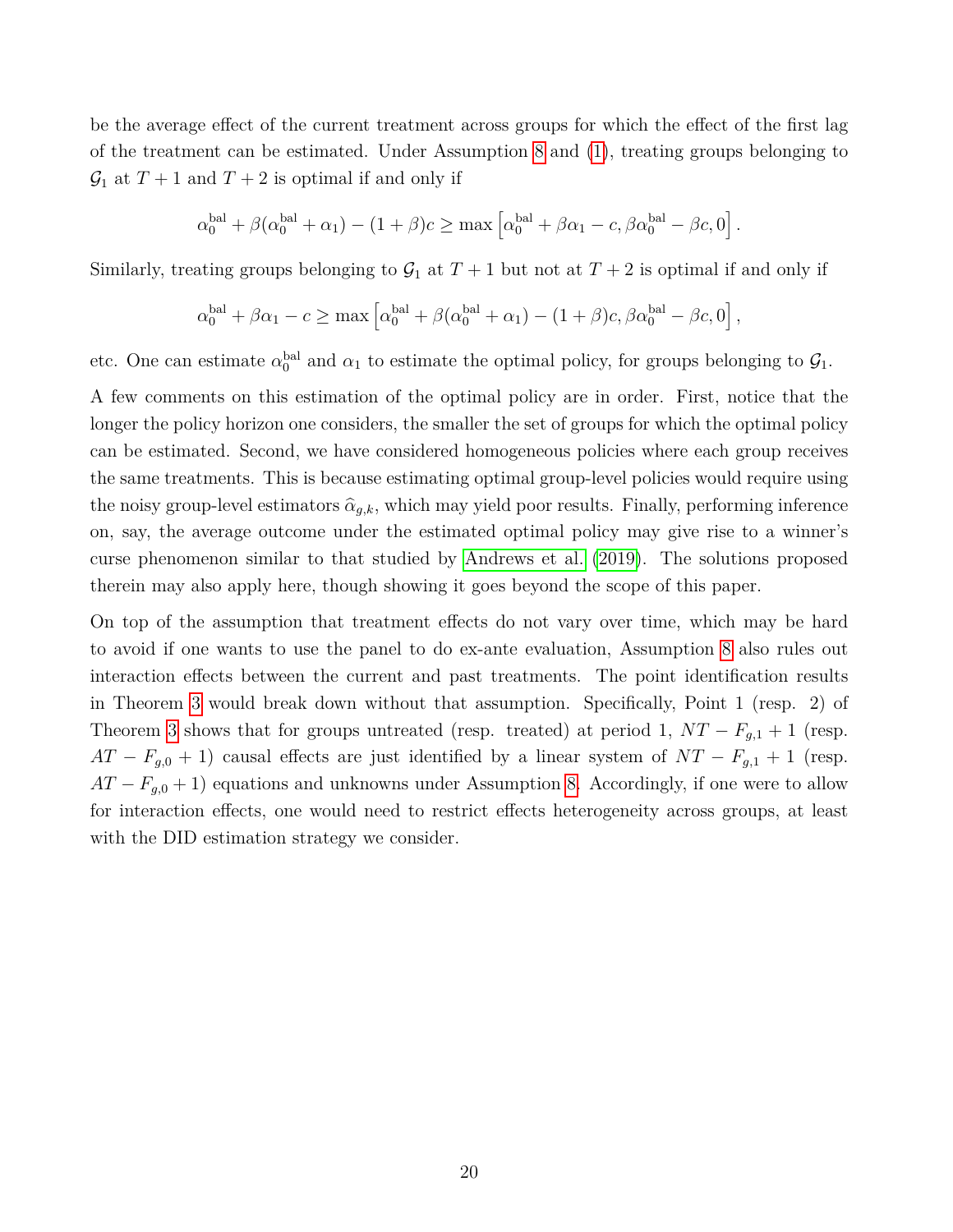# **References**

- <span id="page-20-10"></span>Abadie, A. (2005), 'Semiparametric difference-in-differences estimators', *Review of Economic Studies* **72**(1), 1–19.
- <span id="page-20-5"></span>Abbring, J. H. and Van den Berg, G. J. (2003), 'The nonparametric identification of treatment effects in duration models', *Econometrica* **71**(5), 1491–1517.
- <span id="page-20-13"></span>Andrews, I., Kitagawa, T. and McCloskey, A. (2019), Inference on winners, Technical report, National Bureau of Economic Research.
- <span id="page-20-9"></span>Ashenfelter, O. (1978), 'Estimating the effect of training programs on earnings', *The Review of Economics and Statistics* pp. 47–57.
- <span id="page-20-11"></span>Athey, S. and Imbens, G. W. (2018), Design-based analysis in difference-in-differences settings with staggered adoption, Technical report, National Bureau of Economic Research.
- <span id="page-20-12"></span>Autor, D. H. (2003), 'Outsourcing at will: The contribution of unjust dismissal doctrine to the growth of employment outsourcing', *Journal of Labor Economics* **21**(1), 1–42.
- <span id="page-20-8"></span>Bertrand, M., Duflo, E. and Mullainathan, S. (2004), 'How much should we trust differences-indifferences estimates?', *The Quarterly Journal of Economics* **119**(1), 249–275.
- <span id="page-20-3"></span>Bojinov, I., Rambachan, A. and Shephard, N. (2020), 'Panel experiments and dynamic causal effects: A finite population perspective', *arXiv preprint arXiv:2003.09915* .
- <span id="page-20-7"></span>Botosaru, I. and Gutierrez, F. H. (2018), 'Difference-in-differences when the treatment status is observed in only one period', *Journal of Applied Econometrics* **33**(1), 73–90.
- <span id="page-20-2"></span>Callaway, B. and Sant'Anna, P. H. (2020), Difference-in-differences with multiple time periods and an application on the minimum wage and employment. arXiv e-print 1803.09015.
- <span id="page-20-1"></span>de Chaisemartin, C. and D'Haultfœuille, X. (2020), 'Two-way fixed effects estimators with heterogeneous treatment effects', *American Economic Review* **110**(9), 2964–2996.
- <span id="page-20-6"></span>Malani, A. and Reif, J. (2015), 'Interpreting pre-trends as anticipation: Impact on estimated treatment effects from tort reform', *Journal of Public Economics* **124**, 1–17.
- <span id="page-20-0"></span>Manski, C. F. (2005), *Social choice with partial knowledge of treatment response*, Princeton University Press.
- <span id="page-20-4"></span>Robins, J. (1986), 'A new approach to causal inference in mortality studies with a sustained exposure period—application to control of the healthy worker survivor effect', *Mathematical modelling* **7**(9-12), 1393–1512.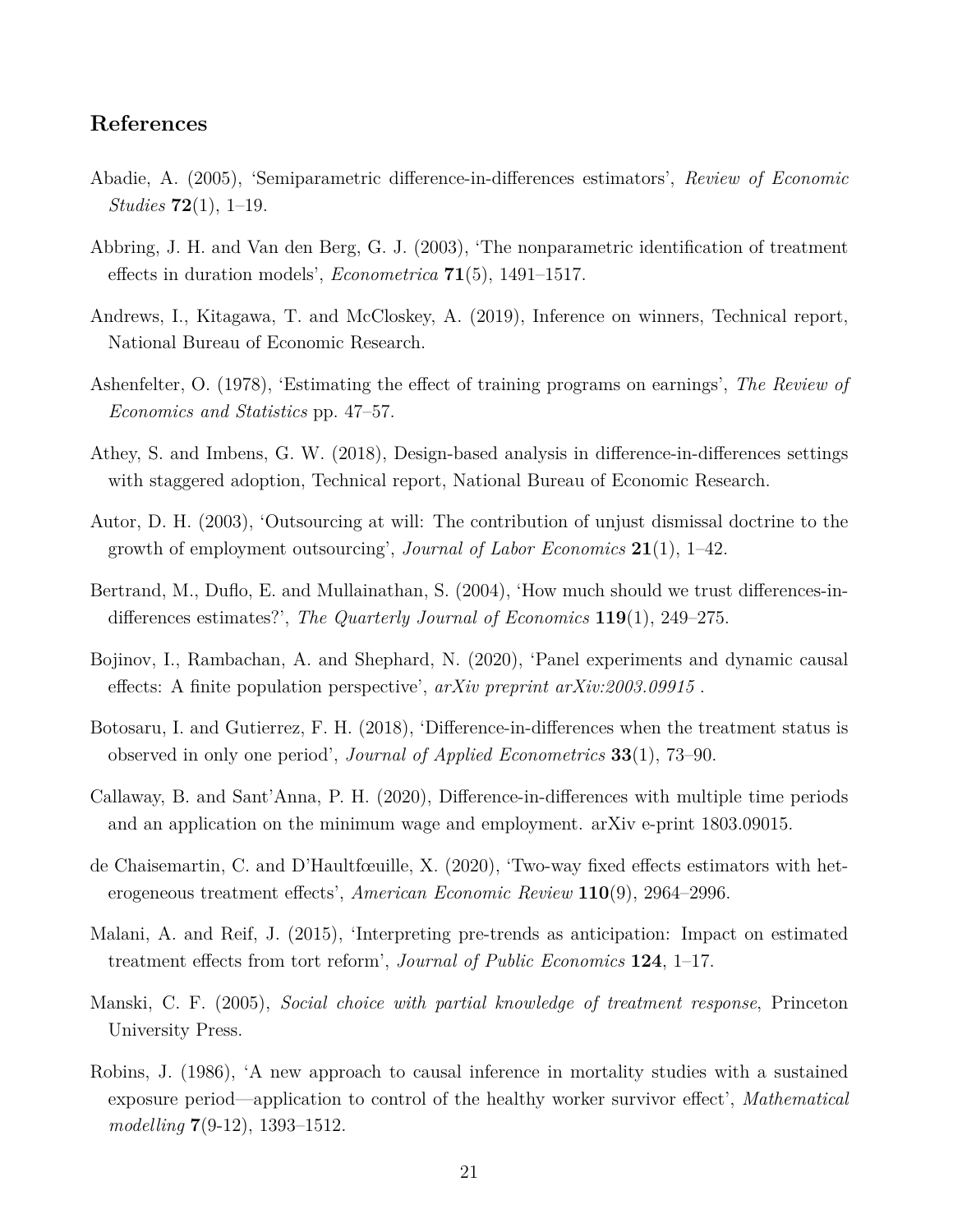- <span id="page-21-1"></span>Schmidheiny, K. and Siegloch, S. (2020), On event studies and distributed-lags in two-way fixed effects models: Identification, equivalence, and generalization. ZEW Discussion Paper 20-01.
- <span id="page-21-0"></span>Sun, L. and Abraham, S. (2020), Estimating dynamic treatment effects in event studies with heterogeneous treatment effects. Working Paper.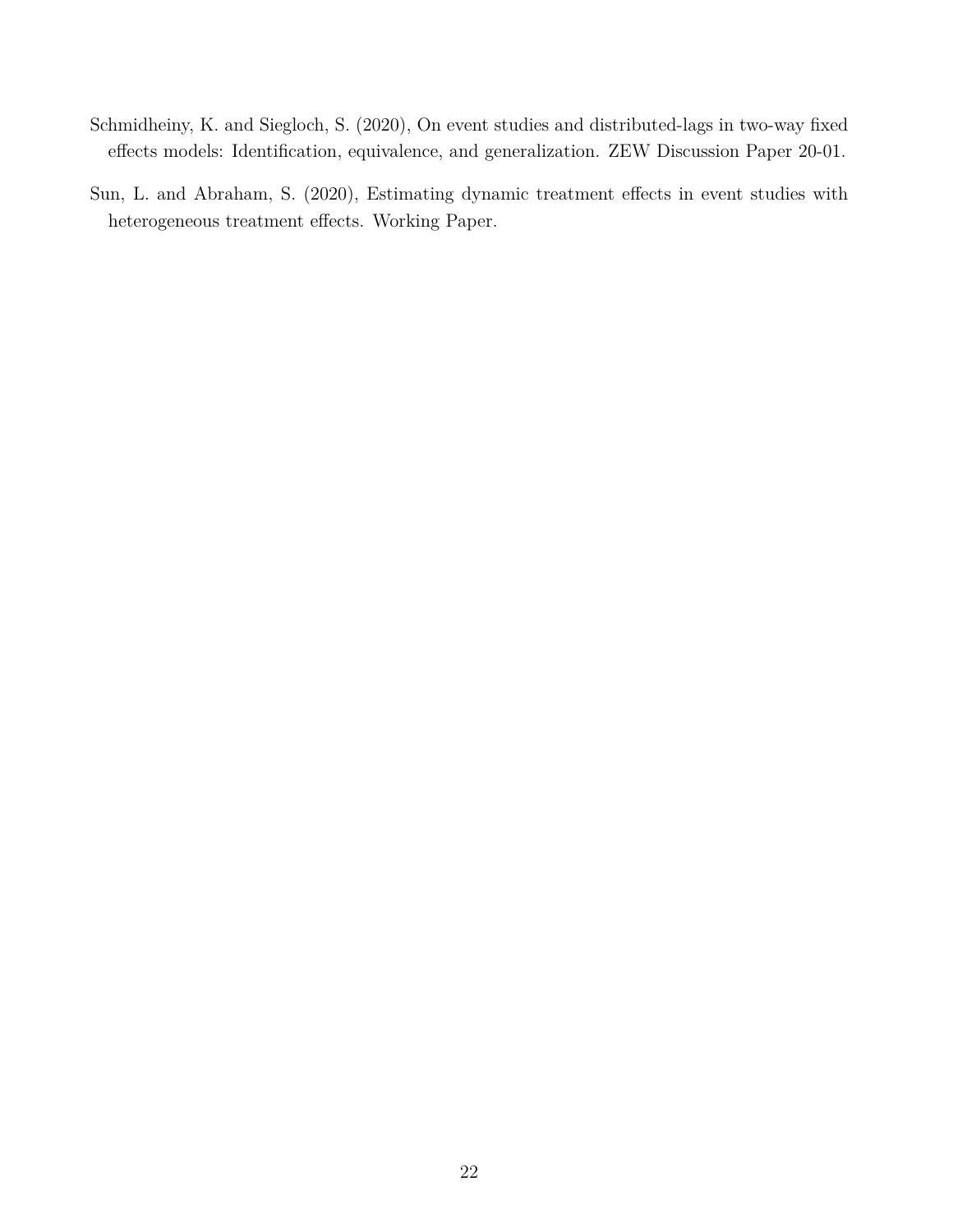# **A Appendix: proofs**

## **A.1 Proof of Theorem [1](#page-12-0)**

## *Proof of Point 1*

First, by Assumption [5,](#page-6-1) for all  $t \geq 2$  there is a real number  $\psi_t$  such that  $\psi_t = E(Y_{g,t}(\mathbf{0}) - Y_{g,t-1}(\mathbf{0}))$ for all *g*. Then, for all *g* and all  $t \ge \ell + 2$ ,

<span id="page-22-1"></span><span id="page-22-0"></span>
$$
E[Y_{g,t}(\mathbf{0}) - Y_{g,t-\ell-1}(\mathbf{0})] = \sum_{k=0}^{\ell} \psi_{t-k}.
$$
\n(9)

Then, for any  $\ell \in \{0, ..., T - 2\}$  and  $t \in \{\ell + 2, ..., T\}$  such that  $N_{t,\ell}^1 > 0$  and  $N_t^{nt} > 0$ ,

$$
E(DID_{+,t,\ell}|\mathbf{D})
$$
\n
$$
= \sum_{g:F_{g,1}=t-\ell} \frac{N_{g,t}}{N_{t,\ell}^{1}} E(Y_{g,t} - Y_{g,t-\ell-1}|\mathbf{D}) - \sum_{g:F_{g,1}>t} \frac{N_{g,t}}{N_{t}^{nt}} E(Y_{g,t} - Y_{g,t-\ell-1}|\mathbf{D})
$$
\n
$$
= \sum_{g:F_{g,1}=t-\ell} \frac{N_{g,t}}{N_{t,\ell}^{1}} E(Y_{g,t}(\mathbf{D}_{g}) - Y_{g,t}(\mathbf{0})|\mathbf{D})
$$
\n
$$
+ \sum_{g:F_{g,1}=t-\ell} \frac{N_{g,t}}{N_{t,\ell}^{1}} E(Y_{g,t}(\mathbf{0}) - Y_{g,t-\ell-1}(\mathbf{0})|\mathbf{D})
$$
\n
$$
- \sum_{g:F_{g,1}>t} \frac{N_{g,t}}{N_{t}^{nt}} E(Y_{g,t}(\mathbf{0}) - Y_{g,t-\ell-1}(\mathbf{0})|\mathbf{D})
$$
\n
$$
= \sum_{g:F_{g,1}=t-\ell} \frac{N_{g,t}}{N_{t,\ell}^{1}} E(Y_{g,t}(\mathbf{D}_{g}) - Y_{g,t}(\mathbf{0})|\mathbf{D}). \tag{10}
$$

The first equality follows from the definition of  $DID_{+,t,\ell}$ , and  $N_{t,\ell}^1 > 0$  and  $N_t^{nt} > 0$ . The second equality follows from Assumption [2.](#page-4-2) The third equality follows from Assumption [4](#page-5-0) and [\(9\)](#page-22-0).

By definition of NT and because there exists  $(g, g') \in \{1, ..., G\}^2$  such that  $1 < F_{g,1} < F_{g,1}$ ,  $N_t^{nt} > 0$  for all  $2 \le t \le NT$ . We adopt the convention that a sum over an empty set is equal to 0. Then, Equation [\(10\)](#page-22-1) implies

$$
N_{t,\ell}^1 E\left(\text{DID}_{+,t,\ell}|\mathbf{D}\right) = \sum_{g:F_{g,1}=t-\ell} N_{g,t} E\left(Y_{g,t}(\mathbf{D}_g) - Y_{g,t}(\mathbf{0})|\mathbf{D}\right).
$$

Moreover, by definition of  $L_{nt}$ , we have  $\sum_{t=\ell+2}^{NT} \beta^t N_{t,\ell}^1 > 0$  for all  $\ell \in \{0, ..., L_{nt}\}$ . Then,

<span id="page-22-2"></span>
$$
E(DID_{+, \ell} | \mathbf{D}) = \frac{1}{\sum_{t=\ell+2}^{NT} \beta^t N_{t,\ell}^1} \sum_{t=\ell+2}^{NT} \sum_{g: F_{g,1}=t-\ell} \beta^t N_{g,t} E[Y_{g,t}(\mathbf{D}_g) - Y_{g,t}(\mathbf{0}) | \mathbf{D}].
$$
 (11)

Using again that  $1 < F_{g,1} < F_{g',1}$  for some  $(g, g')$ , we have

$$
\sum_{g:2 \leq F_{g,1} \leq NT} \sum_{t=F_{g,1}}^{NT} N_{g,t} \beta^t D_{g,t} > 0.
$$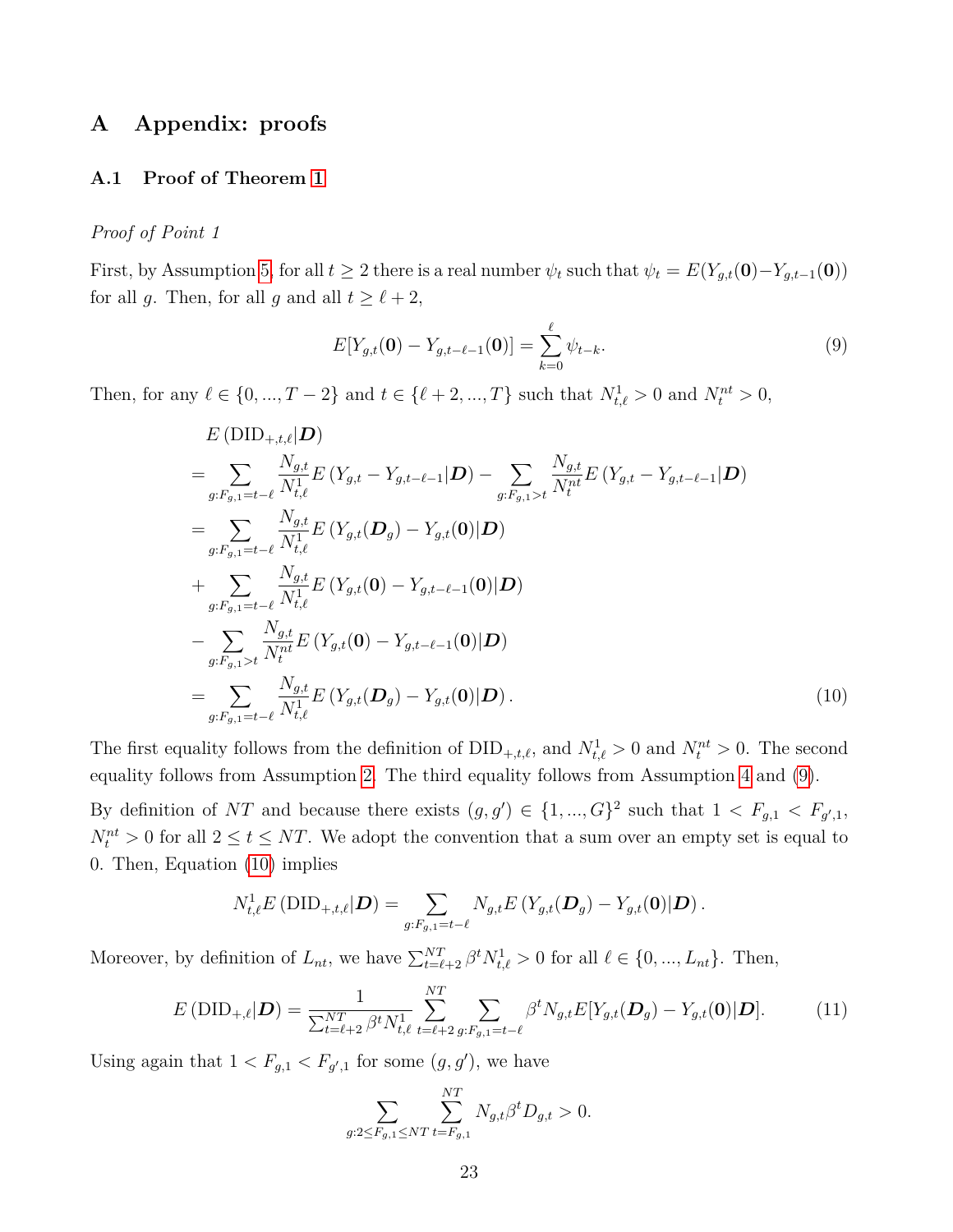As a result,

<span id="page-23-0"></span>
$$
\frac{\sum_{\ell=0}^{L_{nt}} w_{+,\ell} E\left(\text{DID}_{+,\ell} | \mathbf{D}\right)}{\sum_{\ell=0}^{L_{nt}} w_{+,\ell} \text{DID}_{+,\ell}^{D}} = \frac{\sum_{\ell=0}^{L_{nt}} \sum_{t=\ell+2}^{NT} \sum_{g: F_{g,1}=t-\ell} N_{g,t} \beta^t E\left(Y_{g,t}(\mathbf{D}_g) - Y_{g,t}(\mathbf{0}) | \mathbf{D}\right)}{\sum_{\ell=0}^{L_{nt}} \sum_{t=\ell+2}^{NT} \sum_{g: F_{g,1}=t-\ell} N_{g,t} \beta^t D_{g,t}} \n= \frac{\sum_{g:2 \leq F_{g,1} \leq NT} \sum_{t=F_{g,1}}^{NT} N_{g,t} \beta^t E\left(Y_{g,t}(\mathbf{D}_g) - Y_{g,t}(\mathbf{0}) | \mathbf{D}\right)}{\sum_{g:2 \leq F_{g,1} \leq NT} \sum_{t=F_{g,1}}^{NT} N_{g,t} \beta^t D_{g,t}}
$$
\n(12)

The first equality follows from [\(11\)](#page-22-2) and the definition of  $w_{+,\ell}$ . The second equality follows after some algebra.

Finally, Point 1 follows from [\(12\)](#page-23-0) and the law of iterated expectations.

# *Proof of Point 2*

The proof of Point 2 is similar to that of Point 1 and is therefore omitted.

### **A.2 Proof of Theorem [2](#page-15-0)**

Following the same steps as those used to obtain [\(10\)](#page-22-1), we get, whenever  $N_{t,\ell}^1 > 0$ ,  $N_t^{nt} > 0$ ,

$$
E[\text{DID}_{+,t,\ell}^{\text{pl}}|\mathbf{D}] = \sum_{g:F_{g,1}=t-\ell} \frac{N_{g,t}}{N_{t,\ell}^1} E(Y_{g,t-\ell-1}(\mathbf{D}_g) - Y_{g,t-\ell-1}(\mathbf{0})|\mathbf{D})
$$
  
=0,

where the second equality follows since  $F_{g,1} = t - \ell$  and Assumption [2](#page-4-2) imply that  $Y_{g,t-\ell-1}(\mathbf{D}_g)$ *Y*<sub>*g*</sub>, $t$ − $\ell$ −1(0). Then, Point 1 follows using the same reasoning as that used to obtain [\(11\)](#page-22-2). Point 2 can be obtained similarly.

#### **A.3 Proof of Theorem [3](#page-17-1)**

We only prove Point 1, the proof of Point 2 is symmetric. Using the same steps as those used to prove [\(10\)](#page-22-1), one can show that for every  $g: 1 < F_{g,1} \leq NT$ , and for every  $t \in \{F_{g,1},...,NT\}$ 

$$
E(\text{DID}_{g,t}|\boldsymbol{D})=E(Y_{g,t}(\boldsymbol{D}_g)-Y_{g,t}(\boldsymbol{0})|\boldsymbol{D}).
$$

Under Assumption [8,](#page-17-0) this implies that

$$
E(\text{DID}_{g,t}|\boldsymbol{D}) = \sum_{k=0}^{t-F_{g,1}} \alpha_{g,k} D_{g,t-k},
$$

which in turn implies that

$$
E\left(\text{DID}_g|\boldsymbol{D}\right)=\boldsymbol{D}_{g,F_g,1}\alpha_g.
$$

The result follows from the fact that  $D_{g,F_{g,1}}$  is a lower triangular matrix with 1s on the diagonal, so it is invertible, and from the law of iterated expectations.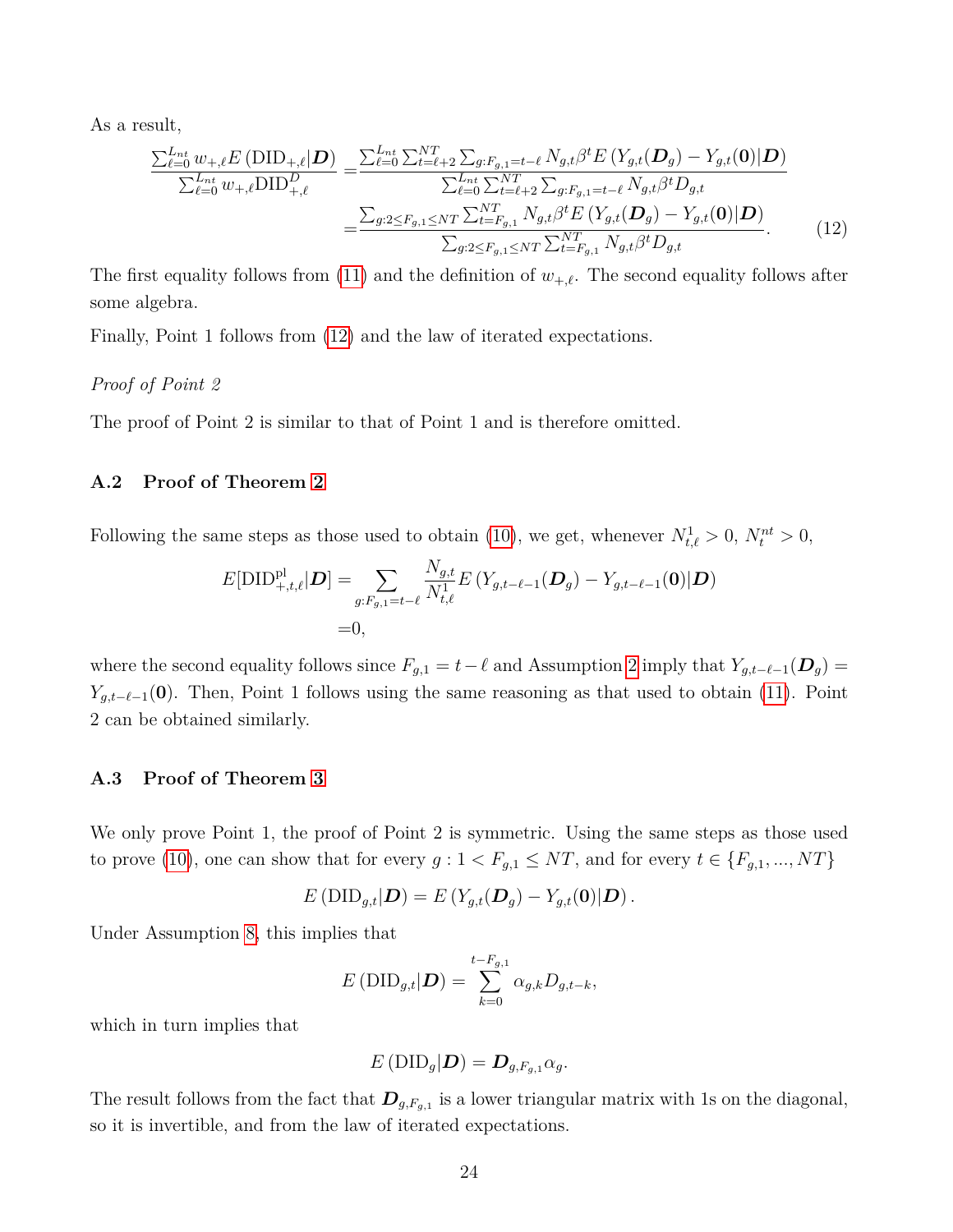# Difference-in-Differences Estimators of Intertemporal Treatment Effects Web Appendix

Clément de Chaisemartin<sup>∗</sup> Xavier D'Haultfœuille†

December 22, 2020

#### Abstract

In this web appendix, we first consider extensions of the estimators described in Section 3.1. Second, we discuss first-difference placebo estimators, which differ from those considered in Section 3.2.

# 1 Extensions of our main estimators

#### 1.1 Including covariates

Often times, researchers want to control for a vector of covariates  $X_{g,t}$  in their estimation. In this section, we propose estimators controlling for covariates. To do so, we need to slightly modify our assumptions. Hereafter, we let  $X_g = (X'_{g,1},..., X'_{g,T})$  and  $\boldsymbol{X} = (\boldsymbol{X}_1,...,\boldsymbol{X}_G)$ .

Assumption 9 (Independence between groups, strong exogeneity and common trends with covariates) There is a vector  $\theta_0$  of same dimension as  $X_{g,t}$  such that  $\forall (g,t), t \geq 2$ ,

\n- 1. 
$$
E(Y_{g,t}(\mathbf{0}) - Y_{g,t-1}(\mathbf{0}) | \mathbf{D}, \mathbf{X}) = E(Y_{g,t}(\mathbf{0}) - Y_{g,t-1}(\mathbf{0}) | \mathbf{D}_g, \mathbf{X}_g).
$$
\n- 2.  $E(Y_{g,t}(\mathbf{0}) - Y_{g,t-1}(\mathbf{0}) - (X_{g,t} - X_{g,t-1})' \theta_0 | \mathbf{D}_g, \mathbf{X}_g) = E(Y_{g,t}(\mathbf{0}) - Y_{g,t-1}(\mathbf{0}) - (X_{g,t} - X_{g,t-1})' \theta_0).$
\n- 3.  $E(Y_{g,t}(\mathbf{0}) - Y_{g,t-1}(\mathbf{0}) - (X_{g,t} - X_{g,t-1})' \theta_0)$  does not vary across  $g$ .
\n

<sup>∗</sup>University of California at Santa Barbara, clementdechaisemartin@ucsb.edu

<sup>†</sup>CREST-ENSAE, xavier.dhaultfoeuille@ensae.fr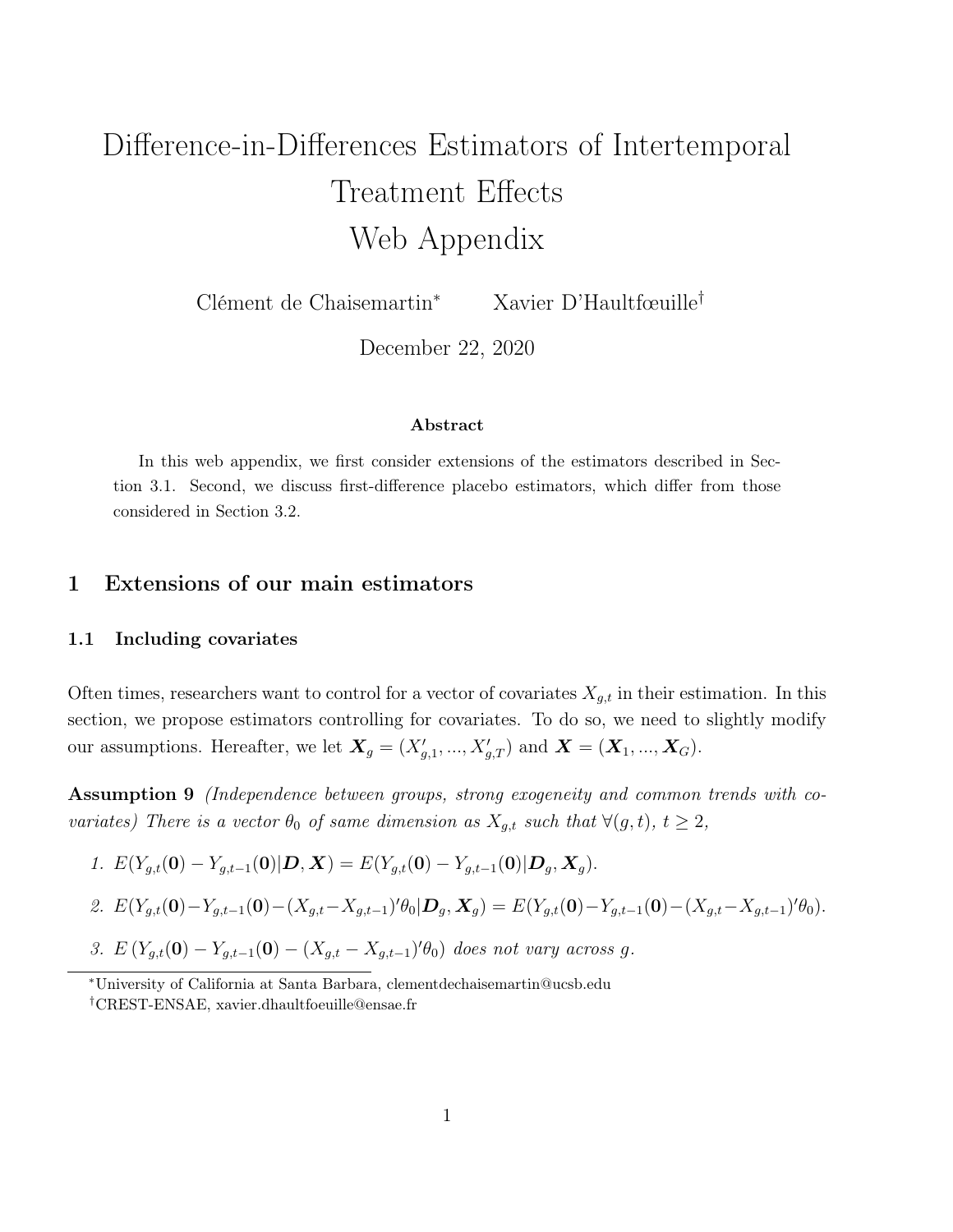Points 1 and 2 are the same as in Assumption 4, except that they include the covariates in the conditioning. Point 3 is a common trends condition, on the "residualized" never-treated potential outcome  $Y_{g,t}(\mathbf{0}) - X'_{g,t} \theta_0$ . In de Chaisemartin and D'Haultfœuille (2020), we showed that Assumption 9 underlies two-way fixed effects regressions with covariates. Assumption 9 requires that there exist  $\theta_0$  and  $\lambda_t$  such that

$$
E(Y_{g,t}(\mathbf{0}) - Y_{g,t-1}(\mathbf{0})|\mathbf{D}_g, \mathbf{X}_g) = (X_{g,t} - X_{g,t-1})'\theta_0 + \lambda_t.
$$

Then, Assumption 9 allows for the possibility that groups experience different evolutions of their never-treated outcome over time, but it requires that those differential evolutions be accounted for by a linear model in  $X_{g,t} - X_{g,t-1}$ , the change in a group's covariates. An interesting special case is when the control variables are group-specific linear trends. Then, Assumption 9 requires that

$$
E(Y_{g,t}(\mathbf{0}) - Y_{g,t-1}(\mathbf{0})|\mathbf{D}_g, \mathbf{X}_g) = \theta_{0g} + \lambda_t,
$$

for some constants  $\theta_{0g}$  and  $\lambda_t$ . From  $t-1$  to t, the evolution of the never-treated outcome in group g should deviate from its group-specific linear trend  $\theta_{0g}$  by an amount  $\lambda_t$  common to all groups. Then, Assumption 9 is a "common deviation from linear trends" assumption, which may be more plausible than the standard common trends assumption.

Assumption 10 (Independence between groups, strong exogeneity and common trends with covariates for the always treated outcome) There is a vector  $\theta_1$  of same dimension as  $X_{g,t}$  such that  $\forall (g,t), t \geq 2,$ 

\n- 1. 
$$
E(Y_{g,t}(1) - Y_{g,t-1}(1)|\mathbf{D}, \mathbf{X}) = E(Y_{g,t}(1) - Y_{g,t-1}(1)|\mathbf{D}_g, \mathbf{X}_g).
$$
\n- 2.  $E(Y_{g,t}(1) - Y_{g,t-1}(1) - (X_{g,t} - X_{g,t-1})'\theta_1|\mathbf{D}_g, \mathbf{X}_g) = E(Y_{g,t}(1) - Y_{g,t-1}(1) - (X_{g,t} - X_{g,t-1})'\theta_1).$
\n- 3.  $E(Y_{g,t}(1) - Y_{g,t-1}(1) - (X_{g,t} - X_{g,t-1})'\theta_1)$  does not vary across  $g$ .
\n

Here as well, Assumption 10 allows for the possibility that groups experience different evolutions of their always-treated outcome over time, but it requires that those differential evolutions be accounted for by a linear model in  $X_{g,t} - X_{g,t-1}$ .

Let  $\widehat{\theta}_0$  (resp.  $\widehat{\theta}_1$ ) denote the coefficient of  $X_{g,t} - X_{g,t-1}$  in the OLS regression of  $Y_{g,t} - Y_{g,t-1}$  on  $X_{g,t} - X_{g,t-1}$  and time fixed effects, in the sample of all  $(g,t)$  such that  $F_{g,1} > t$  (resp.  $F_{g,0} > t$ ). For any  $\ell \in \{0, ..., T - 2\}$  and  $t \in \{\ell + 2, ..., T\}$ , let

$$
\text{DID}_{+,t,\ell}^{X} = \sum_{g:F_{g,1}=t-\ell} \frac{N_{g,t}}{N_{t,\ell}^{1}} (Y_{g,t} - Y_{g,t-\ell-1} - (X_{g,t} - X_{g,t-\ell-1})'\widehat{\theta}_{0}) - \sum_{g:F_{g,1}>t} \frac{N_{g,t}}{N_{t}^{nt}} (Y_{g,t} - Y_{g,t-\ell-1} - (X_{g,t} - X_{g,t-\ell-1})'\widehat{\theta}_{0}).
$$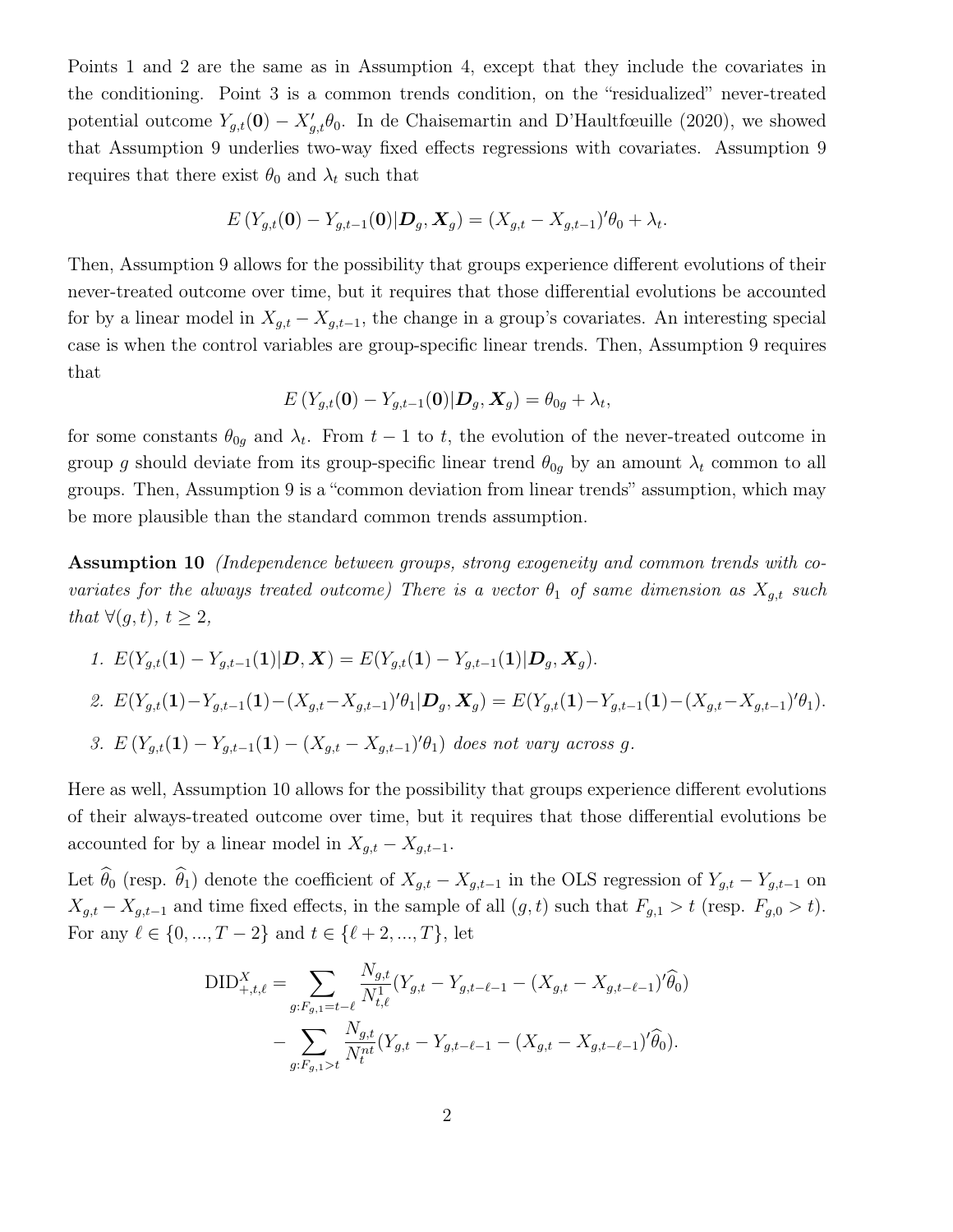if  $N_{t,\ell}^1 > 0$  and  $N_t^{nt} > 0$ , and let  $\text{DID}_{+,t,\ell}^X = 0$  otherwise.  $\text{DID}_{+,t,\ell}^X$  is similar to  $\text{DID}_{+,t,\ell}$ , except that instead of the outcome evolution, it uses the part of that evolution that is not due to a change in covariates.

Similarly, let

$$
\text{DID}_{-,t,\ell}^{X} = \sum_{g:F_{g,0} > t} \frac{N_{g,t}}{N_t^{at}} (Y_{g,t} - Y_{g,t-\ell-1} - (X_{g,t} - X_{g,t-\ell-1})'\hat{\theta}_1)
$$

$$
- \sum_{g:F_{g,0} = t-\ell} \frac{N_{g,t}}{N_t^{\ell,-}} (Y_{g,t} - Y_{g,t-\ell-1} - (X_{g,t} - X_{g,t-\ell-1})'\hat{\theta}_1)
$$

if  $N_t^{\ell,-} > 0$  and  $N_t^{at} > 0$ , and let  $DID_{-,t,\ell}^X = 0$  otherwise.

Then, for all  $\ell \in \{0, ..., L_{nt}\}$ , we let

$$
\text{DID}_{+,\ell}^{X} = \frac{\sum_{t=\ell+2}^{NT} N_{t,\ell}^{1} \beta^{t} \text{DID}_{+,t,\ell}^{X}}{\sum_{t=\ell+2}^{NT} N_{t,\ell}^{1} \beta^{t}},
$$

and we let

$$
\hat{\delta}_{+}^{\text{tru}, X} = \frac{\sum_{\ell=0}^{L_{nt}} w_{+,\ell} \text{DID}_{+,\ell}^{X}}{\sum_{\ell=0}^{L_{nt}} w_{+,\ell} \text{DID}_{+,\ell}^{D}}.
$$

We define  $\text{DID}_{-\ell}^X$  and  $\widehat{\delta}_-^{\text{tru},X}$  similarly.

Theorem 4 Suppose that Assumptions 1-2 hold.

1. If Point 1 of Assumption 3 and Assumption 9 also hold,  $E\left[\widehat{\delta}_+^{tru,X}\right]$  $\Big] = \delta_+^{tru}.$ 

2. If Point 2 of Assumption 3 and Assumption 10 also hold,  $E\left[\widehat{\delta}_-^{tru,X}\right]$  $\Big] = \delta^{tru}_{-}.$ 

Theorem 4 shows that if groups experience different evolutions of their never- and always-treated outcome over time, one can still estimate  $\delta_+^{\text{tru}}$  and  $\delta_-^{\text{tru}}$ , provided that those differential evolutions are accounted for by a linear model in  $X_{g,t} - X_{g,t-1}$ . With respect to the estimators in Section 3,  $\delta_{+}^{\text{tru},X}$  (resp.  $\delta_{-}^{\text{tru},X}$ ) replace the outcome evolution of all the  $(g,t)$  cells entering in  $\delta_{+}^{\text{tru}}$  (resp.  $\delta_{-}^{\text{tru}}$ ) by the residuals from a regression of  $Y_{g,t} - Y_{g,t-1}$  on  $X_{g,t} - X_{g,t-1}$  and time fixed effects among all the  $(g, t)$  cells used as controls by  $\delta_{+}^{\text{tru}}$  (resp.  $\delta_{-}^{\text{tru}}$ ). One can follow the exact same steps to include covariates in the placebo estimators proposed in Section 3.2.

## 1.2 Allowing for different trends across sets of groups

In some cases, controlling for covariates may be insufficient to account for differences in trends between groups. Then, a common remedy in static or dynamic two-way fixed effect regressions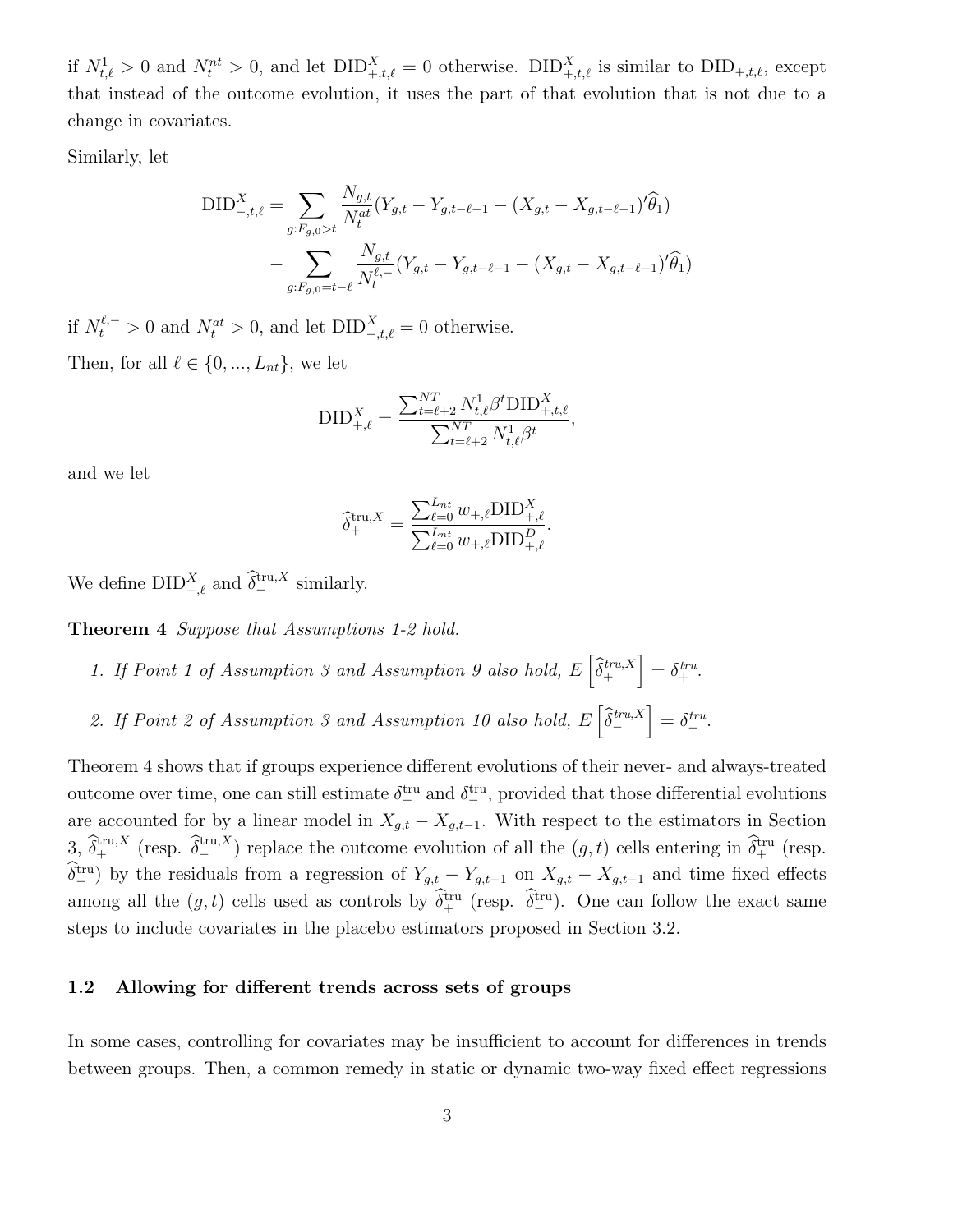consists in including interactions between time dummies and dummies for sets of groups. For instance, if groups are US counties, one can allow for state-specific trends. A similar idea can be pursued in our context. Let us index sets of groups by  $s \in \mathcal{S}$ . In this set-up, we modify our assumptions as follows.

Assumption 11 (Non-pathological design, in at least one set of groups) At least one of the two following statements hold:

- 1. There is at least one  $s \in S$  such that there exists  $(g, g') \in s^2$  such that  $1 < F_{g,1} < F_{g',1}$ .
- 2. There is at least one  $s \in S$  such that there exists  $(g, g') \in s^2$  such that  $1 < F_{g,0} < F_{g',0}$ .

Assumption 11 requires that there is at least one set of groups with at least one group going from untreated to treated at a date where another group has been untreated all along, or at least one set of groups with at least one group going from treated to untreated at a date where another group has been treated all along. Let  $S_+ = \{s \in S : \exists (g, g') \in s^2 : 1 < F_{g,1} < F_{g',1}\}\$ (resp.  $S_{-} = \{s \in S : \exists (g, g') \in s^2 : 1 < F_{g,0} < F_{g',0}\}\)$  denote the sets of groups satisfying the first (resp. second) point of Assumption 11.

Assumption 12 (Common trends with set-specific trends) For all  $s \in S$ ,  $E(Y_{g,t}(0) - Y_{g,t-1}(0))$ does not vary across  $q \in s$ .

Assumption 13 (Common trends with set-specific trends for the always treated outcome) For all  $s \in S$ ,  $E(Y_{q,t}(1) - Y_{q,t-1}(1))$  does not vary across  $q \in s$ .

Assumptions 12 (resp. 13) is a weakening of Assumption 5 (resp. 7), as it only requires that the never-treated (resp. always-treated) potential outcome of groups in the same set of groups follow the same evolution over time.

Under those assumptions, the treatment effects one can identify differ from those identified in Section 3.1, as only groups in the same set of groups can act as controls for each other. For instance, there may be sets of groups where all the groups switching treatment do so at the same date, in which case none of the treatment effects in those sets of groups can be identified. There may also be sets of groups where the last group switching treatment does so early in the panel, in which case long-run treatment effects cannot be estimated in those sets of groups. We modify the parameters  $\delta_{+}^{\text{tru}}$  and  $\delta_{-}^{\text{tru}}$  accordingly. First, let us define

$$
NT^s = \max_{g \in s} F_{g,1} - 1,
$$
  

$$
AT^s = \max_{g \in s} F_{g,0} - 1.
$$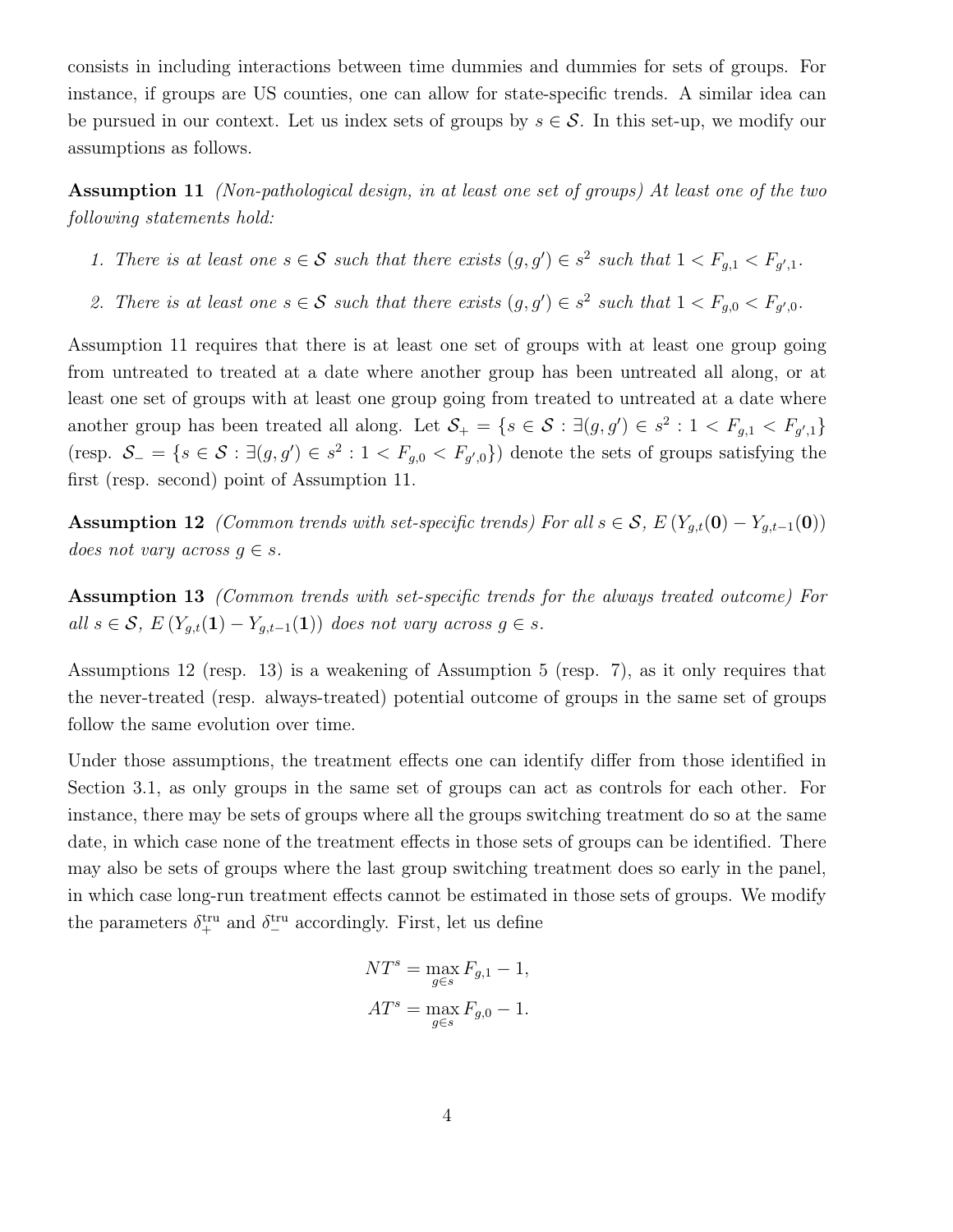Then, we define  $\delta_{+}^{\text{tru},\mathcal{S}}$  and  $\delta_{-}^{\text{tru},\mathcal{S}}$  as:

$$
\delta_{+}^{\text{tru},\mathcal{S}} = E\left(\frac{\sum_{s \in \mathcal{S}_{+}} \sum_{g \in s:2 \leq F_{g,1} \leq NT^{s}} \sum_{t=F_{g,1}}^{NT^{s}} N_{g,t} \beta^{t} (Y_{g,t}(\mathbf{D}_{g}) - Y_{g,t}(\mathbf{0}))}{\sum_{s \in \mathcal{S}_{+}} \sum_{g \in s:2 \leq F_{g,1} \leq NT^{s}} \sum_{t=F_{g,1}}^{NT^{s}} N_{g,t} \beta^{t} D_{g,t}}\right),
$$
\n
$$
\delta_{-}^{\text{tru},\mathcal{S}} = E\left(\frac{\sum_{s \in \mathcal{S}_{-}} \sum_{g \in s:2 \leq F_{g,0} \leq AT^{s}} \sum_{t=F_{g,0}}^{AT^{s}} N_{g,t} \beta^{t} (Y_{g,t}(\mathbf{D}_{g}) - Y_{g,t}(\mathbf{1}))}{\sum_{s \in \mathcal{S}_{-}} \sum_{g \in s:2 \leq F_{g,0} \leq AT^{s}} \sum_{t=F_{g,0}}^{AT^{s}} N_{g,t} \beta^{t} (D_{g,t} - 1)}\right).
$$

Note that if  $S_+ = S$  and  $NT^s = NT$  for all s (resp.  $S_- = S$  and  $AT^s = AT$  for all s), we have  $\delta^{\text{tru},\mathcal{S}}_{+} = \delta^{\text{tru}}_{+}$  (resp.  $\delta^{\text{tru},\mathcal{S}}_{-} = \delta^{\text{tru}}_{-}$ ).

The estimators of  $\delta_+^{\text{tru},\mathcal{S}}$  and  $\delta_-^{\text{tru},\mathcal{S}}$  follow the same logic as those of  $\delta_+^{\text{tru}}$  and  $\delta_-^{\text{tru}}$ , except that we first consider difference-in-differences within sets, before aggregating over the different sets s. Because the construction is similar for  $\delta_+^{\text{tru},\mathcal{S}}$  and  $\delta_-^{\text{tru},\mathcal{S}}$ , we focus on  $\delta_+^{\text{tru},\mathcal{S}}$  hereafter. Let  $N_{t,\ell}^{1,s} = \sum_{g \in s: F_{g,1}=t-\ell} N_{g,t}$  and  $N_t^{nt,s} = \sum_{g \in s: F_{g,1}>t} N_{g,t}$ . Then, we define

$$
DID_{+,t,\ell}^s = \sum_{g \in s: F_{g,1} = t-\ell} \frac{N_{g,t}}{N_{t,\ell}^{1,s}} (Y_{g,t} - Y_{g,t-\ell-1}) - \sum_{g \in s: F_{g,1} > t} \frac{N_{g,t}}{N_t^{nt,s}} (Y_{g,t} - Y_{g,t-\ell-1})
$$

if  $N_{t,\ell}^{1,s} > 0$  and  $N_t^{nt,s} > 0$ , and we let  $\text{DID}_{+,t,\ell}^s = 0$  if  $N_{t,\ell}^{1,s} = 0$  or  $N_t^{nt,s} = 0$ . Hence,  $\text{DID}_{+,t,\ell}^s$  is defined as  $DID_{+,t,\ell}$ , but within set s. Then, we let  $L_{nt}^s = NT^s - \min_{g \in s: F_{g,1} \geq 2} F_{g,1}$ . Note that  $L_{nt}^s \geq 0$  for all  $s \in \mathcal{S}_+$ . Then, for all  $s \in \mathcal{S}_+$  and  $\ell \in \{0, ..., L_{nt}^s\}$ , we let

$$
DID_{+, \ell}^{s} = \frac{\sum_{t=\ell+2}^{NT^s} N_{t,\ell}^{1,s} \beta^t DID_{+,t,\ell}^{s}}{\sum_{t=\ell+2}^{NT^s} N_{t,\ell}^{1,s} \beta^t}.
$$

We define similarly

$$
\text{DID}_{+,t,\ell}^{D,s} = \sum_{g \in s: F_{g,1} = t-\ell} \frac{N_{g,t}}{N_{t,\ell}^{1,s}} (D_{g,t} - D_{g,t-\ell-1}) - \sum_{g \in s: F_{g,1} > t} \frac{N_{g,t}}{N_t^{nt,s}} (D_{g,t} - D_{g,t-\ell-1}),
$$
  
\n
$$
\text{DID}_{+, \ell}^{D,s} = \frac{\sum_{t=\ell+2}^{NT^s} N_{t,\ell}^{1,s} \beta^t \text{DID}_{+,t,\ell}^{D,s}}{\sum_{t=\ell+2}^{NT^s} N_{t,\ell}^{1,s} \beta^t}.
$$

Finally, we let

$$
\widehat{\delta}^{\text{tru},\mathcal{S}}_{+} = \frac{\sum_{s \in \mathcal{S}_{+}} \omega^s \sum_{\ell=0}^{L_{nt}^s} w^s_{+,\ell} \text{DID}^s_{+,\ell}}{\sum_{s \in \mathcal{S}_{+}} \omega^s \sum_{\ell=0}^{L_{nt}^s} w^s_{+,\ell} \text{DID}^{D,s}_{+,\ell}},
$$

where the weights are defined as

$$
\begin{aligned} w_{+,\ell}^s=&\frac{\sum_{t=\ell+2}^{NT^s} N_{t,\ell}^{1,s}\beta^t}{\sum_{\ell=0}^{L_{nt}^s} \sum_{t=\ell+2}^{NT^s} N_{t,\ell}^{1,s}\beta^t},\\ \omega^s=&\frac{\sum_{\ell=0}^{L_{nt}^s} \sum_{t=\ell+2}^{NT^s} N_{t,\ell}^{1,s}\beta^t}{\sum_{s\in\mathcal{S}_+} \sum_{\ell=0}^{L_{nt}^s} \sum_{t=\ell+2}^{NT^s} N_{t,\ell}^{1,s}\beta^t}. \end{aligned}
$$

We define  $\hat{\delta}^{\text{tru},\mathcal{S}}_{-}$  similarly.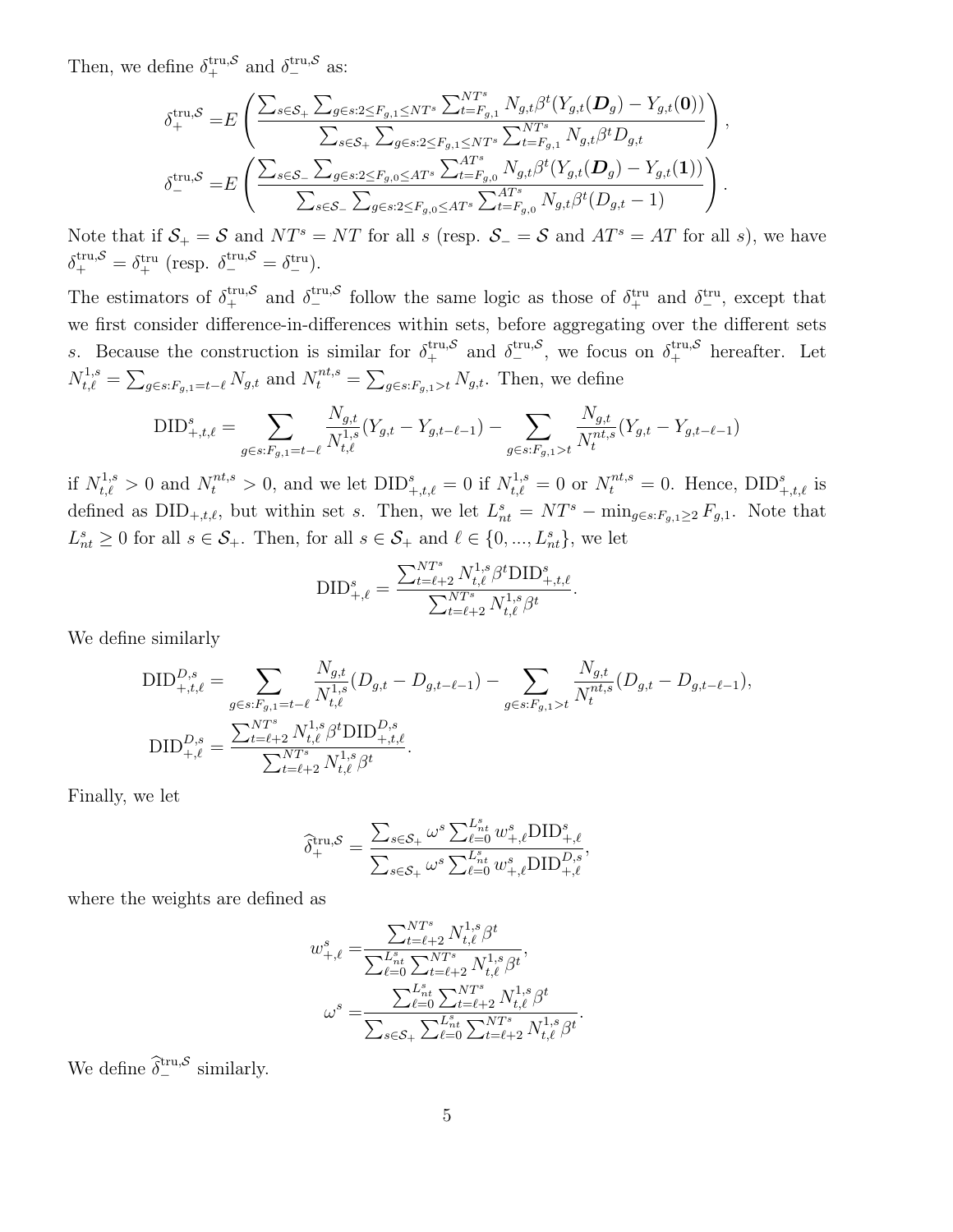Theorem 5 Suppose that Assumptions 1-2 hold.

1. If Point 1 of Assumption 11, Assumptions 4 and 12 also hold,  $E\left[\hat{\delta}_+^{tra, S}\right]$  $\Big] = \delta_+^{tru, \mathcal{S}}.$ 2. If Point 2 of Assumption 11, Assumptions 6 and 13 also hold,  $E\left[\hat{\delta}_-^{tra, S}\right]$  $\Big] = \delta^{tru, \mathcal{S}}_{-}.$ 

#### 1.3 Non-binary treatments

In this subsection, we consider the case where treatment is not binary but takes values in  $\{0, ..., \overline{d}\}\$ for  $\overline{d} \geq 1$ . For every  $d \in \{0, ..., \overline{d}\},$  we let  $\boldsymbol{d} = d \times \boldsymbol{1}$ .  $Y_{q,t}(\boldsymbol{d})$  is the potential outcome of group  $g$  at period  $t$  if she receives treatment  $d$  throughout. We generalize some of our assumptions as follows.

Assumption 14 (Independent groups and strong exogeneity)  $\forall d \in \{0, ..., \overline{d}\}, \forall t \geq 2, \text{ and } \forall g \in$  $\{1, ..., G\},\$ 

1.  $E(Y_{q,t}(\boldsymbol{d}) - Y_{q,t-1}(\boldsymbol{d}) | \boldsymbol{D}_1, ..., \boldsymbol{D}_G) = E(Y_{q,t}(\boldsymbol{d}) - Y_{q,t-1}(\boldsymbol{d}) | \boldsymbol{D}_q).$ 2.  $E(Y_{q,t}(\boldsymbol{d}) - Y_{q,t-1}(\boldsymbol{d}) | \boldsymbol{D}_q) = E(Y_{q,t}(\boldsymbol{d}) - Y_{q,t-1}(\boldsymbol{d})).$ 

Assumption 15 (Common trends)  $\forall t \geq 2$ ,  $E(Y_{g,t}(\boldsymbol{d}) - Y_{g,t-1}(\boldsymbol{d}))$  does not vary across g.

Assumptions 14 and 15 generalize Assumptions 4 and 5 to all the  $Y_{g,t}(\boldsymbol{d})$  potential outcomes.

In Assumption 16 below, we require that for at least one  $d \in \{0, ..., \overline{d}\}\)$  there is at least one group leaving for the first time treatment  $d$  at a date where another group has had treatment  $d$ all along. For any  $d \in \{0, ..., \overline{d}\}$  and  $g \in \{1, ..., G\}$ , let  $F_{g, \neq d} = \min\{t : D_{g,t} \neq d\}$  denote the first date at which group g does not receive treatment d, with the convention that  $F_{g,\neq d} = T + 1$  if group g always receives treatment d. Let also  $I_{g,d} = 1\left\{\sum_{t=1}^T N_{g,t}\beta^t D_{g,t} > \sum_{t=1}^T N_{g,t}\beta^t d\right\}$  be an indicator for whether group  $g$ 's actual treatments were more costly than keeping treatment  $d$ from period 1 to T. If  $\beta = 1$ ,  $I_{g,d}$  is equal to 1 if group g received on average more than d units of treatment from period 1 to T.

Assumption 16 (Non-pathological design) At least one of the two following statements hold:

1.  $\exists d \in \{0, ..., \overline{d}\}$  such that  $1 < F_{g, \neq d} I_{g,d} < F_{g', \neq d}$  for some  $(g, g') \in \{1, ..., G\}^2$ .

2.  $\exists d \in \{0, ..., \overline{d}\}$  such that  $1 < F_{g, \neq d}(1 - I_{g,d}) < F_{g', \neq d}$  for some  $(g, g') \in \{1, ..., G\}^2$ .

Then, let

$$
\Delta_{+,d} = \frac{\sum_{(g,t):F_{g,\neq d} > 1, I_{g,d} = 1} N_{g,t} \beta^t(Y_{g,t}(\mathbf{D}_g) - Y_{g,t}(d))}{\sum_{(g,t):F_{g,\neq d} > 1, I_{g,d} = 1} N_{g,t} \beta^t(D_{g,t} - d)},
$$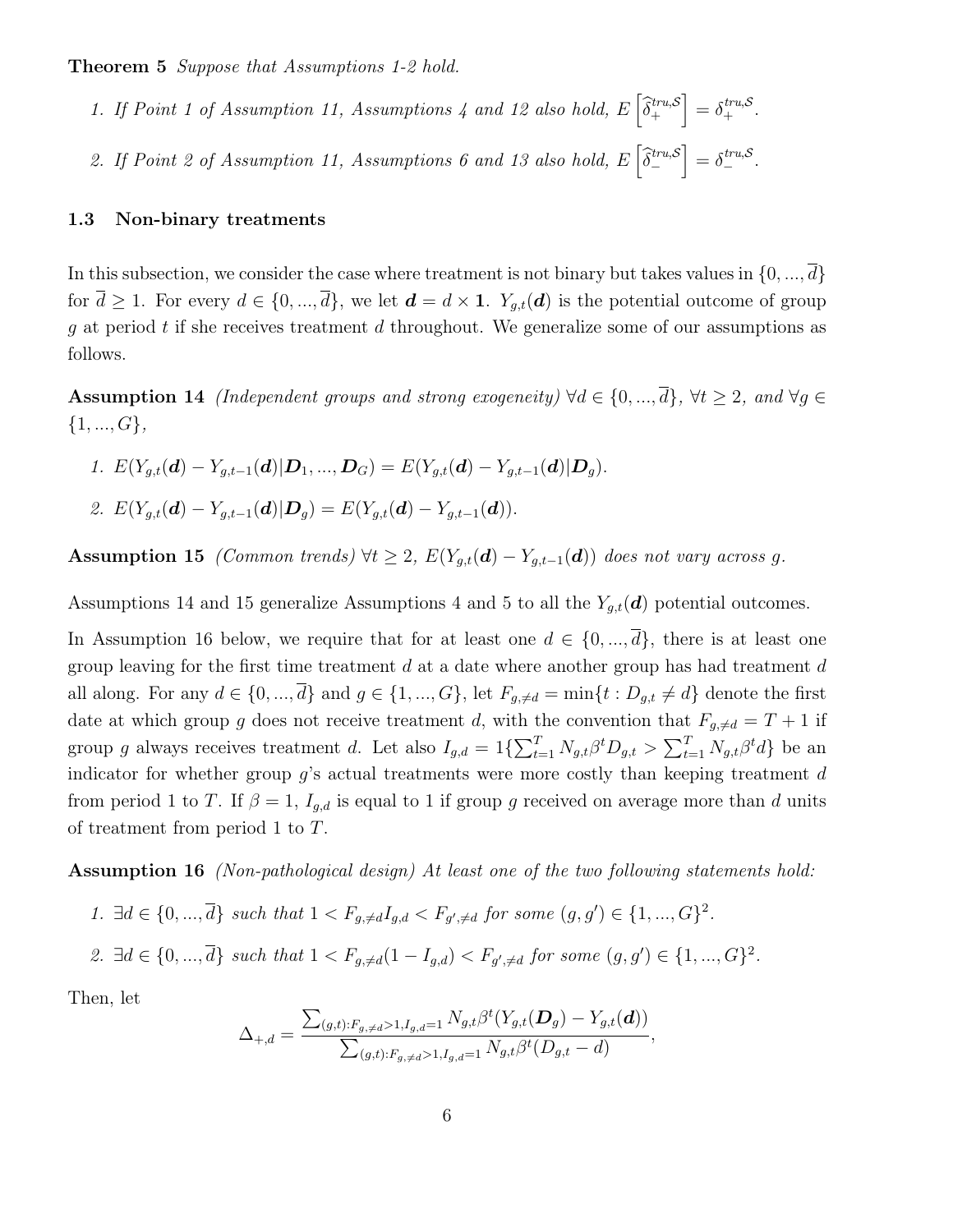and let  $\delta_{+,d} = E(\Delta_{+,d})$ . Under Equation (1),  $W((D_1,...,D_G), g : F_{g, \neq d} > 1, I_{g,d} = 1)$  $W((\boldsymbol{d}, ..., \boldsymbol{d}), g : F_{g, \neq d} > 1, I_{g,d} = 1)$  if and only if  $\Delta_{+,d} > c$ , so the planner may be interested in learning  $\delta_{+,d}$ , to assess if in groups with treatment d at period 0 and with more costly treatments than keeping treatment d throughout, the actual treatments they received led to a welfare increase relative to the status quo. Similarly, let

$$
\Delta_{-,d} = \frac{\sum_{(g,t):F_{g,\neq d}>1, I_{g,d}=0} N_{g,t} \beta^t(Y_{g,t}(\mathbf{D}_g) - Y_{g,t}(\mathbf{d}))}{\sum_{(g,t):F_{g,\neq d}>1, I_{g,d}=0} N_{g,t} \beta^t(D_{g,t} - d)},
$$

and let  $\delta_{-,d} = E(\Delta_{-,d})$ .

It may not be possible to estimate  $\delta_{+,d}$  and  $\delta_{-,d}$ . In that case, we consider truncated versions of those parameters. For every  $d \in \{0, ..., \overline{d}\},$  let  $AT_d = \max_{g \in \{1, ..., G\}} F_{g, \neq d} - 1$  denote the last period where there is still a group that has received treatment d since period 1. Let

$$
\Delta_{+,d}^{\text{tru}} = \frac{\sum_{g:2 \leq F_{g,\neq d} \leq AT_d, I_{g,d}=1} \sum_{t=F_{g,\neq d}}^{AT_d} N_{g,t} \beta^t(Y_{g,t}(\mathbf{D}_g) - Y_{g,t}(d))}{\sum_{g:2 \leq F_{g,\neq d} \leq AT_d, I_{g,d}=1} \sum_{t=F_{g,\neq d}}^{AT_d} N_{g,t} \beta^t(D_{g,t} - d)}
$$
\n
$$
\Delta_{-,d}^{\text{tru}} = \frac{\sum_{g:2 \leq F_{g,\neq d} \leq AT_d, I_{g,d}=0} \sum_{t=F_{g,\neq d}}^{AT_d} N_{g,t} \beta^t(Y_{g,t}(\mathbf{D}_g) - Y_{g,t}(d))}{\sum_{g:2 \leq F_{g,\neq d} \leq AT_d, I_{g,d}=0} \sum_{t=F_{g,\neq d}}^{AT_d} N_{g,t} \beta^t(D_{g,t} - d)},
$$

and let  $\delta_{+,d}^{\text{tru}} = E\left(\Delta_{+,d}^{\text{tru}}\right)$  and  $\delta_{-,d}^{\text{tru}} = E\left(\Delta_{-,d}^{\text{tru}}\right)$  denote truncated-at- $AT_d$  versions of  $\delta_{+,d}$  and  $\delta_{-,d}$ . When the treatment takes many values, it may be useful to aggregate the  $\delta_{+,d}^{\text{tru}}$  (resp.  $\delta_{-,d}^{\text{tru}}$ ) parameters. For every  $d \in \{0, ..., \overline{d}\},$  let

$$
v_{+,d} = \frac{\sum_{g:2 \leq F_{g,\neq d} \leq AT_d, I_{g,d}=1} \sum_{t=F_{g,\neq d}}^{AT_d} N_{g,t} \beta^t (D_{g,t} - d)}{\sum_{d=0}^{\overline{d}} \sum_{g:2 \leq F_{g,\neq d} \leq AT_d, I_{g,d}=1} \sum_{t=F_{g,\neq d}}^{AT_d} N_{g,t} \beta^t (D_{g,t} - d)}
$$

$$
v_{-,d} = \frac{\sum_{g:2 \leq F_{g,\neq d} \leq AT_d, I_{g,d}=0} \sum_{t=F_{g,\neq d}}^{AT_d} N_{g,t} \beta^t (D_{g,t} - d)}{\sum_{d=0}^{\overline{d}} \sum_{g:2 \leq F_{g,\neq d} \leq AT_d, I_{g,d}=0} \sum_{t=F_{g,\neq d}}^{AT_d} N_{g,t} \beta^t (D_{g,t} - d)},
$$

and let

$$
\delta^{\text{tru}}_{+} = E \left( \sum_{d=0}^{\overrightarrow{d}} v_{+,d} \Delta^{\text{tru}}_{+,d} \right)
$$

$$
\delta^{\text{tru}}_{-} = E \left( \sum_{d=0}^{\overrightarrow{d}} v_{-,d} \Delta^{\text{tru}}_{-,d} \right).
$$

The planner may be interested in learning  $\delta_{+}^{\text{tru}}$  (resp.  $\delta_{-}^{\text{tru}}$ ), to assess if in groups with more (resp. less) costly treatments than the status-quo ones, the actual treatments they received until period  $AT_d$  led to a welfare increase. When  $\beta = 1$ ,  $\delta_{+}^{\text{tru}}$  and  $\delta_{-}^{\text{tru}}$  can also be interpreted as the average change in outcome created by a one-unit change in treatment in those groups.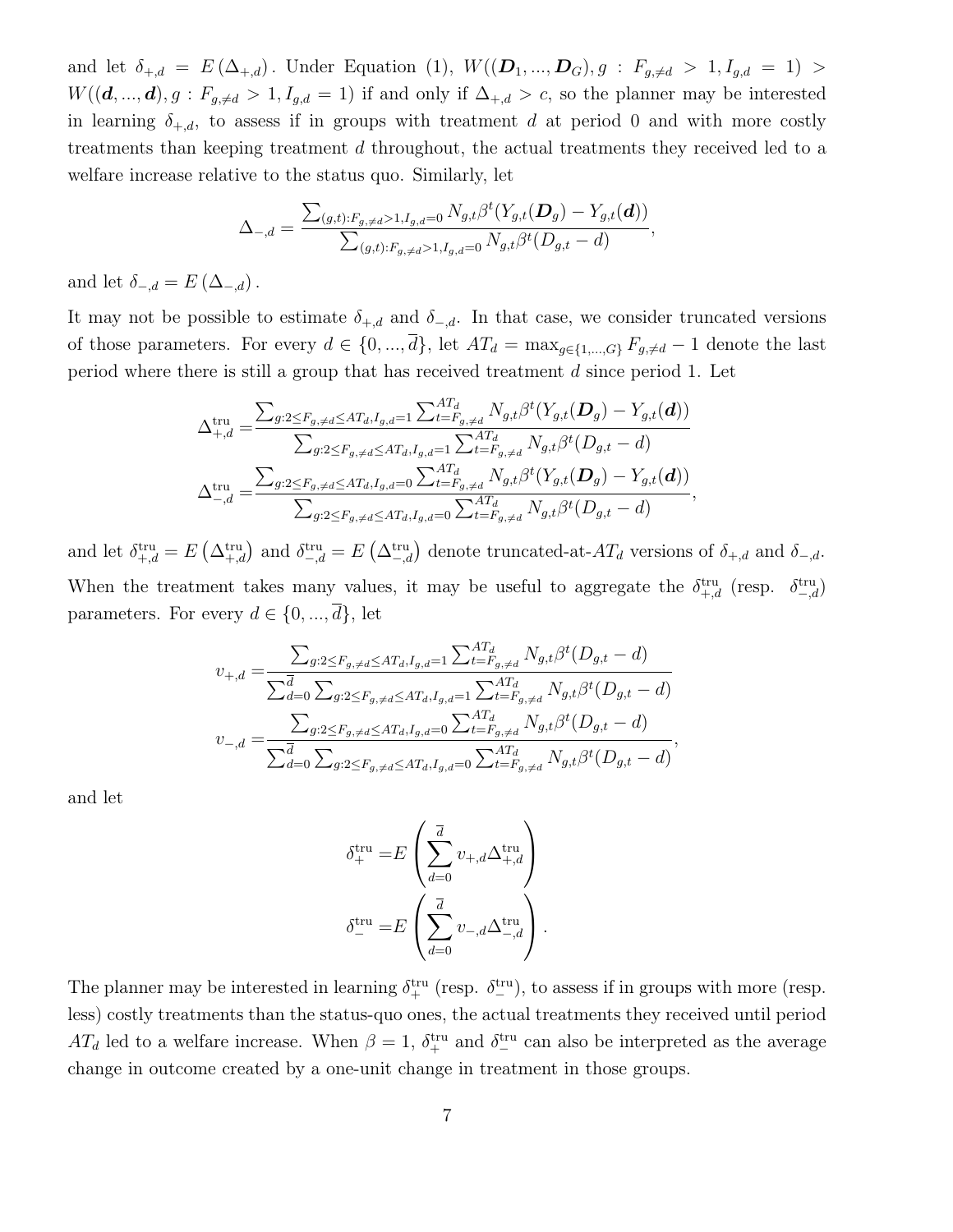When  $\overline{d} = 1$ ,  $\delta_{+}^{\text{tru}}$  and  $\delta_{-}^{\text{tru}}$  above are equal to the  $\delta_{+}^{\text{tru}}$  and  $\delta_{-}^{\text{tru}}$  parameters in the previous section, so they generalize those parameters to settings with non binary-treatments. A difference, however, is that  $\delta_{+}^{\text{tru}}$  and  $\delta_{-}^{\text{tru}}$  may now aggregate together effects of increases and decreases of the treatment. To see this, consider the following example. Suppose that  $\overline{d} = 2$ ,  $\beta = 1$ ,  $N_{q,t} = 1$ , and  $T = 4$ , and assume that all g receiving 1 unit of treatment at period 1, respectively receive 2, 2, and 0 units at period 2, 3, and 4. Suppose also that

$$
Y_{g,t}(\boldsymbol{d}_g) = Y_{g,t}(\boldsymbol{0}) + \alpha_0 \mathbb{1} \{ d_{g,t} > 0 \} + \alpha_1 d_{g,t-1} + \varepsilon_{g,t}
$$

for any  $d_g = (d_{g,1}, ..., d_{g,T})$ .  $\alpha_0$  represents the effect of the current treatment, which is assumed to depend only on whether one receives a strictly positive number of treatment units.  $\alpha_1$  represents the effect of the lagged treatment, which is assumed to be linear in the number of units received. Then,  $\delta_{+,1} = \Delta_{+,1} = 2\alpha_1 - \alpha_0$ , which could be strictly negative even if  $\alpha_1$  and  $\alpha_0$  are both strictly positive. More generally, if non-monotonic treatment trajectories are frequent in the data,  $\delta_{+}^{\text{true}}$ and  $\delta^{\text{tru}}_{-}$  could be of a different sign than the treatment's instantaneous and dynamic effects, even if those effects are all of the same sign. To avoid this issue, one can drop, in the definition of the parameters of interest and in the corresponding estimators, groups whose lowest treatment is strictly lower than their period-1 treatment, and whose highest treatment is strictly higher. That said, we keep our focus on  $\delta_{+}^{\text{tru}}$  and  $\delta_{-}^{\text{tru}}$  here, because they have a simpler interpretation in terms of policy evaluation than those other parameters.

We propose unbiased estimators of  $\delta_+^{\text{tru}}$  and  $\delta_-^{\text{tru}}$ . First, for any  $d \in \{0, ..., \overline{d}\}, \ell \in \{0, ..., T-2\},$ and  $t \in \{\ell + 2, ..., T\}$ , let  $N_{t,\ell}^{\neq d,+} = \sum_{g:F_g,\neq d=t-\ell,I_{g,d}=1} N_{g,t}$  (resp.  $N_{t,\ell}^{\neq d,-} = \sum_{g:F_g,\neq d=t-\ell,I_{g,d}=0} N_{g,t}$ ) be the number of observations in groups leaving treatment d for the first time at period  $t - \ell$ and with more (resp. less) costly treatments than the status quo treatments  $d$ . Let  $N_t^{=d}$  =  $\sum_{g: F_{g,\neq d} > t} N_{g,t}$  denote the number of observations in groups with treatment d from period 1 to t. We let

$$
\text{DID}_{+,d,t,\ell} = \sum_{g:F_{g,\neq d}=t-\ell, I_{g,d}=1} \frac{N_{g,t}}{N_{t,\ell}^{\neq d,+}} (Y_{g,t} - Y_{g,t-\ell-1}) - \sum_{g:F_{g,\neq d}>t} \frac{N_{g,t}}{N_t^{\neq d}} (Y_{g,t} - Y_{g,t-\ell-1})
$$

$$
\text{DID}_{+,d,t,\ell}^D = \sum_{g:F_{g,\neq d}=t-\ell, I_{g,d}=1} \frac{N_{g,t}}{N_{t,\ell}^{\neq d,+}} (D_{g,t} - D_{g,t-\ell-1}) - \sum_{g:F_{g,\neq d}>t} \frac{N_{g,t}}{N_t^{\neq d}} (D_{g,t} - D_{g,t-\ell-1})
$$

if  $N_{t,\ell}^{\neq d,+} > 0$  and  $N_t^{-d} > 0$ , and let  $\text{DID}_{+,d,t,\ell} = \text{DID}_{+,d,t,\ell}^D = 0$  otherwise.  $\text{DID}_{+,d,t,\ell}$  compares the outcome evolution from period  $t-\ell-1$  to t in groups leaving treatment d for the first time in  $t-\ell$ and with more costly treatments than the status quo treatments  $\boldsymbol{d}$ , and in groups with treatment d from period 1 to t. Under Assumptions 14-15, the latter evolution is a counterfactual of the evolution that would have taken place in the former set of groups if it had not left treatment d for the first time  $\ell$  periods ago.  $DID_{+,d,t,\ell}^D$  is similar to  $DID_{+,d,t,\ell}$ , except that the outcome is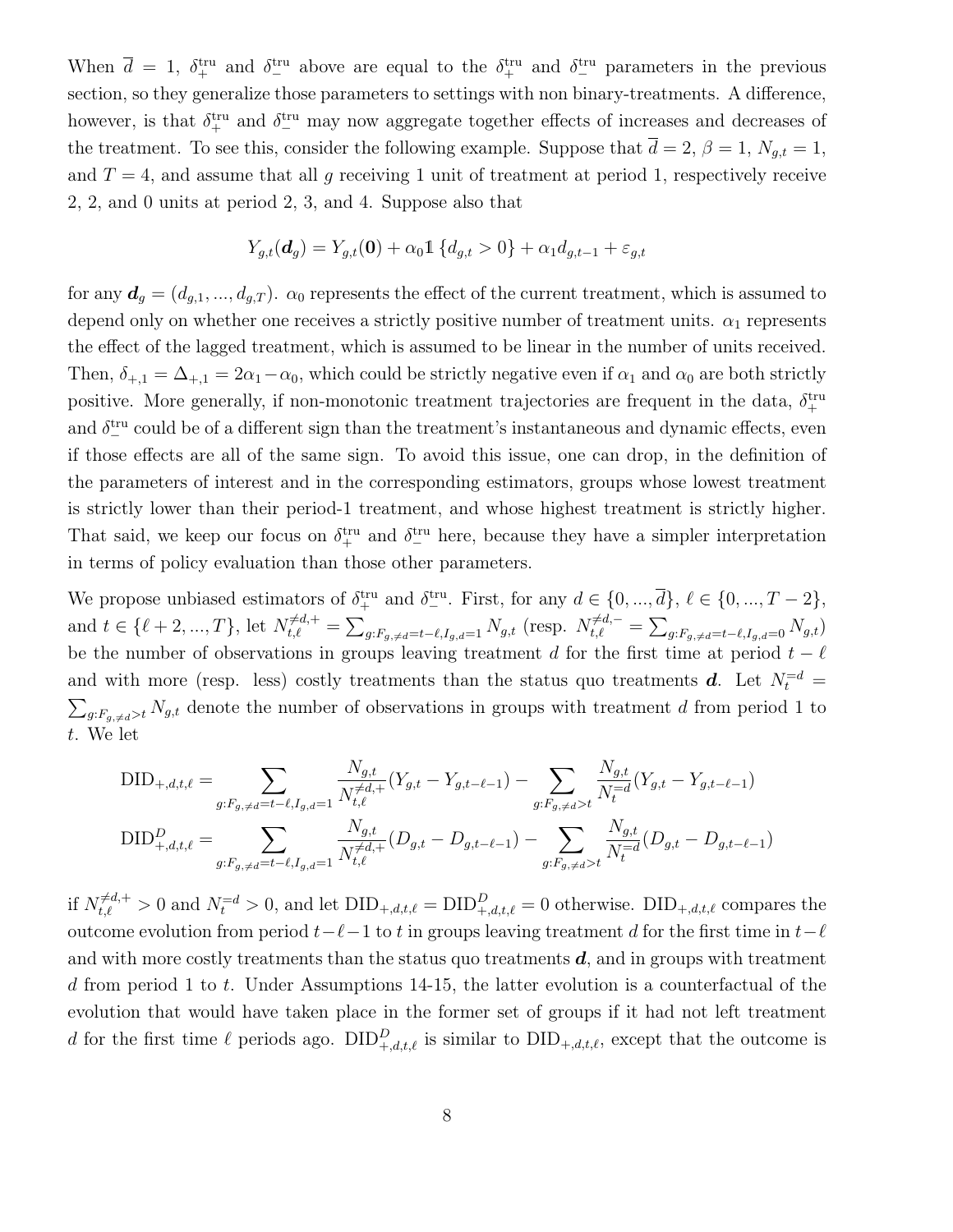replaced by the treatment. We let

$$
\text{DID}_{-,d,t,\ell} = \sum_{g:F_{g,\neq d} > t} \frac{N_{g,t}}{N_t^{=d}} (Y_{g,t} - Y_{g,t-\ell-1}) - \sum_{g:F_{g,\neq d} = t-\ell, I_{g,d} = 0} \frac{N_{g,t}}{N_{t,\ell}^{\neq d,-}} (Y_{g,t} - Y_{g,t-\ell-1})
$$
  
\n
$$
\text{DID}_{-,d,t,\ell}^D = \sum_{g:F_{g,\neq d} > t} \frac{N_{g,t}}{N_t^{=d}} (D_{g,t} - D_{g,t-\ell-1}) - \sum_{g:F_{g,\neq d} = t-\ell, I_{g,d} = 0} \frac{N_{g,t}}{N_{t,\ell}^{\neq d,-}} (D_{g,t} - D_{g,t-\ell-1})
$$

if  $N_{t,\ell}^{\neq d,-} > 0$  and  $N_t^{=d} > 0$ , and let  $\text{DID}_{-,d,t,\ell} = \text{DID}_{-,d,t,\ell}^D = 0$  otherwise.  $\text{DID}_{-,d,t,\ell}$  and  $\text{DID}_{-,d,t,\ell}^D$ have a similar interpretation as  $DID_{+,d,t,\ell}$  and  $DID_{+,d,t,\ell}^D$ , but apply to groups with less costly treatments than the status quo.

Next, let  $L_{+,d} = AT_d - \min_{g: F_{g, \neq d} \geq 2, I_{g,d}=1} F_{g, \neq d}$  (resp.  $L_{-,d} = AT_d - \min_{g: F_{g, \neq d} \geq 2, I_{g,d}=0} F_{g, \neq d}$ ) denote the number of time periods between the earliest date at which a group with treatments more (resp. less) costly than  $d$  leaves treatment  $d$  and the last period at which a group has had treatment d all along. For  $\ell \in \{0, ..., L_{+,d}\}$ , we let

$$
\text{DID}_{+,d,\ell} = \frac{\sum_{t=\ell+2}^{AT_d} N_{t,\ell}^{\neq d,+} \beta^t \text{DID}_{+,d,t,\ell}}{\sum_{t=\ell+2}^{AT_d} N_{t,\ell}^{\neq d,+} \beta^t}
$$

$$
\text{DID}_{+,d,\ell}^{D} = \frac{\sum_{t=\ell+2}^{AT_d} N_{t,\ell}^{\neq d,+} \beta^t \text{DID}_{+,d,t,\ell}^{D}}{\sum_{t=\ell+2}^{AT_d} N_{t,\ell}^{\neq d,+} \beta^t},
$$

and we let

$$
\hat{\delta}^{\text{tru}}_{+,d} = \frac{\sum_{\ell=0}^{L_{+,d}} w_{+,d,\ell} \text{DID}_{+,d,\ell}}{\sum_{\ell=0}^{L_{+,d}} w_{+,d,\ell} \text{DID}_{+,d,\ell}^D}
$$

where

$$
w_{+,d,\ell} = \frac{\sum_{t=\ell+2}^{AT_d} N_{t,\ell}^{\neq d,+} \beta^t}{\sum_{\ell=0}^{L_{+,d}} \sum_{t=\ell+2}^{AT_d} N_{t,\ell}^{\neq d,+} \beta^t}.
$$
(13)

,

Similarly, for  $\ell \in \{0,...,L_{-,d}\},$  we let

$$
\text{DID}_{-,d,\ell} = \frac{\sum_{t=\ell+2}^{AT_d} N_{t,\ell}^{\neq d,-} \beta^t \text{DID}_{-,d,t,\ell}}{\sum_{t=\ell+2}^{AT_d} N_{t,\ell}^{\neq d,-} \beta^t}
$$

$$
\text{DID}_{-,d,\ell}^{D} = \frac{\sum_{t=\ell+2}^{AT_d} N_{t,\ell}^{\neq d,-} \beta^t \text{DID}_{-,d,t,\ell}^{D}}{\sum_{t=\ell+2}^{AT_d} N_{t,\ell}^{\neq d,-} \beta^t},
$$

and we let

$$
\widehat{\delta}_{-,d}^{\text{tru}} = \frac{\sum_{\ell=0}^{L_{-,d}} w_{-,d,\ell} \text{DID}_{-,d,\ell}}{\sum_{\ell=0}^{L_{-,d}} w_{-,d,\ell} \text{DID}_{-,d,\ell}},
$$

where

$$
w_{-,d,\ell} = \frac{\sum_{t=\ell+2}^{AT_d} N_{t,\ell}^{\neq d,-} \beta^t}{\sum_{\ell=0}^{L_{-,d}} \sum_{t=\ell+2}^{AT_d} N_{t,\ell}^{\neq d,-} \beta^t}.
$$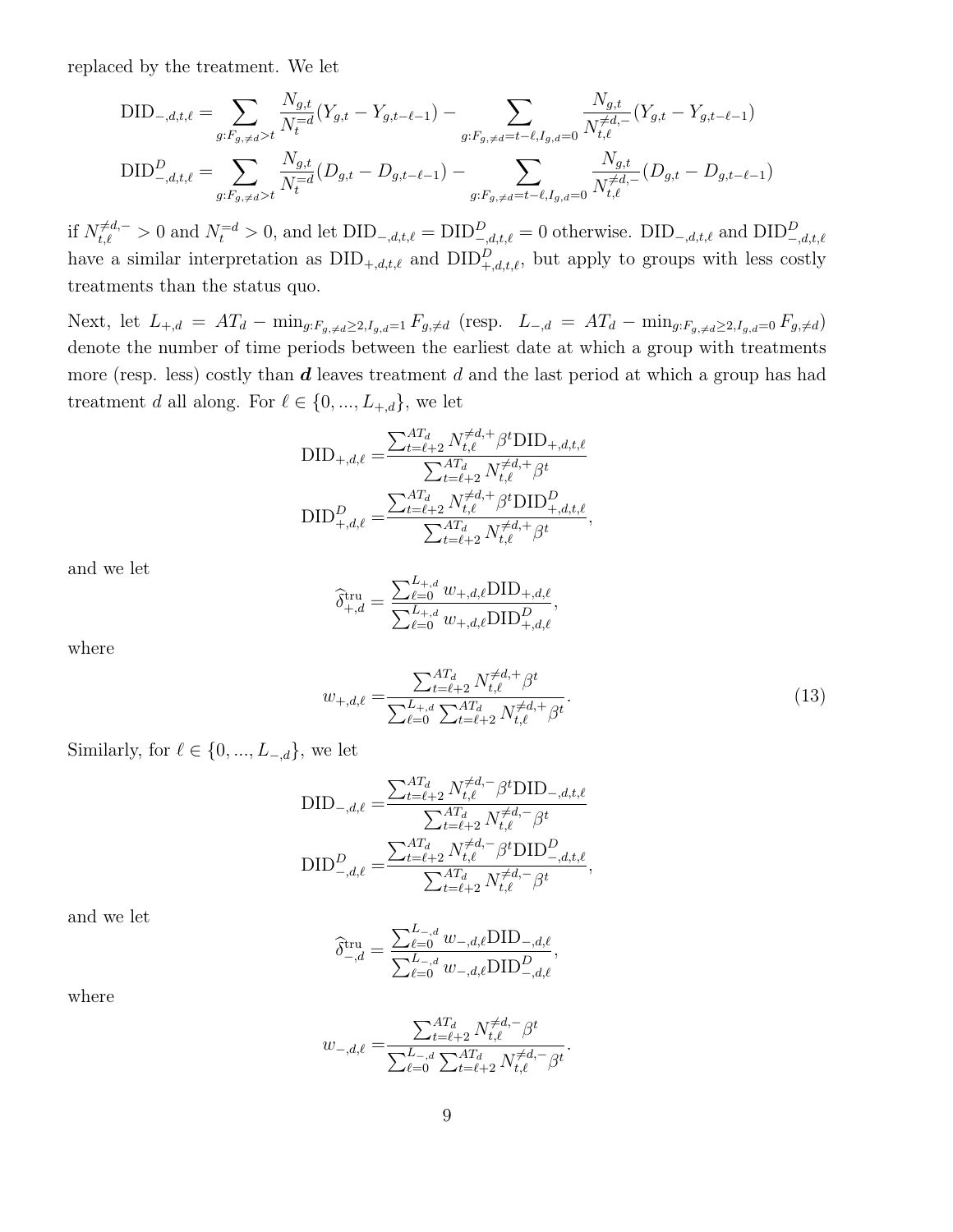Finally, we let

$$
\widehat{\delta}^{\text{tru}}_{+} = \sum_{d=0}^{\overline{d}} v_{+,d} \widehat{\delta}^{\text{tru}}_{+,d}
$$

$$
\widehat{\delta}^{\text{tru}}_{-} = \sum_{d=0}^{\overline{d}} v_{-,d} \widehat{\delta}^{\text{tru}}_{-,d}.
$$

Theorem 6 Suppose that Assumptions 1-2 and 14-15 hold.

1. If Point 1 of Assumption 16 also holds,  $E\left[\widehat{\delta}_+^{true}\right]$  $\Big] = \delta_+^{tru}.$ 

2. If Point 2 of Assumption 16 also holds,  $E\left[\widehat{\delta}_-^{tru}\right]$  $\Big] = \delta^{tru}_{-}.$ 

Finally, one may be interested in computing estimators of the effect of having switched treatment for the first time  $\ell$  periods ago, irrespective of the baseline value one switched from. For any  $\ell \in \{0, ..., \max_{d \in \{0, ..., \overline{d}\}} (\max(L_{+,d}, L_{-,d}))\},\$  we define such estimators as

$$
DID_{\ell} = \sum_{d=0}^{\overline{d}} v_{+,d}^{\ell} DID_{+,d,\ell} + v_{-,d}^{\ell} DID_{-,d,\ell},
$$
\n(14)

where

$$
v_{+,d}^{\ell} = \frac{\sum_{t=\ell+2}^{AT_d} N_{t,\ell}^{\neq d,+} \beta^t}{\sum_{d=0}^{\overline{d}} \sum_{t=\ell+2}^{AT_d} N_{t,\ell}^{\neq d,+} \beta^t + \sum_{t=\ell+2}^{AT_d} N_{t,\ell}^{\neq d,-} \beta^t}
$$

$$
v_{-,d}^{\ell} = \frac{\sum_{t=\ell+2}^{AT_d} N_{t,\ell}^{\neq d,-} \beta^t}{\sum_{d=0}^{\overline{d}} \sum_{t=\ell+2}^{AT_d} N_{t,\ell}^{\neq d,+} \beta^t + \sum_{t=\ell+2}^{AT_d} N_{t,\ell}^{\neq d,-} \beta^t}.
$$

#### 1.4 Ruling out lagged treatment effects

Up to now, we have made no restriction on the effect of past treatment. We now investigate the benefits of imposing such restrictions. Specifically, we consider the following assumption.

**Assumption 17-k** (No effect of past treatments beyond k lags)

For all  $(g, t)$ , all t, and all  $(d_1, ..., d_t) \in \{0, 1\}^t$ ,  $Y_{g,t}((d_{t'})_{t' \le t}) = Y_{g,t}(d_{t-k}, ..., d_t)$ .

Assumption 17-k is plausible when the treatment is unlikely to have very long-run effects. It is commonly made in event-study regressions and extensively discussed in Borusyak and Jaravel (2017) and in Schmidheiny and Siegloch (2020) as a possible way to identify these regressions.

In our context, imposing Assumption 17 can serve two purposes. First, it provides a solution to the "initial conditions" problem. So far, we have assumed that the treatments prior to the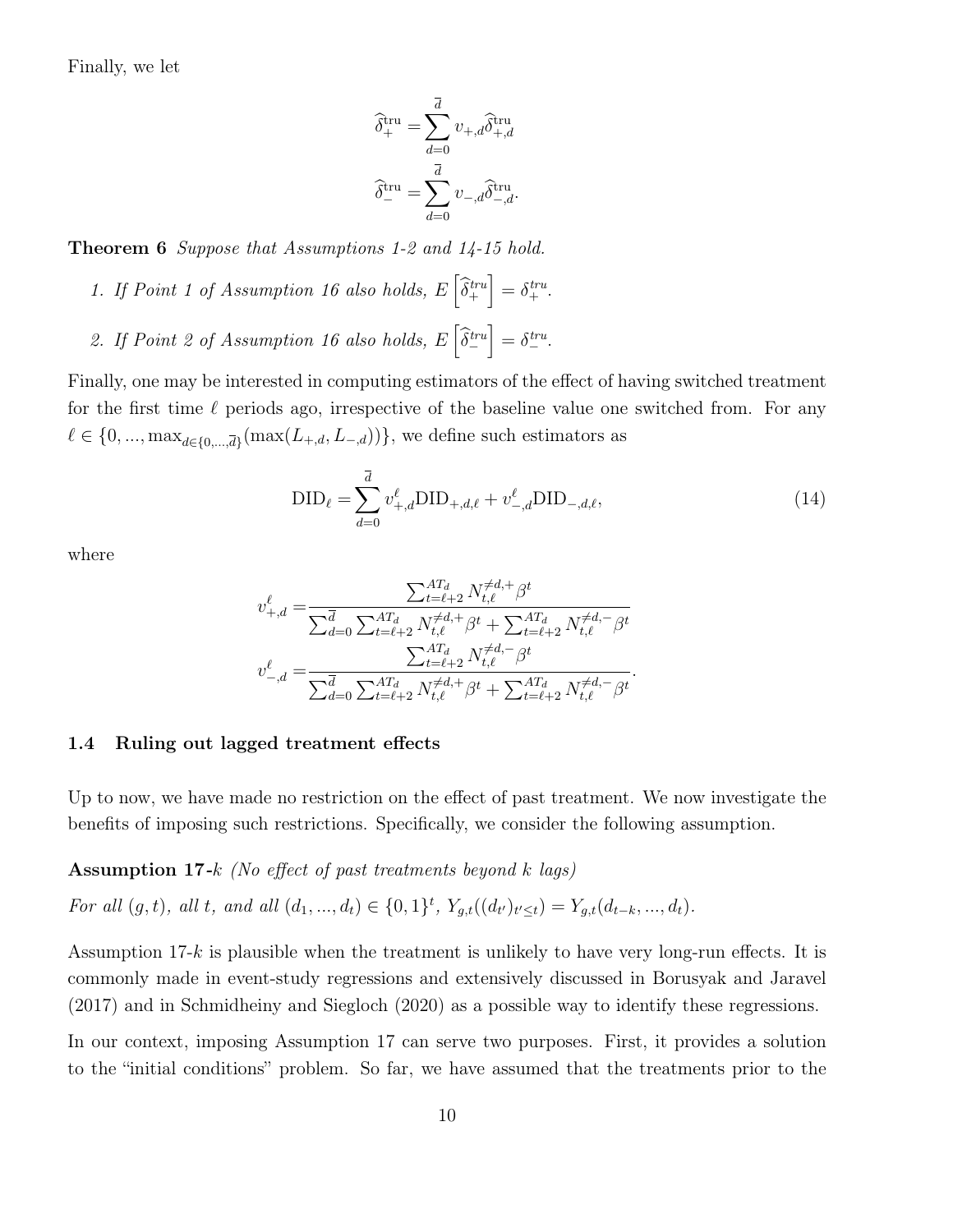start of the panel  $(D_{q,t})_{t\leq0}$  do not affect potential outcomes. There are at least two situations where this assumption is innocuous. First, such treatments may not exist. Assume for instance that one seeks to estimate the effect of being unionized on earnings, using the NLSY panel. In this data set,  $t = 1$  corresponds to the first year on the labor market, so  $D_{g,t}$  is not defined for  $t \leq 0$ . Second, in staggered adoption designs, our main results still hold if potential outcomes depend on  $(D_{g,t})_{t\leq0}$ . In groups g untreated at period 1,  $D_{g,t} = 0$  for all  $t \leq 0$ , so the first points of Theorems 1, 2 and 4 still hold. Outside of those designs, our results do not apply when potential outcomes depend on  $(D_{q,t})_{t\leq 0}$ . However, under Assumption 17-k, our results apply to a restricted panel, including groups with a stable treatment from period 1 to  $k+1$ , and starting at period  $k + 1$ . Note that a similar idea was already put forward by Schmidheiny and Siegloch (2020) in the context of event-study regressions, except that in the context of those regressions one only needs to drop the first  $k + 1$  periods of the panel, while we also need to drop groups whose treatment changes at some point between periods 1 and  $k + 1$ .

Second, under Assumption 17-k one may be able to estimate  $\delta_+$  (resp.  $\delta_-$ ) even when there is no never-treated (resp. always-treated) group. Let  $\psi_t = E[Y_{g,t}(\mathbf{0}) - Y_{g,t-1}(\mathbf{0})]$  for all  $t > 1$ . In the estimator  $DID_{+,t,\ell}$  defined above, we use the set of groups untreated from period 1 to t to unbiasedly estimate  $\sum_{j=0}^{\ell} \psi_{t-j}$ , the evolution of the never treated outcome from period 1 to t. Under  $17-k$ , it is not necessary to restrict ourselves to groups untreated from period 1 to t. Instead, assume that for each t, there are groups untreated from period t to  $t - k - 1$ :  $N_t^{nt,k} = \sum_{g:D_{g,t}=\ldots=D_{g,\text{max}(1,t-k-1)}=0} N_{g,t} > 0.$  Then, we can unbiasedly estimate  $\psi_t$  by

$$
\frac{1}{N_t^{nt,k}} \sum_{g:D_{g,t}=\ldots=D_{g,\max(1,t-k-1)}=0} N_{g,t} \left(Y_{g,t}-Y_{g,t-1}\right).
$$

In turn, this allows us to estimate  $\sum_{j=0}^{\ell} \psi_{t-j}$  and, in the end,  $\delta_{+}$ . If  $N_t^{nt,k} = 0$  for some t, we can at least unbiasedly estimate  $\delta_{+}^{\text{tru}}$ , defined exactly as  $\delta_{+}^{\text{tru}}$  but with NT replaced by

$$
NT' = \max\{t : \exists g : D_{g,t} = ... = D_{g,\max(1,t-k-1)} = 0\}.
$$

Because  $NT' \ge NT$ , we have  $\lambda_+^{\text{tru}} \ge \lambda_+^{\text{tru}}$ , implying that  $\delta_+^{\text{tru}}$  is likely closer to  $\delta_+$  than  $\delta_+^{\text{tru}}$ .

#### 1.5 Fuzzy designs

In this subsection, we briefly discuss some fuzzy designs, where the treatment varies within  $(q, t)$ cells, and where our approach is still applicable. Assume that all groups are fully untreated at period 1. Then, one can redefine  $F_{g,1}$  as the first period at which the proportion of units treated in group g is strictly positive, and redefine  $DID_{+, \ell}$  and  $\delta_{+}^{tru}$  accordingly. One can also redefine the actual-versus-status-quo parameter  $\delta^{tru}_{+}$ , replacing  $Y_{g,t}(\mathbf{D})$  by  $\frac{1}{N_{g,t}}\sum_{i=1}^{N_{g,t}}Y_{i,g,t}(\mathbf{D}_{i,g})$ , where  $\mathbf{D}_{i,g} = (D_{i,g,1},...,D_{i,g,T})$  is a vector stacking the treatments of observation i in group g. Then,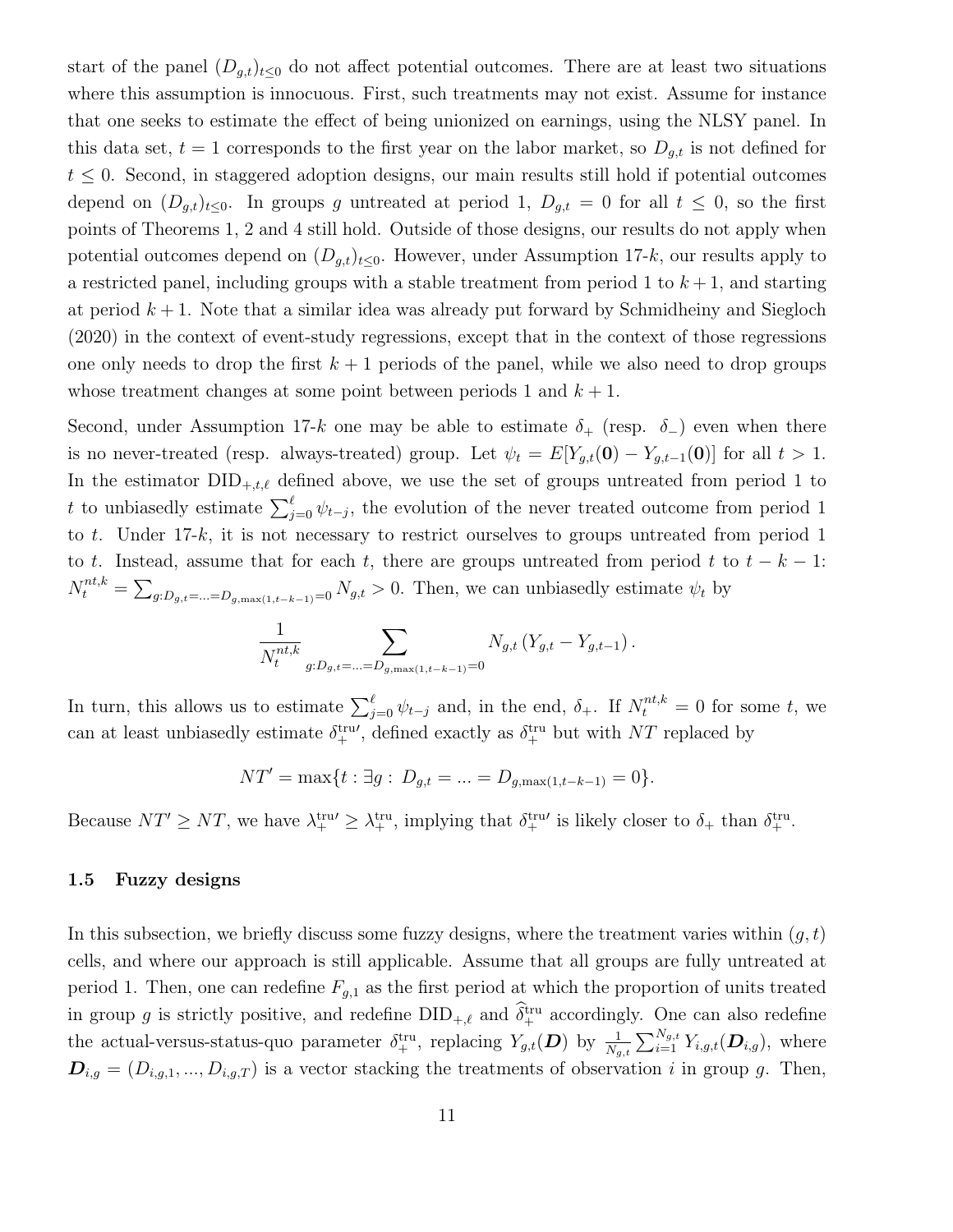one can show that under Assumptions 2-5,  $E\left(\widehat{\delta}_+^\text{true}\right)$  $= \delta_{+}^{\text{tru}}$ , as in Point 1 of Theorem 1. In fuzzy designs where some but not all groups are fully untreated at period 1, a similar result holds, in the subset of groups fully untreated at period 1. In fuzzy designs where some or all groups are fully treated at period 1, a similar result holds: one has to redefine  $F_{q,0}$  as the first period at which the proportion of units untreated in group  $g$  is strictly positive, and the result one finally obtains involves  $\delta^{\text{tru}}_{-}$  and  $\delta^{\text{tru}}_{-}$ .

In fuzzy designs where all groups are partly treated at period 1, the estimators proposed in this paper are not applicable, even to a subset of groups. First, only groups where the proportion of treated units does not change over time can be used as controls, and such groups may not exist. Second, even when such groups exist, the outcome evolution of treated and untreated units has to be estimated separately in those groups, to estimate the outcome evolution that groups where the proportion of treated units changes would have experienced without that change (see de Chaisemartin and D'Haultfœuille, 2018). The algebra involved in those "treatment-adjusted" DID differs from the algebra underlying the estimators in this paper.

# 2 First-difference placebo estimators

For any  $k \in \{1, ..., T-2\}$  and t such that  $t - k \geq 2$ , let

$$
\text{DID}_{+,t,k}^{\text{fpl}} = \sum_{g:F_{g,1}=t} \frac{N_{g,t}}{N_{t,0}^1} (Y_{g,t-k} - Y_{g,t-k-1}) - \sum_{g:F_{g,1}>t} \frac{N_{g,t}}{N_t^{nt}} (Y_{g,t-k} - Y_{g,t-k-1})
$$

if  $N_{t,0}^1 > 0$  and  $N_t^{nt} > 0$ , and let  $\text{DID}_{+,t,k}^{\text{fpl}} = 0$  otherwise. "fpl" stands for first-difference placebo. Let also  $K_{nt}^{\text{fpl}} = \max\{t : 2 \le t \le NT, \exists g : F_{g,1} = t\}$  denote the last time period at which a group switches from untreated to treated for the first time while there is still a group that has always been untreated. We let

$$
\text{DID}_{+,k}^{\text{fpl}} = \frac{\sum_{t=k+2}^{K_{nt}^{\text{fpl}}} N_{t,0}^1 \beta^t \text{DID}_{t,k}^{\text{fpl}}}{\sum_{t=k+2}^{K_{nt}^{\text{fpl}}} \sum_{g: F_{g,1}=t} N_{g,t} \beta^t D_{g,t}}
$$

if  $k \leq K_{nt}^{\text{fpl}} - 2$ , and we let  $\text{DID}_{+,k}^{\text{fpl}} = 0$  otherwise.

Similarly, for any  $k \in \{1, ..., T-2\}$  and t such that  $t - k \geq 2$ , let

$$
\text{DID}_{-,t,k}^{\text{fpl}} = \sum_{g:F_{g,0}=t} \frac{N_{g,t}}{N_{t,0}^0} (Y_{g,t-k} - Y_{g,t-k-1}) - \sum_{g:F_{g,0}>t} \frac{N_{g,t}}{N_t^{at}} (Y_{g,t-k} - Y_{g,t-k-1})
$$

if  $N_{t,0}^0 > 0$  and  $N_t^{at} > 0$ , and let  $\text{DID}_{-t,k}^{\text{fpl}} = 0$  otherwise. Let also  $K_{at}^{\text{fpl}} = \max\{t : 2 \le t \le AT, \exists g :$  $F_{g,0} = t$  denote the last time period at which a group switches from treated to untreated for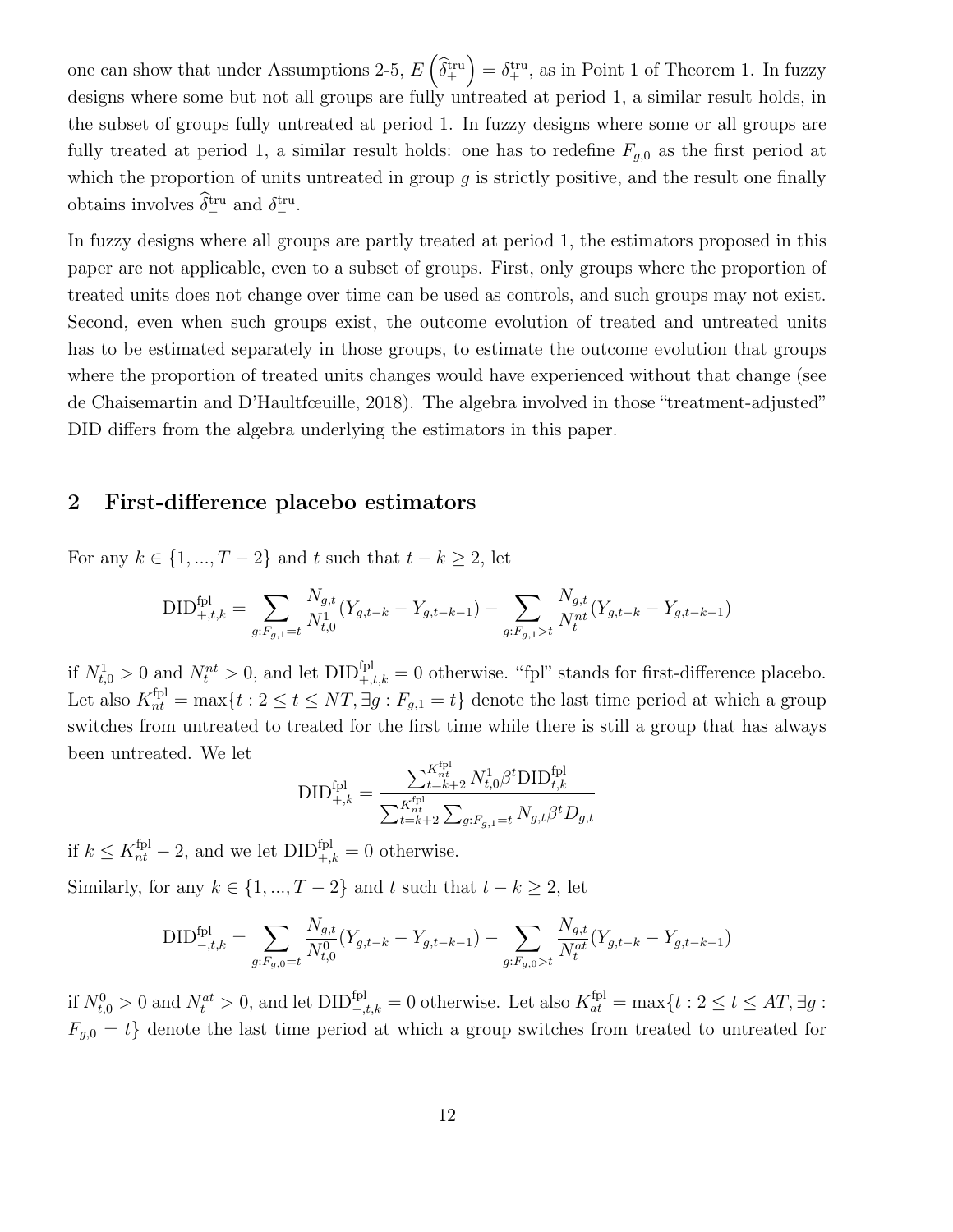the first time while there is still a group that has always been treated. We let

$$
\text{DID}^{\text{fpl}}_{-,k} = \frac{\sum_{t = k+2}^{K^{\text{fpl}}_{at}} N^0_{t,0} \beta^t \text{DID}^{\text{fpl}}_{t,k} }{\sum_{t = k+2}^{K^{\text{fpl}}_{at}} \sum_{g: F_{g,0} = t} N_{g,t} \beta^t D_{g,t}}
$$

if  $k \leq K_{at}^{\text{fpl}} - 2$ , and we let  $\text{DID}_k^{\text{fpl}} = 0$  otherwise.

As with the long-difference placebos, one can show that if Assumptions 1-2, Point 1 of Assumption 3, and Assumptions 4-5 hold,

$$
E\left[\text{DID}_{+,k}^{\text{fpl}}\right] = 0 \quad \forall k \in \{1, ..., T-2\}.
$$

Similarly, if Assumptions 1-2, Point 2 of Assumption 3, and Assumptions 6-7 hold,

$$
E\left[\text{DID}_{-,k}^{\text{fpl}}\right] = 0 \quad \forall k \in \{1, ..., T-2\}.
$$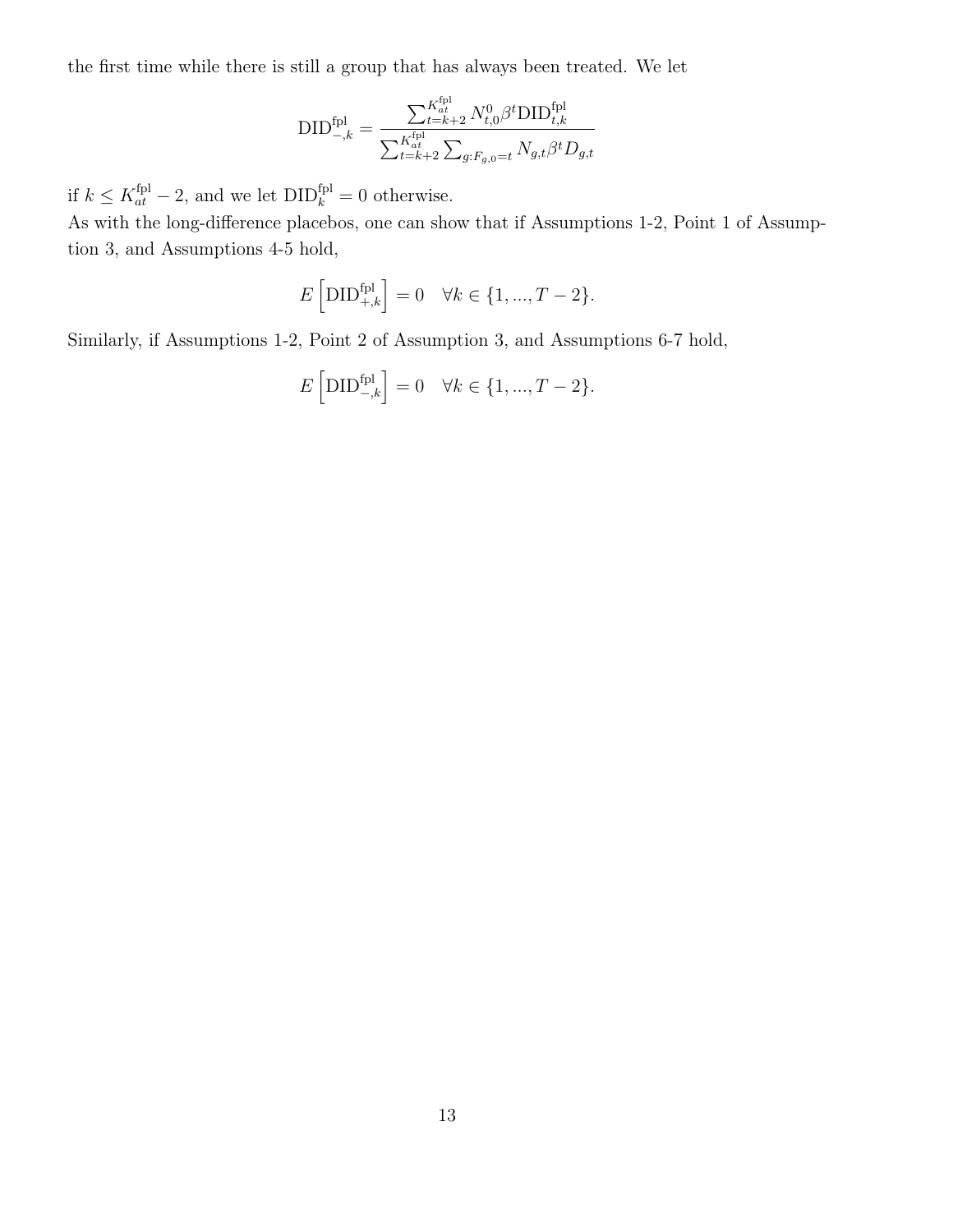# References

Borusyak, K. and Jaravel, X. (2017), Revisiting event study designs. Working Paper.

- de Chaisemartin, C. and D'Haultfœuille, X. (2018), 'Fuzzy differences-in-differences', The Review of Economic Studies 85(2), 999–1028.
- de Chaisemartin, C. and D'Haultfœuille, X. (2020), 'Two-way fixed effects estimators with heterogeneous treatment effects', American Economic Review 110(9), 2964–2996.
- Schmidheiny, K. and Siegloch, S. (2020), On event studies and distributed-lags in two-way fixed effects models: Identification, equivalence, and generalization. ZEW Discussion Paper 20-01.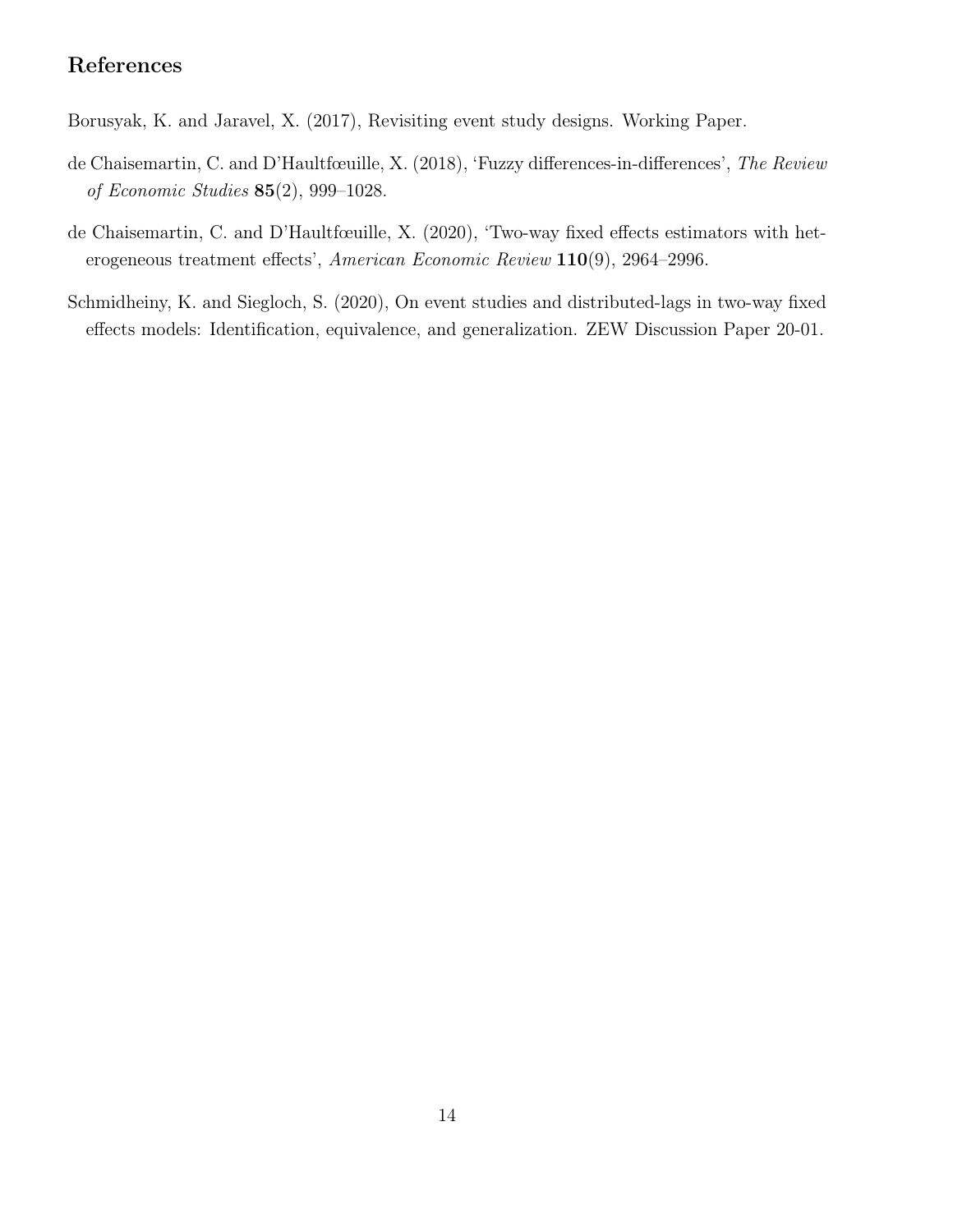# A Appendix: proofs

#### A.1 Proof of Theorem 4

We only prove Point 1, as the proof of Point 2 is similar. First, let us introduce additional notation. Let  $\mathbf{X} = (\mathbf{X}_1, ..., \mathbf{X}_G)$ ,  $\varepsilon_{g,t}(\mathbf{d}_t) = Y_{g,t}(\mathbf{d}_t) - X'_{g,t}\theta_0$  and  $\varepsilon_{g,t} = \varepsilon_{g,t}(\mathbf{D}_g)$ . Let also  $\widetilde{\delta}_+^{\text{tru},X}$ be as  $\widehat{\delta}_+^{\text{tru},X}$  but replacing  $\widehat{\theta}_0$  by  $\theta_0$ . Similarly, let  $\widetilde{\text{DID}}_{+,t,\ell}^X$  be as  $\text{DID}_{+,t,\ell}^X$  but with  $\widehat{\theta}_0$  replaced by  $\theta_0$ . For any  $\ell \in \{0, ..., T - 2\}$  and  $t \in \{\ell + 2, ..., T\}$  such that  $N_{t,\ell}^1 > 0$  and  $N_t^{nt} > 0$ , we have

$$
E\left(\widetilde{\text{DID}}_{+,t,\ell}^{X}|\mathbf{D},\mathbf{X}\right) = \sum_{g:F_{g,1}=t-\ell} \frac{N_{g,t}}{N_{t,\ell}^{1}} E\left(Y_{g,t} - Y_{g,t-\ell-1} - (X_{g,t} - X_{g,t-\ell-1})'\theta_{0}|\mathbf{D},\mathbf{X}\right)
$$
  
\n
$$
- \sum_{g:F_{g,1}>t} \frac{N_{g,t}}{N_{t}^{1}} E\left(\varepsilon_{g,t} - \varepsilon_{g,t-\ell-1}|\mathbf{D},\mathbf{X}\right)
$$
  
\n
$$
= \sum_{g:F_{g,1}=t-\ell} \frac{N_{g,t}}{N_{t,\ell}^{1}} E\left(Y_{g,t}(\mathbf{D}_{g}) - Y_{g,t}(\mathbf{0})|\mathbf{D},\mathbf{X}\right)
$$
  
\n
$$
+ \sum_{g:F_{g,1}=t-\ell} \frac{N_{g,t}}{N_{t,\ell}^{1}} E\left(\varepsilon_{g,t}(\mathbf{0}) - \varepsilon_{g,t-\ell-1}(\mathbf{0})|\mathbf{D},\mathbf{X}\right)
$$
  
\n
$$
- \sum_{g:F_{g,1}>t} \frac{N_{g,t}}{N_{t}^{1}} E\left(\varepsilon_{g,t}(\mathbf{0}) - \varepsilon_{g,t-\ell-1}(\mathbf{0})|\mathbf{D},\mathbf{X}\right)
$$
  
\n
$$
= \sum_{g:F_{g,1}=t-\ell} \frac{N_{g,t}}{N_{t,\ell}^{1}} E\left(Y_{g,t}(\mathbf{D}_{g}) - Y_{g,t}(\mathbf{0})|\mathbf{D},\mathbf{X}\right).
$$

The first equality follows from the definition of  $\widetilde{DID}^X_{+,t,\ell}, N^1_{t,\ell} > 0$  and  $N^{nt}_t > 0$ . The second equality follows from Assumption 2. The third equality follows from Assumption 9. Then, following the exact same steps as in the proof of Theorem 1, we obtain

$$
E\left[\tilde{\delta}_{+}^{\text{tru},X}\right] = \delta_{+}^{\text{tru}}.\tag{15}
$$

Now, note that

$$
E\left(\text{DID}_{+,t,\ell}^{X} - \widetilde{\text{DID}}_{+,t,\ell}^{X} | \mathbf{D}, \mathbf{X}\right) = \beta^{t} \left\{ \sum_{g:F_{g,1}=t-\ell} \frac{N_{g,t}}{N_{t,\ell}^{1}} \left(X_{g,t} - X_{g,t-\ell-1}\right)' \left[\theta_{0} - E\left(\widehat{\theta}_{0} | \mathbf{D}, \mathbf{X}\right)\right] - \sum_{g:F_{g,1}>t} \frac{N_{g,t}}{N_{t}^{nt}} \left(X_{g,t} - X_{g,t-\ell-1}\right)' \left[\theta_{0} - E\left(\widehat{\theta}_{0} | \mathbf{D}, \mathbf{X}\right)\right] \right\}
$$
  
= 0. (16)

The first equality follows from the definition of  $\text{DID}_{+,t,\ell}^X$ ,  $\widetilde{\text{DID}}_{+,t,\ell}^X$ ,  $N_{t,\ell}^1 > 0$  and  $N_t^{nt} > 0$ . The second equality stems from  $E(\widehat{\theta}_0|\mathbf{D}, \mathbf{X}) = \theta_0$ , which is due to Assumption 9. The result follows by combining (15) with (16).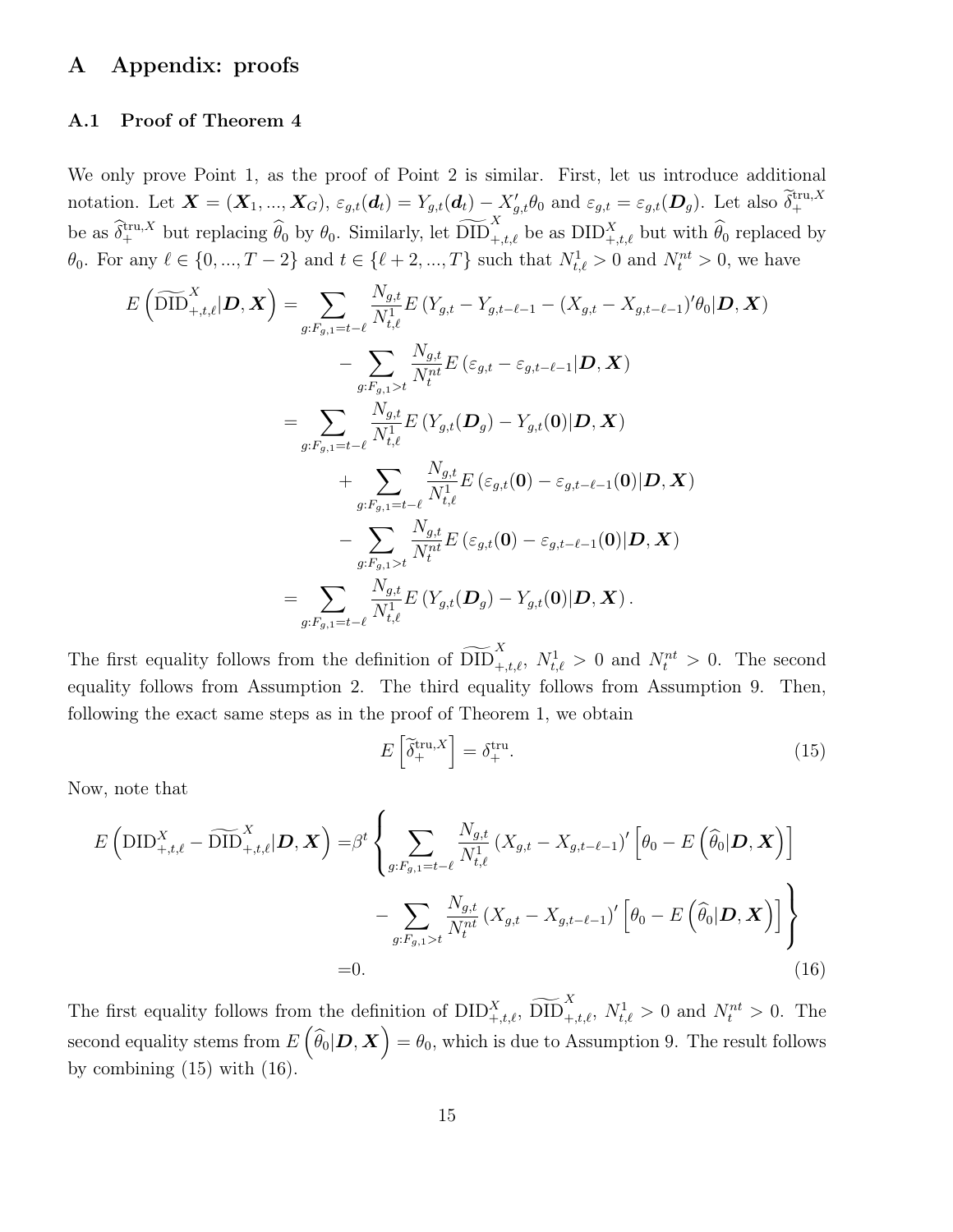#### A.2 Proof of Theorem 5

We only prove Point 1, as Point 2 can be obtained in a similar way. Reasoning as for obtaining (10), we have, for all  $s \in \mathcal{S}$  and any  $\ell \in \{0, ..., T-2\}$  and  $t \in \{\ell+2, ..., T\}$  such that  $N_{t,\ell}^{1,s} \times N_t^{nt,s} >$ 0,

$$
E\left(\text{DID}_{+,t,\ell}^{s}|\mathbf{D}\right) = \sum_{g\in s:F_{g,1}=t-\ell} \frac{N_{g,t}}{N_{t,\ell}^{1,s}} E\left(Y_{g,t}(\mathbf{D}_g) - Y_{g,t}(\mathbf{0})|\mathbf{D}\right).
$$
 (17)

Point 1 of Assumption 11 ensures that  $S_+$  is not empty. By definition of  $NT^s$  and because for all  $s \in \mathcal{S}_+$  there exists  $(g, g') \in s$  such that  $1 < F_{g,1} < F_{g',1}$ , we have  $N_t^{nt,s} > 0$  for all  $2 \le t \le NT^s$ . Consider an arbitrary  $\ell \in \{0, ..., L_{nt}^s\}$ . With the convention that a sum over an empty set is equal to 0, we get, for all  $s \in \mathcal{S}_+$  and  $\ell + 2 \le t \le NT^s$ ,

$$
N_{t,\ell}^{1,s} E\left(\text{DID}_{+,t,\ell}^s | \mathbf{D}\right) = \sum_{g \in s: F_{g,1} = t-\ell} N_{g,t} E\left(Y_{g,t}(\mathbf{D}_g) - Y_{g,t}(\mathbf{0}) | \mathbf{D}\right).
$$
\n(18)

Moreover, by definition of  $L_{nt}^s$ , we have  $\sum_{t=\ell+2}^{NT^s} \beta^t N_{t,\ell}^1 > 0$  for all  $\ell \in \{0, ..., L_{nt}^s\}$ . Then, summing over  $t$  in  $(18)$ , we obtain

$$
E\left(\text{DID}_{+,\ell}^{s}|\mathbf{D}\right) = \frac{1}{\sum_{t=\ell+2}^{NT^s} \beta^t N_{t,\ell}^1} \sum_{t=\ell+2}^{NT^s} \sum_{g:F_{g,1}=t-\ell} \beta^t N_{g,t} E[Y_{g,t}(\mathbf{D}_g) - Y_{g,t}(\mathbf{0})|\mathbf{D}].
$$

This equation is the equivalent of (11) in the proof of Theorem 1. The result then follows exactly as the end of the proof of Theorem 1.

#### A.3 Proof of Theorem 6

We only prove Point 1, as Point 2 can be obtained in a similar way. Using the same reasoning as to obtain (10), we obtain, for all  $(d, t, \ell)$  such that  $N_{t, \ell}^{\neq d,+} > 0$  and  $N_t^{\neq d} > 0$ ,

$$
E(\text{DID}_{+,d,t,\ell}|\mathbf{D}) = \sum_{g: F_{g,\neq d}=t-\ell, I_{g,d}=1} \frac{N_{g,t}}{N_{t,\ell}^{\neq d,+}} E(Y_{g,t}(\mathbf{D}_g) - Y_{g,t}(\mathbf{d})|\mathbf{D}).
$$

Also, given that Point 1 of Assumption 16 holds, we have

$$
\sum_{\ell=0}^{L_{+,d}} \sum_{t=\ell+2}^{AT_d} \sum_{g:F_g, \neq d=t-\ell, I_{g,d}=1} N_{g,t} \beta^t (D_{g,t} - d)
$$
  
= 
$$
\sum_{g:2 \leq F_g, \neq d \leq AT_d, I_{g,d}=1} \sum_{t=F_g, \neq d}^{AT_d} N_{g,t} \beta^t (D_{g,t} - d) > 0.
$$